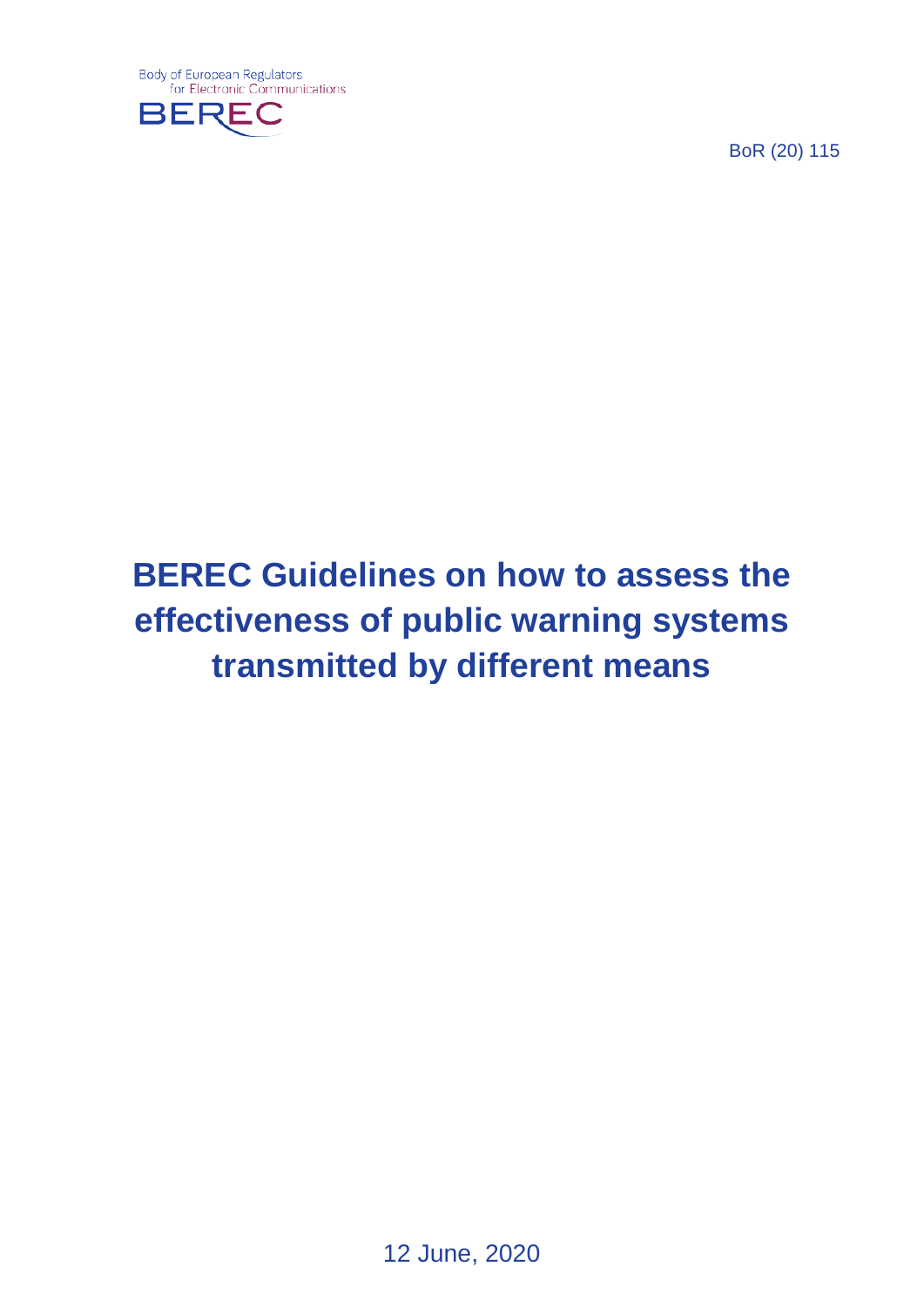#### **Contents**

| 1. |  |                                                                                                                                                                                                                                                                                                                                                                                                                                                                             |  |  |  |  |  |
|----|--|-----------------------------------------------------------------------------------------------------------------------------------------------------------------------------------------------------------------------------------------------------------------------------------------------------------------------------------------------------------------------------------------------------------------------------------------------------------------------------|--|--|--|--|--|
|    |  |                                                                                                                                                                                                                                                                                                                                                                                                                                                                             |  |  |  |  |  |
|    |  |                                                                                                                                                                                                                                                                                                                                                                                                                                                                             |  |  |  |  |  |
|    |  |                                                                                                                                                                                                                                                                                                                                                                                                                                                                             |  |  |  |  |  |
| 2. |  |                                                                                                                                                                                                                                                                                                                                                                                                                                                                             |  |  |  |  |  |
|    |  |                                                                                                                                                                                                                                                                                                                                                                                                                                                                             |  |  |  |  |  |
|    |  |                                                                                                                                                                                                                                                                                                                                                                                                                                                                             |  |  |  |  |  |
|    |  | 2.1.2.                                                                                                                                                                                                                                                                                                                                                                                                                                                                      |  |  |  |  |  |
|    |  |                                                                                                                                                                                                                                                                                                                                                                                                                                                                             |  |  |  |  |  |
|    |  |                                                                                                                                                                                                                                                                                                                                                                                                                                                                             |  |  |  |  |  |
|    |  |                                                                                                                                                                                                                                                                                                                                                                                                                                                                             |  |  |  |  |  |
|    |  | $\label{eq:1} \text{Introduction} \,\, \ldots \,\, \ldots \,\, \ldots \,\, \ldots \,\, \ldots \,\, \ldots \,\, \ldots \,\, \ldots \,\, \ldots \,\, \ldots \,\, \ldots \,\, \ldots \,\, \ldots \,\, \ldots \,\, \ldots \,\, \ldots \,\, \ldots \,\, \ldots \,\, \ldots \,\, \ldots \,\, \ldots \,\, \ldots \,\, \ldots \,\, \ldots \,\, \ldots \,\, \ldots \,\, \ldots \,\, \ldots \,\, \ldots \,\, \ldots \,\, \ldots \,\, \ldots \,\, \ldots \,\, \ldots \,\, \$<br>2.2.1. |  |  |  |  |  |
|    |  | 2.2.2.                                                                                                                                                                                                                                                                                                                                                                                                                                                                      |  |  |  |  |  |
|    |  |                                                                                                                                                                                                                                                                                                                                                                                                                                                                             |  |  |  |  |  |
|    |  |                                                                                                                                                                                                                                                                                                                                                                                                                                                                             |  |  |  |  |  |
|    |  |                                                                                                                                                                                                                                                                                                                                                                                                                                                                             |  |  |  |  |  |
|    |  |                                                                                                                                                                                                                                                                                                                                                                                                                                                                             |  |  |  |  |  |
|    |  |                                                                                                                                                                                                                                                                                                                                                                                                                                                                             |  |  |  |  |  |
|    |  |                                                                                                                                                                                                                                                                                                                                                                                                                                                                             |  |  |  |  |  |
| 3. |  |                                                                                                                                                                                                                                                                                                                                                                                                                                                                             |  |  |  |  |  |
| 4. |  |                                                                                                                                                                                                                                                                                                                                                                                                                                                                             |  |  |  |  |  |
|    |  |                                                                                                                                                                                                                                                                                                                                                                                                                                                                             |  |  |  |  |  |
|    |  |                                                                                                                                                                                                                                                                                                                                                                                                                                                                             |  |  |  |  |  |
|    |  |                                                                                                                                                                                                                                                                                                                                                                                                                                                                             |  |  |  |  |  |
|    |  |                                                                                                                                                                                                                                                                                                                                                                                                                                                                             |  |  |  |  |  |
|    |  | 4.2.1.                                                                                                                                                                                                                                                                                                                                                                                                                                                                      |  |  |  |  |  |
|    |  | 4.2.2.                                                                                                                                                                                                                                                                                                                                                                                                                                                                      |  |  |  |  |  |
|    |  | 4.2.3.                                                                                                                                                                                                                                                                                                                                                                                                                                                                      |  |  |  |  |  |
|    |  | 4.2.4.                                                                                                                                                                                                                                                                                                                                                                                                                                                                      |  |  |  |  |  |
|    |  | 4.2.5.                                                                                                                                                                                                                                                                                                                                                                                                                                                                      |  |  |  |  |  |
|    |  | 4.2.6.                                                                                                                                                                                                                                                                                                                                                                                                                                                                      |  |  |  |  |  |
|    |  | 4.2.7.                                                                                                                                                                                                                                                                                                                                                                                                                                                                      |  |  |  |  |  |
|    |  | 4.2.8.                                                                                                                                                                                                                                                                                                                                                                                                                                                                      |  |  |  |  |  |
|    |  | 4.2.9.                                                                                                                                                                                                                                                                                                                                                                                                                                                                      |  |  |  |  |  |
|    |  |                                                                                                                                                                                                                                                                                                                                                                                                                                                                             |  |  |  |  |  |
| 5. |  |                                                                                                                                                                                                                                                                                                                                                                                                                                                                             |  |  |  |  |  |
|    |  | 5.1. Analysing the performance of Cell Broadcast as implemented according to ETSI EU-ALERT standard26                                                                                                                                                                                                                                                                                                                                                                       |  |  |  |  |  |
|    |  |                                                                                                                                                                                                                                                                                                                                                                                                                                                                             |  |  |  |  |  |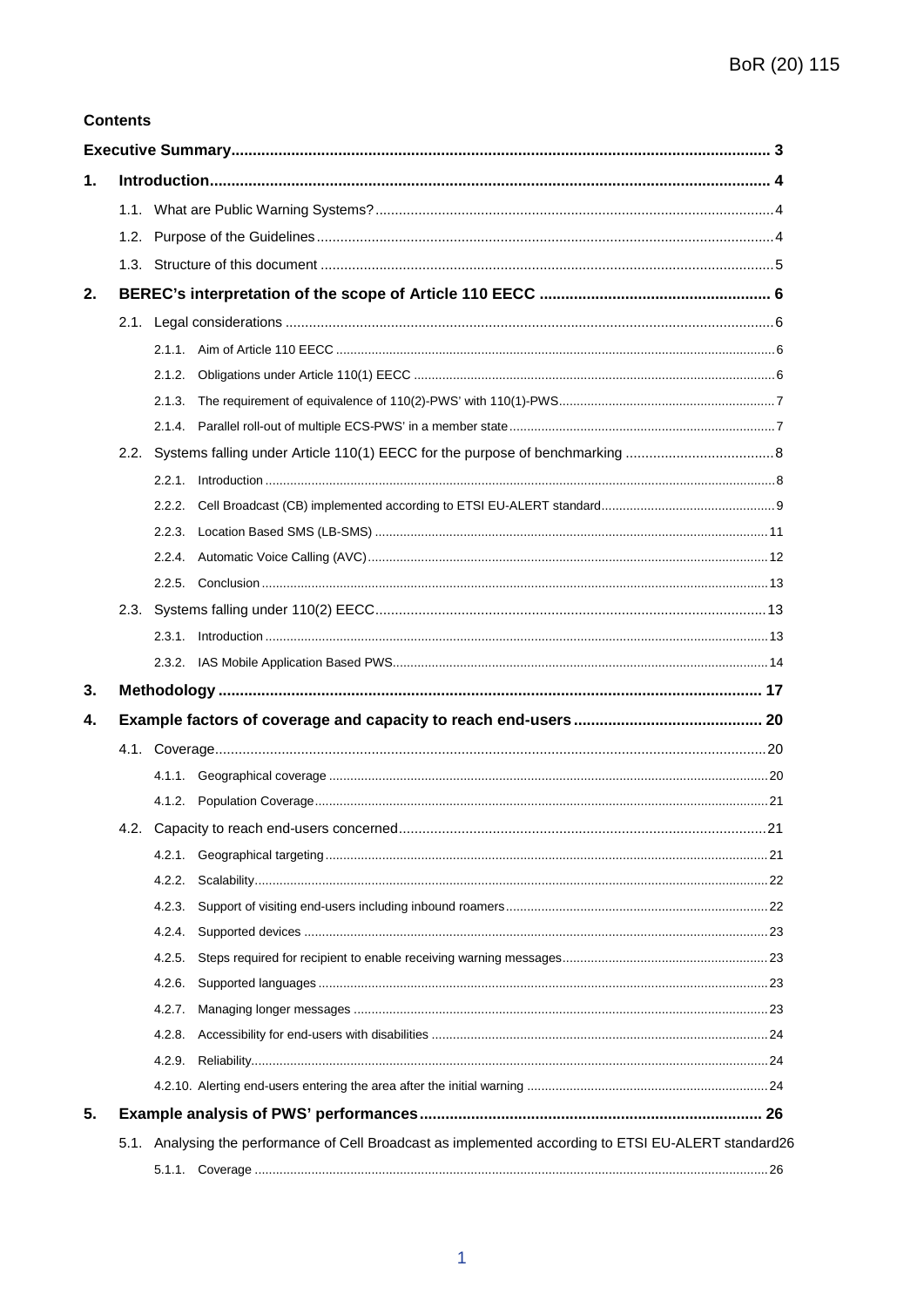| 6. |      |  | Examples of comparing IAS-PWS performance with 110(1)-PWS performance  41                           |  |  |
|----|------|--|-----------------------------------------------------------------------------------------------------|--|--|
| 7. |      |  |                                                                                                     |  |  |
|    |      |  |                                                                                                     |  |  |
|    | 7.2. |  |                                                                                                     |  |  |
|    |      |  |                                                                                                     |  |  |
|    | 7.4. |  |                                                                                                     |  |  |
|    | 7.5. |  | Delivery rate tracking for sent messages/Reporting numbers of end-users located in a warning area46 |  |  |
|    |      |  |                                                                                                     |  |  |
|    |      |  |                                                                                                     |  |  |
|    |      |  |                                                                                                     |  |  |
|    |      |  |                                                                                                     |  |  |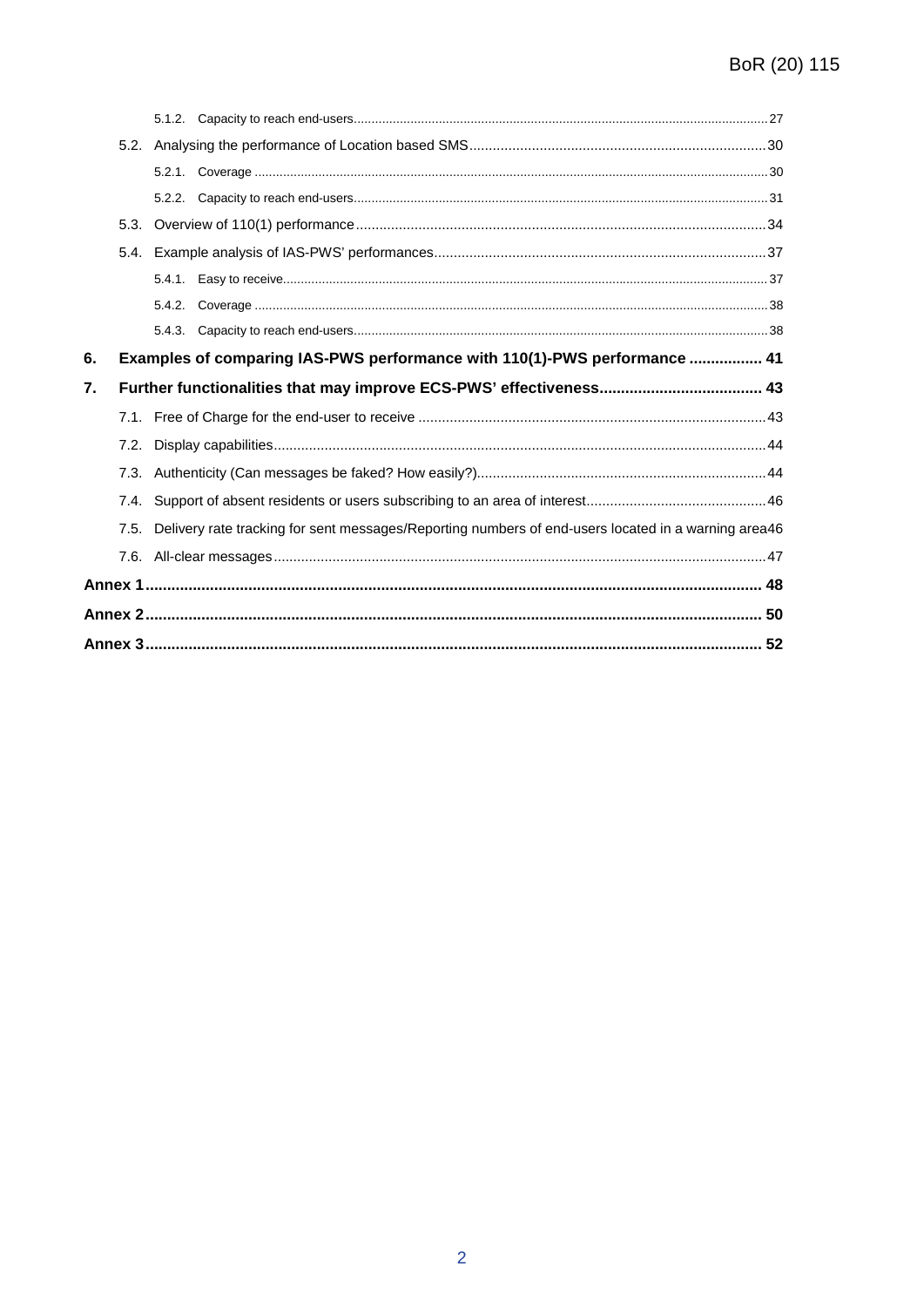# <span id="page-3-0"></span>**Executive Summary**

These Guidelines are provided by BEREC in response to the task set in Article 110(2) of the Directive (EU) 2018/1972 of the European Parliament and of the Council of 11<sup>th</sup> December 2018 establishing the European Electronic Communications Code[1](#page-3-1) (hereinafter EECC), to assist member states in assessing whether the effectiveness of alternative Public Warning Systems (hereinafter PWS) using means of electronic communications services (hereinafter ECS-PWS) as described in Article 110(2) is equivalent to the effectiveness of ECS-PWS falling under Article 110(1).

The methodology set out by BEREC in these Guidelines would only apply to Member States which intend to deploy ECS-PWS according to Article 110(2) EECC (hereinafter 110(2)-PWS). In such case, the methodology set out by BEREC suggests that competent authorities establish a performance benchmark on the basis of a hypothetical ECS-PWS that meets the requirements of Article 110(1) EECC (hereinafter 110(1)-PWS). The envisaged 110(2)-PWS will then have to be assessed against the benchmark so established.

BEREC's methodology is based on a qualitative assessment of factors defining coverage and affecting the ability to reach concerned end-users. BEREC proposes that competent authorities step through the methodology in order to assess the equivalence of effectiveness of the envisaged 110(2)-PWS against the benchmark 110(1)-PWS as follows:

- Preliminary step (identifying suitable hypothetical benchmark systems): The competent authority identifies at least one hypothetical 110(1)-PWS that would comply with the legal requirements of Article 110(1) EECC
- Step 1 (benchmark creation): The competent authority assesses the performance of the hypothetical 110(1)-PWS' identified at the preliminary step in terms of coverage and capacity to reach concerned end-users
- Step 2 (110(2)-PWS assessment): The competent authority assesses the performance of the envisaged 110(2)-PWS in terms of coverage and capacity to reach concerned end-users, and
- Step 3 (equivalence assessment): The competent authority compares the performance of the envisaged 110(2)-PWS with the benchmark (i.e. the performance of the hypothetical 110(1)-PWS from step 1)

BEREC considers that this three step approach can be easily replicated in each Member State allowing competent authorities to objectively assess the equivalence of effectiveness of envisaged 110(2)-PWS and help them in their decision making processes.

This approach ensures that competent authorities perform the assessment in a similar fashion but it necessarily also enables them to take national circumstances and the envisioned use case into consideration. What is important is that the steps themselves are harmonised, as this may increase certainty about the implementation of Article 110 EECC for competent authorities.

-

<span id="page-3-1"></span><sup>1</sup> <https://eur-lex.europa.eu/legal-content/EN/TXT/?qid=1564053148824&uri=CELEX:32018L1972>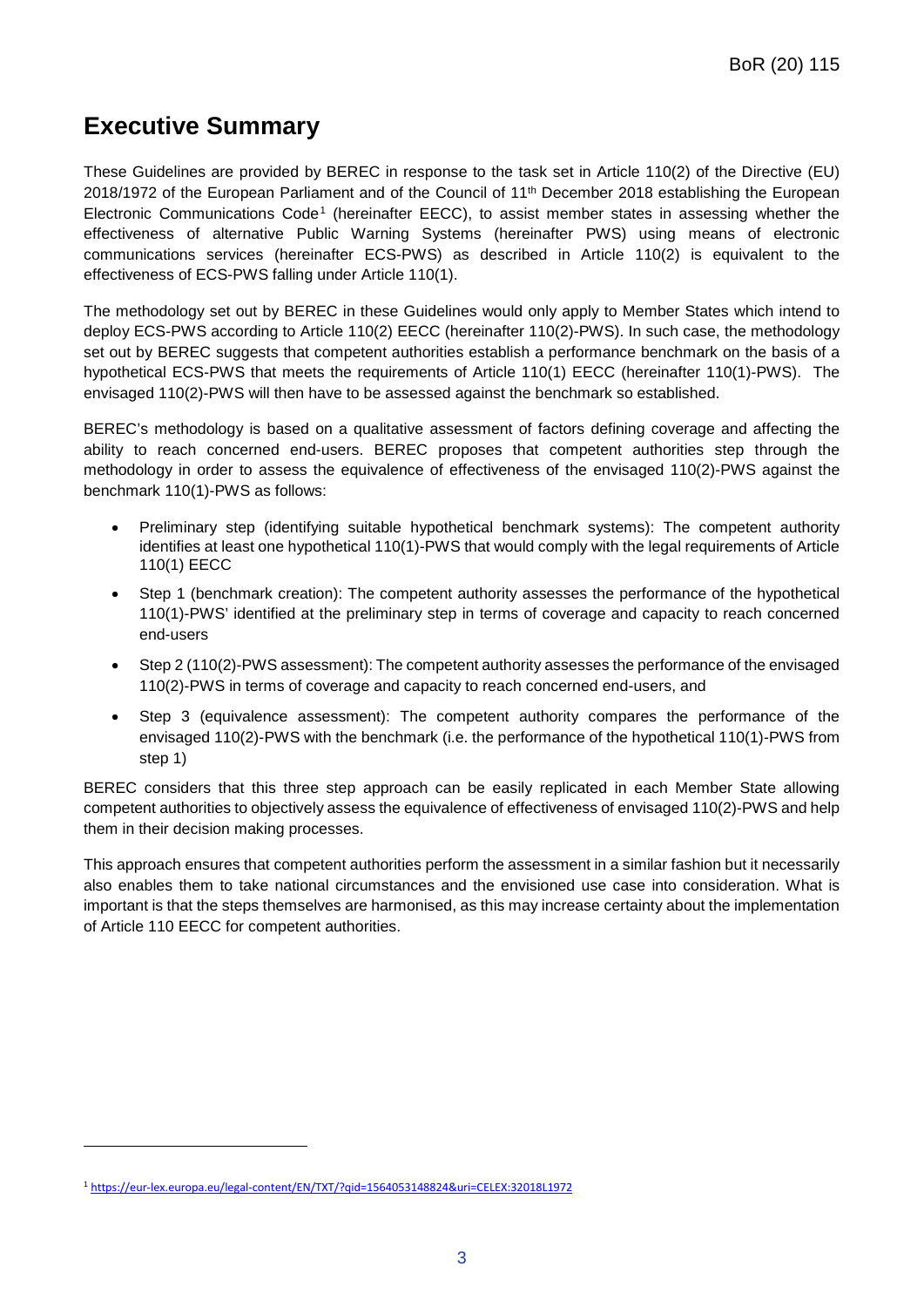# <span id="page-4-0"></span>**1. Introduction**

# <span id="page-4-1"></span>**1.1. What are Public Warning Systems?**

PWS' are systems which authorities may use to notify citizens regarding imminent or developing major emergencies and disasters.[2](#page-4-3) Such warnings may be transmitted e.g. through sirens, publicly available electronic communications services, broadcasting services, mobile applications relying on an internet access service, or any combination of the above. In these Guidelines sirens or TV/radio broadcast are referred to as "legacy-PWS'" and PWS' using means of electronic communications technology are referred to as "ECS-PWS". Article 110 EECC (see Annex 3) introduces an obligation to roll out ECS-PWS' where PWS' are already in place.

There is a wide diversity of practices in Europe regarding ECS-PWS'. Member States appear to have taken different approaches as to which systems to implement (see Annex 1). For example, Member States reported that in the next two years they are considering to deploy various public warning systems: location based SMS (in 8 Member States), Cell Broadcast (in 7 Member States) or Mobile Application (in 1 Member State). Currently the technologies deployed are: sirens in 16 Member States; TV, radio or social media alerts in 14 Member States; specific applications in 5 Member States; LB SMS alert in 6 Member States and Cell Broadcast in 4 Member States.

Also, NRAs are often not the competent authorities in relation to implementing PWS and in many cases there are multiple stakeholders involved like ministries and public safety authorities. Hence the evaluation of ECS-PWS effectiveness according to these Guidelines should be carried out by the relevant competent authorities in each Member State. Which authority is competent depends on the respective national law.

# <span id="page-4-2"></span>**1.2. Purpose of the Guidelines**

-

According to Article 110(2) subparagraph 2 EECC, by 21 June 2020, BEREC shall publish guidelines on how to assess whether the effectiveness of ECS-PWS' according to paragraph 2 of Article 110 EECC (hereinafter – 110(2)-PWS) is equivalent to those ECS-PWS' envisaged under paragraph 1 (hereinafter – 110(1)-PWS). BEREC considers that typical 110(1)-PWS are systems that are embedded in the mobile network functionalities (e.g. cell broadcast and/or location based SMS) provided that they are in compliance with prerequisites of Article 110(1) discussed in more detail below. BEREC considers that 110(2)-PWS are systems which are not embedded in the mobile network functionalities (e.g. over the top applications).

This means that BEREC is asked to provide guidance on an assessment to be made by the competent authorities in the respective Member States, which in most cases will not be a NRA. BEREC interprets this task as to provide a toolbox to support Member States in fulfilling their obligations arising from Article 110 EECC in case they do not deploy a 110(1)-PWS. The purpose of this document is not to rank ECS-PWS' according to their performance but to provide Member States with the means to compare the effectiveness of the relevant systems keeping in mind their respective national circumstances and envisioned purpose for the ECS-PWS.

After 21 June 2022, it will be the European Commission's task to assess Member States' compliance with Article 110 EECC where Member States have rolled out a stand-alone 110(2)-PWS. BEREC considers these Guidelines could serve as an input to the Commission's assessment of a Member State's compliance, however the Commission is not bound by these Guidelines. In this regard, the Guidelines may assist Member States to identify reasons to support a decision to roll out a certain 110(2)-PWS.

<span id="page-4-3"></span><sup>&</sup>lt;sup>2</sup> It is up to each Member State to determine for which type of emergencies/disasters it wants to alert its citizens.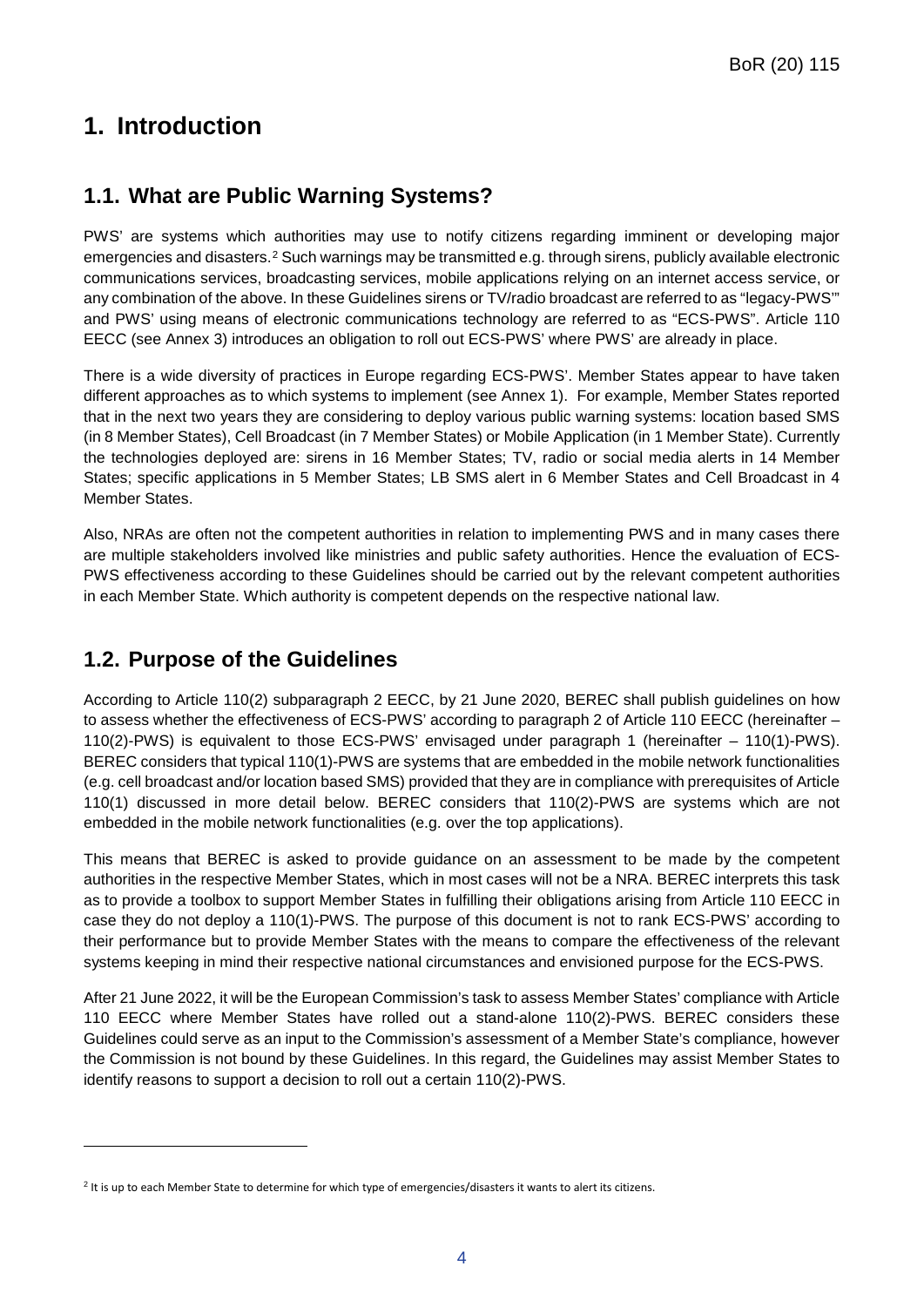# <span id="page-5-0"></span>**1.3. Structure of this document**

The document has the following structure:

- Chapter [2](#page-6-0) sets out BEREC's interpretation of the scope of Article 110 EECC, including legal considerations as well as information on the relevant ECS-PWS' (Cell Broadcast, Location-based SMS and ECS-PWS' using an on-device application making use of an internet access service, hereinafter IAS-PWS').
- Chapter [3](#page-17-0) describes the BEREC's methodology, which is essentially a guideline of steps on how competent authorities could conduct an assessment of the equivalence of effectiveness of ECS-PWS'.
- Chapter [4](#page-20-0) describes the criteria derived from the EECC which are coverage and capacity to reach concerned end-users and provides for a set of factors representing aspects of either coverage or capacity to reach concerned end-users which BEREC considers to be non-exhaustive.
- Chapter 5 describes example initial analyses of the performance of 110(1)-PWS' (Cell Broadcast and Location-based SMS) and of IAS-PWS' using the factors described in Chapter [4.](#page-20-0)
- Chapter [6](#page-41-0) provides general information for the consideration of competent authorities when assessing the envisaged IAS-PWS against the benchmark 110(1)-PWS.
- Chapter [7](#page-43-0) describes additional functionalities competent authorities might want to consider implementing as well in order to make their ECS-PWS more effective. Also, these are not falling under the wording of Article 110 EECC and could thus not be considered in the equivalence assessment.
- The document is supported by the following annexes:
	- o Annex 1 sets out an overview of desk research / NRA questionnaires
	- o Annex 2 sets out a glossary of terms.
	- o Annex 3 contains the text of Article 110 EECC and recitals 293 and 294.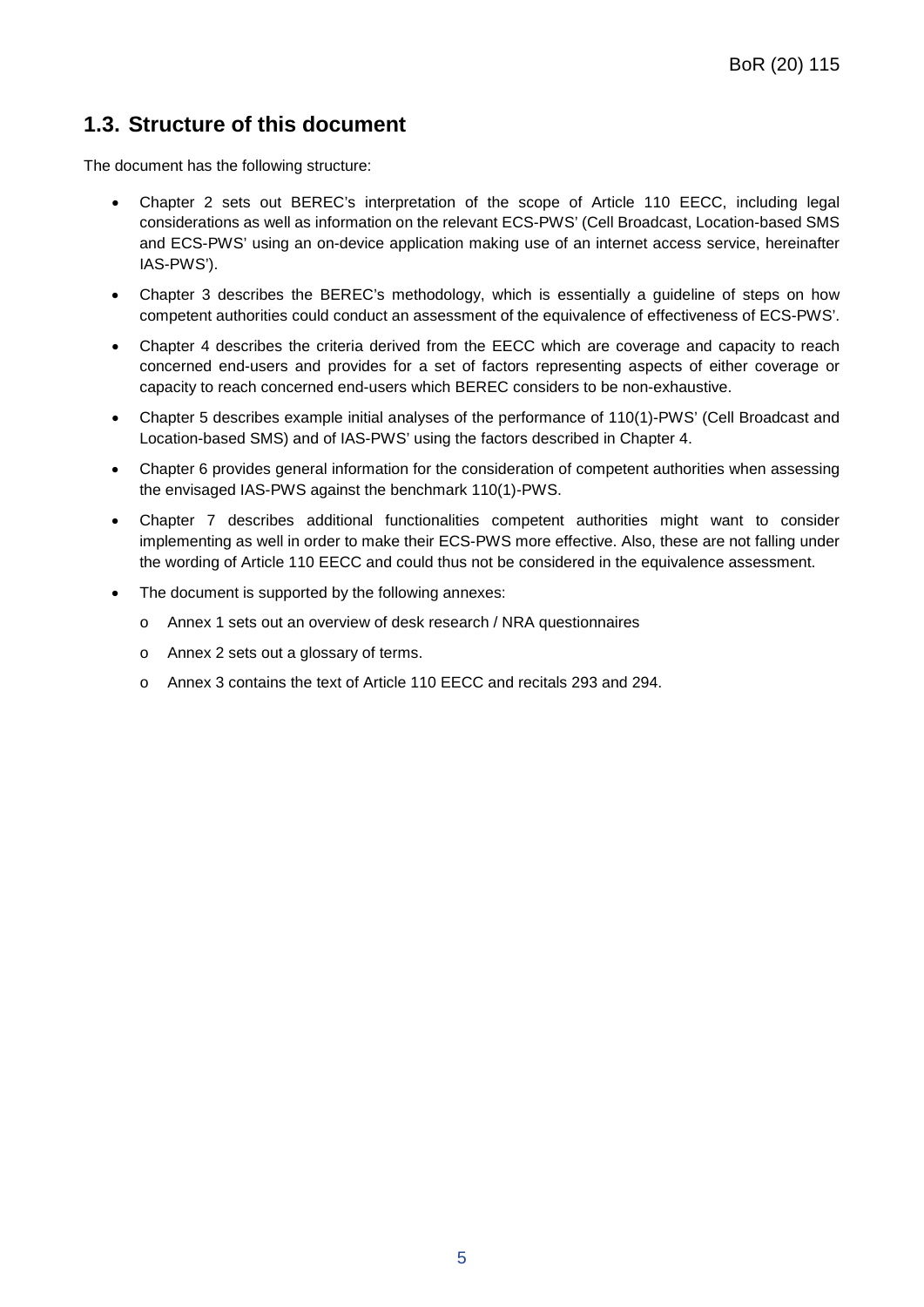# <span id="page-6-0"></span>**2. BEREC's interpretation of the scope of Article 110 EECC**

# <span id="page-6-1"></span>**2.1. Legal considerations**

## <span id="page-6-2"></span>**2.1.1. Aim of Article 110 EECC**

According to Recital 293, the aim of Article 110 EECC is to approximate the diverging national law in the area of the transmission of public warnings by electronic communications services regarding imminent or developing major emergencies or disasters. Diverging national law could lead to significant differences regarding the effectiveness of ECS-PWS'. To counter such a development, Article 110(1) EECC prescribes a common level of minimum effectiveness: the performance of the ECS-PWS' fulfilling the legal requirements of Article 110(1).

Article 110(2) EECC provides a further means to reach the aim of Article 110(1) EECC, by allowing Member States to roll out alternative ECS-PWS as long as they are as effective in terms of coverage and capacity to reach end-users concerned as systems envisaged by Article 110(1) EECC.

This aims to ensure Member States' compliance with the envisioned level of minimum effectiveness of ECS-PWS'.

### <span id="page-6-3"></span>**2.1.2. Obligations under Article 110(1) EECC**

Article 110(1) EECC requires that Member States *"ensure that, when public warning systems regarding imminent or developing major emergencies and disasters are in place, public warnings are transmitted by providers of mobile number-based interpersonal communications services to the end-users concerned."* Recital 293 explains *that "end-users concerned should be considered to be those who are located in the geographic areas potentially being affected by imminent or developing major emergencies and disasters during the warning period, as determined by the competent authorities"*. Consequently Member States are under the obligation to set such functional requirements for their chosen ECS-PWS that ensure that the rolled-out ECS-PWS is able to send the public warnings in the targeted geographic areas potentially being affected by imminent or developing major emergencies during the warning period.

The EECC therefore considers a sufficient level of granularity of the geographical targeting capability of an ECS-PWS a legal requirement for the roll-out of any ECS-PWS. BEREC considers that the same applies to being able to warn concerned end-users of "imminent" emergencies, as also mentioned by recital 293. Thus requiring the Member States to roll out a system which is able to alert concerned end-users on short notice. Also, visiting end-users including inbound-roamers are explicitly mentioned by the EECC when stating in Article 110(2) EECC that end-users concerned include *"those only temporarily present in the area concerned"* and recital 294 specifies that *"end-users entering a Member State"* need to be informed *"of the existence of such a public warning system"*.

Because of the sentence *"when public warning systems [..] are in place"*, Article 110 of the EECC does not place any obligation upon Member States without existing PWS, to develop or deploy a legacy or ECS-PWS.

Article 110(1) EECC obliges Member States with existing PWS (be it legacy-PWS or an early version of ECS-PWS) to implement an ECS-PWS that complies with the legal requirements of Article 110(1). But, Article 110(2) provides an exemption from this rule, also accepting IAS-PWS instead provided their effectiveness is equivalent to an ECS-PWS complying with Article 110(1) EECC in terms of coverage and capacity to reach concerned end-users and the warnings are easy to receive.

Whether or not a Member State has to perform an update of its existing legacy or ECS-PWS is beyond the scope of the BEREC Guidelines.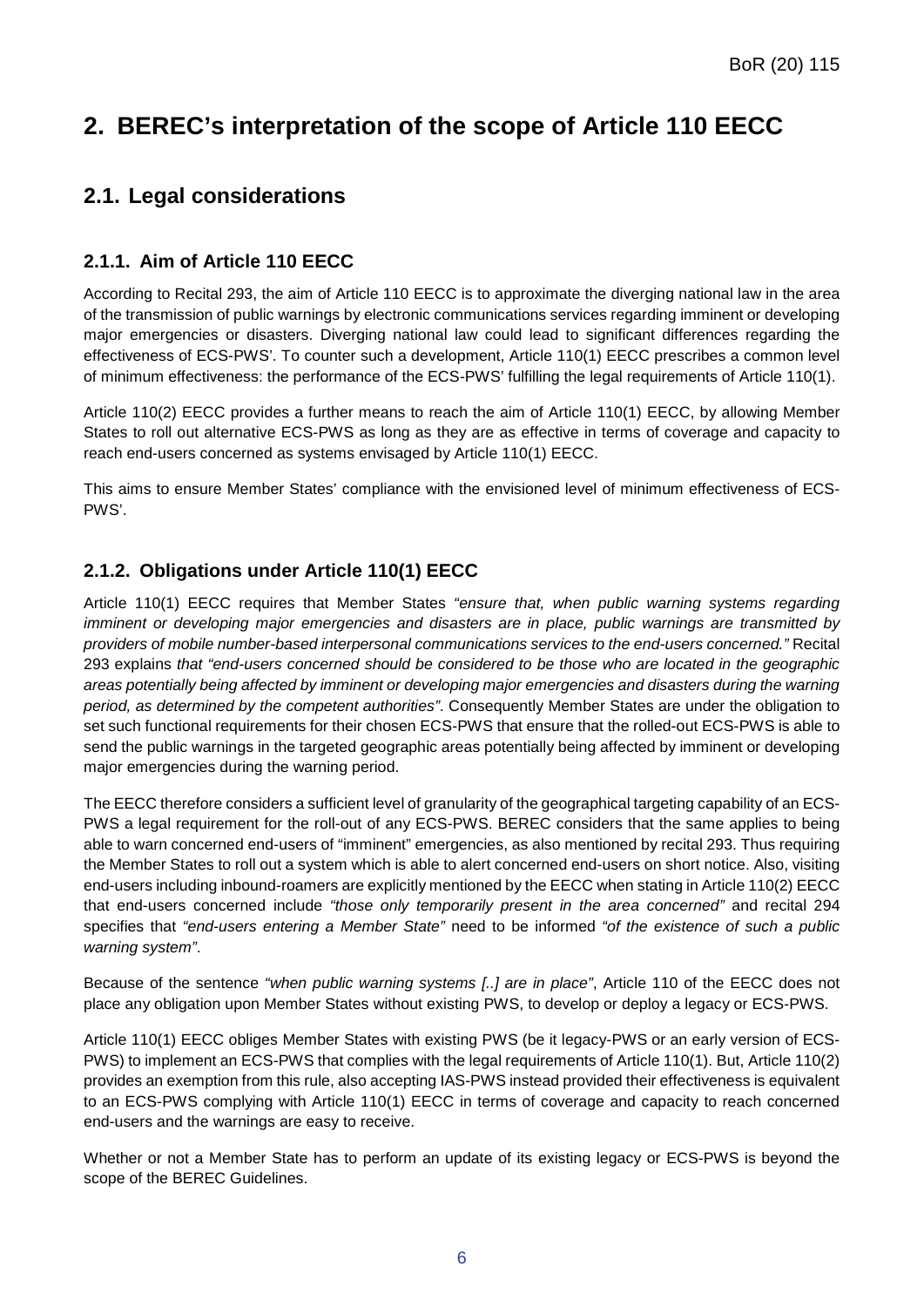Recital 293 of the EECC mentions that public warnings should be transmitted to "all" end-users concerned. BEREC observes that due to the risk for a control failure somewhere in a PWS system there may be practical reasons why this requirement may not be achievable / realisable for any ECS-PWS in every warning event in practice e.g. there might be another unplanned situational limitation such as temporary terrain shielding of signals due to cranes or other temporary obstructions in the vicinity of warning transmission or the end-user could be in a basement without reception or his device could be out of power. For the purpose of these Guidelines BEREC therefore understands recital 293 encourages Member States to ensure that ECS-PWS' reach as many concerned end-users as technically possible.

## <span id="page-7-0"></span>**2.1.3. The requirement of equivalence of 110(2)-PWS' with 110(1)-PWS**

Article 110(2) EECC sets out specific provisions allowing that Member States may determine that public warnings can be transmitted via alternative publicly available ECS (including an IAS-based mobile app) as long as it has equivalent effectiveness *"in terms of coverage and capacity to reach end-users, including those only temporarily present in the area concerned"* and is "*easy for end-users to receive".*

Once the obligation under Article 110 (1) is fulfilled (see section 2.1.2) the EECC does not require further prerequisites recognising the effectiveness of 110(1)-PWS' as a benchmark for alerting the end-users concerned in case of imminent or developing major emergencies and disasters. With regard to the roll-out of "stand-alone" systems according to article 110(2) the EECC does prescribe prerequisites because Member States have to assess these systems against the effectiveness of 110(1)-PWS' (that fulfil the obligation of Article 110(1)), measuring their equivalence in terms of coverage and capacity to reach end-users concerned. An additional prerequisite is that 110(2)-PWS have to ensure that the public warning shall be easy for end-users to receive.

BEREC considers that Recital 294 EECC explains what is meant by "*easy for end-users to receive"* when it states that "w*here a public warning system relies on an application, it should not require end-users to log in or register with the authorities or the application provider*".

### <span id="page-7-1"></span>**2.1.4. Parallel roll-out of multiple ECS-PWS' in a member state**

With regard to the roll-out of several systems in parallel, BEREC considers that this is possible under the EECC since having one ECS-PWS is only the minimum requirement of Article 110 EECC. Also, the EECC does not require that one single system must be available across the entire Member State. BEREC thus considers that several regional systems – operating next to each other – can also fulfil the obligation under Article 110 if they meet its requirements.

Furthermore the EECC does not specify that an ECS-PWS has to be fit for all purposes. BEREC considers that Member States may also roll out several ECS-PWS' in parallel that cover different purposes (e.g. an ECS-PWS specifically tailored to alert participants of a mass event).

Additionally, BEREC considers that if a Member State decides to roll out a 110(2)-PWS for the same purpose as an existing 110(1)-PWS, the 110(2)-PWS would not need to be measured against the equivalence requirements of coverage and capacity to reach end-users as described in the BEREC Guidelines because in such a case the Member State would be introducing an additional ECS-PWS on top of the system which already fulfils its obligation from the EECC.

The logic behind this interpretation is supported in the case where a Member State might want to supplement an existing 110(1)-PWS with a 110(2)-PWS with limited functionality, developed to deliver warnings to a certain subset of the public (e.g. visually impaired end-users), or for some other special use case, without rolling out a fully-fledged, "stand-alone" 110(2)-PWS.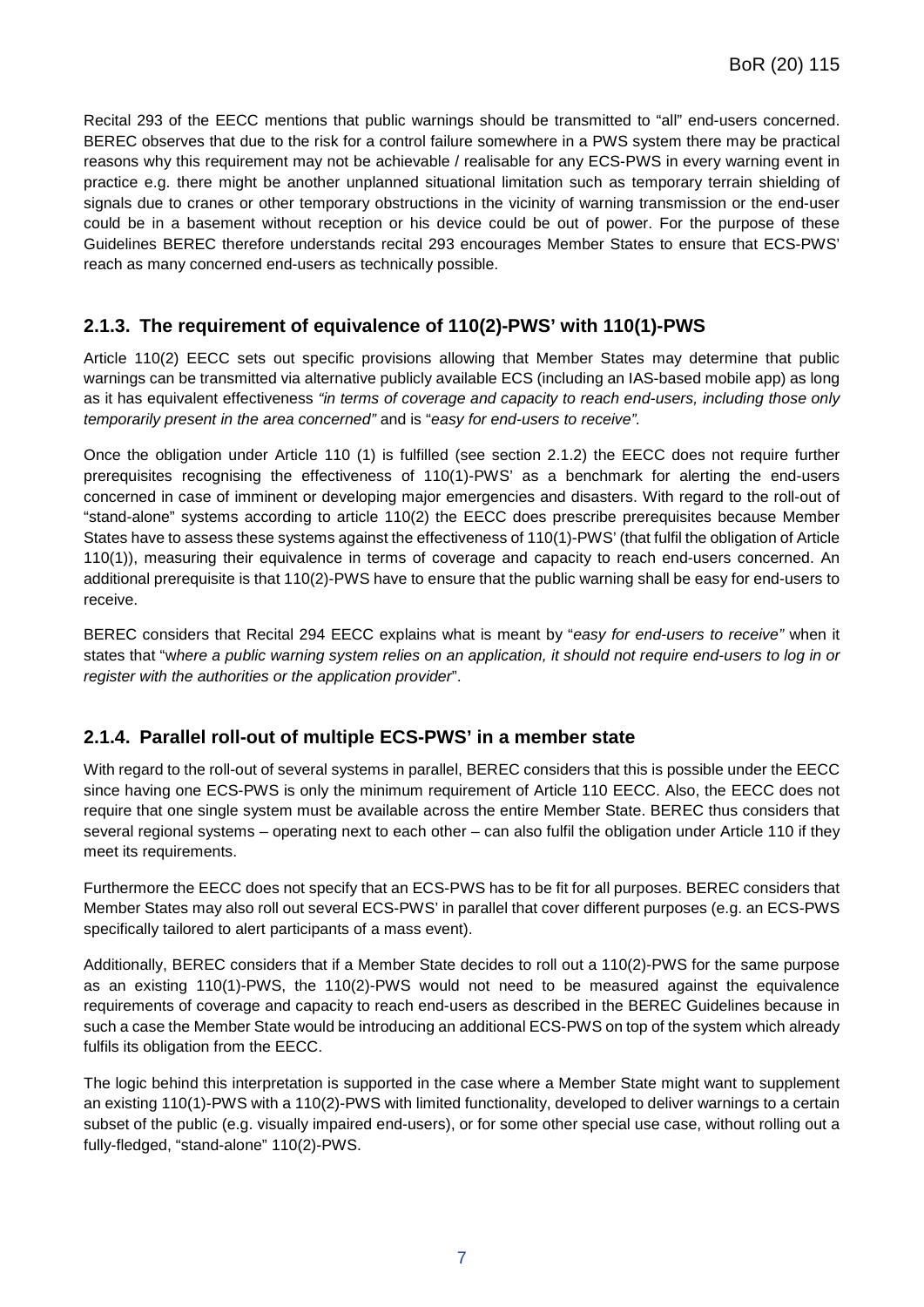An example of this would be a 110(2)-PWS' which could provide better solutions for citizens with disabilities. In this case the Member State might want to complement its 110(1)-PWS with this specialist 110(2)-PWS. Thus, the MS would be going beyond the obligation stemming from Article 110 EECC as it would like to roll out even more than its existing 110(1)-PWS, even if it is not a stand-alone additional 110(2)-PWS. If this "supplemental-110(2)-PWS" needed to be measured against the prerequisites of Article 110(2) and the BEREC Guidelines, the supplemental 110(2)-PWS would most likely not perform equivalently compared to the benchmark and the Member State might conclude that the roll-out of an additional fully-fledged 110(2)-PWS would be too costly/demanding and could in consequence refrain from improving its overall ECS-PWS capability. In practice this would encourage rolling out less-effective ECS-PWS' which would not be in line with the aim of Article 110.

Therefore BEREC considers that these Guidelines should only apply in those cases where a Member States wants to roll out a stand-alone 110(2)-PWS for a specified purpose. Where Member States want to roll out a 110(1)-PWS and supplement it with aspects of a 110(2)-PWS the latter would not need to be measured against the Guidelines. However, BEREC recommends using the Guidelines as a reference point in such cases in order to identify possible areas of improvement in the supplemental-110(2)-PWS.

BEREC notes that the EECC also does not forbid the roll-out of hybrid ECS-PWS consisting of any combination of 110(1)-PWS and/or 110(2)-PWS. BEREC encourages Member States to analyse whether such a combination would best fit their purpose and whether it has benefits over a stand-alone roll-out. However, for the purpose of these Guidelines BEREC needs to focus on the analysis of stand-alone roll-outs as Article 110(1) EECC considers them sufficient which makes them the benchmark for the analysis of 110(2)-PWS' equivalence of effectiveness.

# <span id="page-8-0"></span>**2.2. Systems falling under Article 110(1) EECC for the purpose of benchmarking**

### <span id="page-8-1"></span>**2.2.1. Introduction**

The following sections provide a general description of 110(1)-type-PWS that could potentially fulfil the requirements of Article 110(1), which are currently implemented in live deployments and which BEREC considers relevant for the purpose of these Guidelines. It is still up to the respective competent authorities to assess whether such systems would fulfil the requirements of Article 110(1) under the national circumstances. BEREC therefore stresses that it cannot assess whether the existing deployments of 110(1)-type-PWS fulfil the requirements of Article 110(1) EECC.

While it would be possible to deliver public warnings using other methods on an NB-ICS<sup>[3](#page-8-2)</sup> (number-based interpersonal communications service as defined by Article 2(6) EECC), this document is not intended to describe every conceivable method.

When describing the different ECS-PWS', BEREC describes an example hypothetical deployment of these systems mentioning their standard functionalities at this point in time. BEREC does not make reference to a specific software generation or on-top functionalities that could be provided additionally e.g. by a combination of systems, even if they would be more effective. However, some additional functionalities associated with different ECS-PWS' are set out for information. Pursuant to Article 110 EECC rolling-out a stand-alone system is sufficient and therefore Member States need to be enabled to compare each system independently.

When competent authorities assess hypothetical 110(1)-PWS for the purpose of creating a benchmark for the assessment of the hypothetical IAS-PWS BEREC considers they should take into account the standard

-

<span id="page-8-2"></span><sup>3</sup> E.g. USSD Push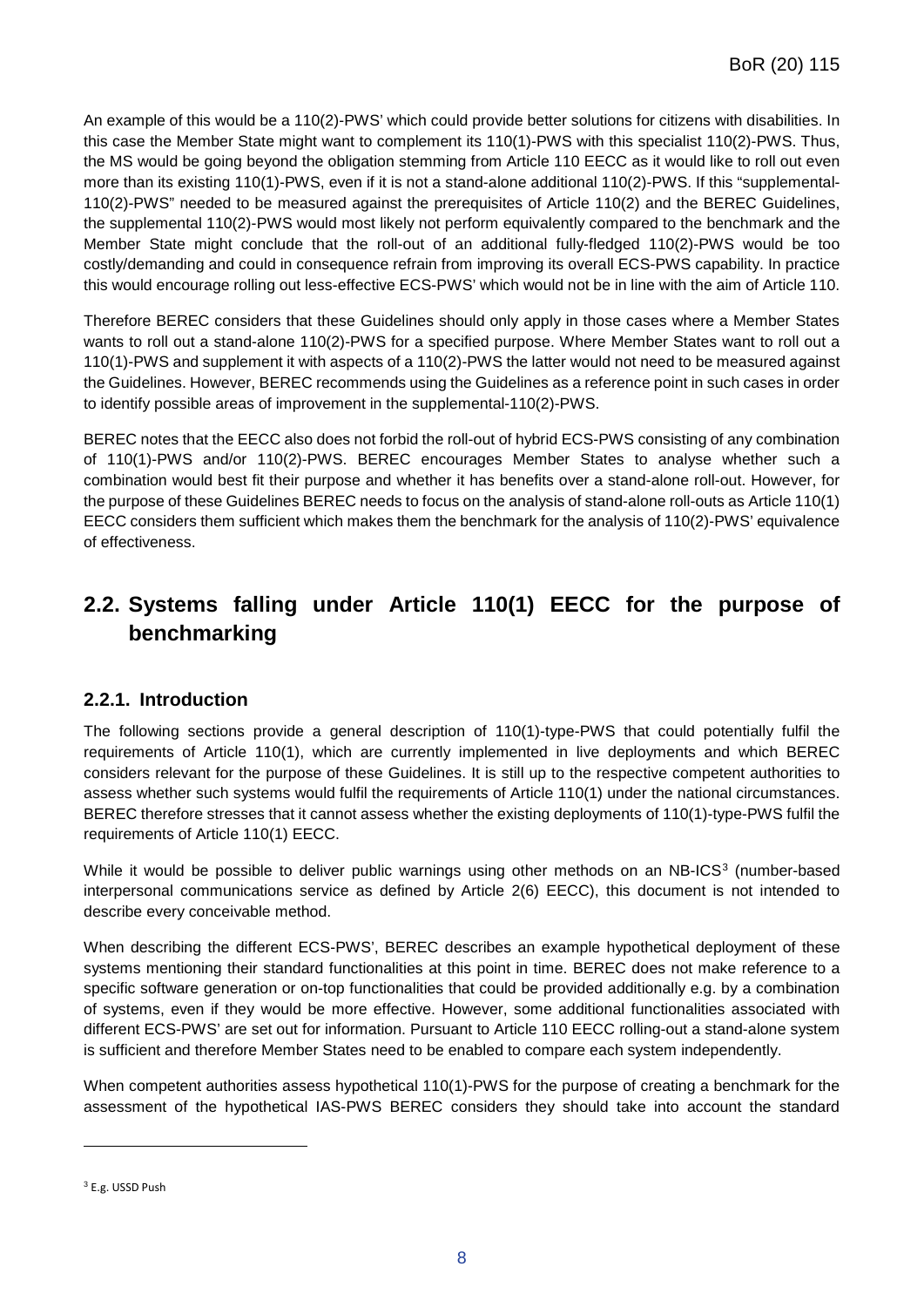functionalities of the 110(1)-PWS' at the time of the assessment. These may by then have evolved from the standard functionalities as described in the following sections.

Finally, this document uses the term "alerting gateway" to refer to an entity which provides alerting functionality, potentially executing business logic for more advanced use cases. BEREC considers that an alerting gateway might simply provide an interface within the MNO to public authorities to submit warning messages, or there might be a national alerting gateway which is operated by or on behalf of the competent authority. There may be a single alerting gateway per MNO which interfaces with the relevant network equipment to deliver the ECS-PWS messages, or a member state might have a single alerting gateway which interfaces to all MNOs, or both.

### <span id="page-9-0"></span>**2.2.2. Cell Broadcast (CB) implemented according to ETSI EU-ALERT standard**

CB is a technology which was standardised in the early 2G GSM networks, although it was rarely deployed due to the lack of a commercial business case. A consequence of this is that the implementation of CB for the purpose of PWS is likely to require the deployment of a CBC (Cell Broadcast Centre) node in each MNO.

For the purpose of these Guidelines BEREC uses EU-ALERT as an example for CB implementation as it is a well-known and tested system. There are other CB-systems available which might not share all functions of EU-ALERT but are built on the same technology.

The EU-ALERT standard (ETSI TS 102 900) is equivalent to the American CMAS/WEA system, which also builds upon the CB technology, standardising certain aspects to suit its use as an ECS-PWS. These aspects include the definition of various warning message types which have different severities, with the highest severity (EU-Alert Level 1 – Presidential Alert<sup>[4](#page-9-1)</sup>) being displayed on all compatible devices regardless of the users' optin/opt-out status.

CB is, as the name suggests, a broadcast technology operating at the default granularity of a single cell up to any size of cell group (e.g. all cells in a particular region). In this scenario the alerting gateway interacts with the CBC which sends a message to the destination cell (BTS/NodeB/eNB/gNBs), which forwards this message over the air interface only in pre-defined time intervals until it is not needed any more. Therefore, even users that arrive in the affected area later (or have been in that area but have not been in coverage of mobile network) could be warned by CB. All attached mobile devices connected to the cell listen for these broadcasts and display the message on the users' mobile devices where appropriate. Each warning has got its unique serial number. The mobile device remembers the serial number of the CB message, so the CB message is shown only once on each mobile device but can be called up again by the end-user.

-

<span id="page-9-1"></span><sup>&</sup>lt;sup>4</sup> The Presidential Alert level is the only level that doesn't allow opt-out. Extreme and Severe Threats should be opted-in by default, but allow the user to opt-out.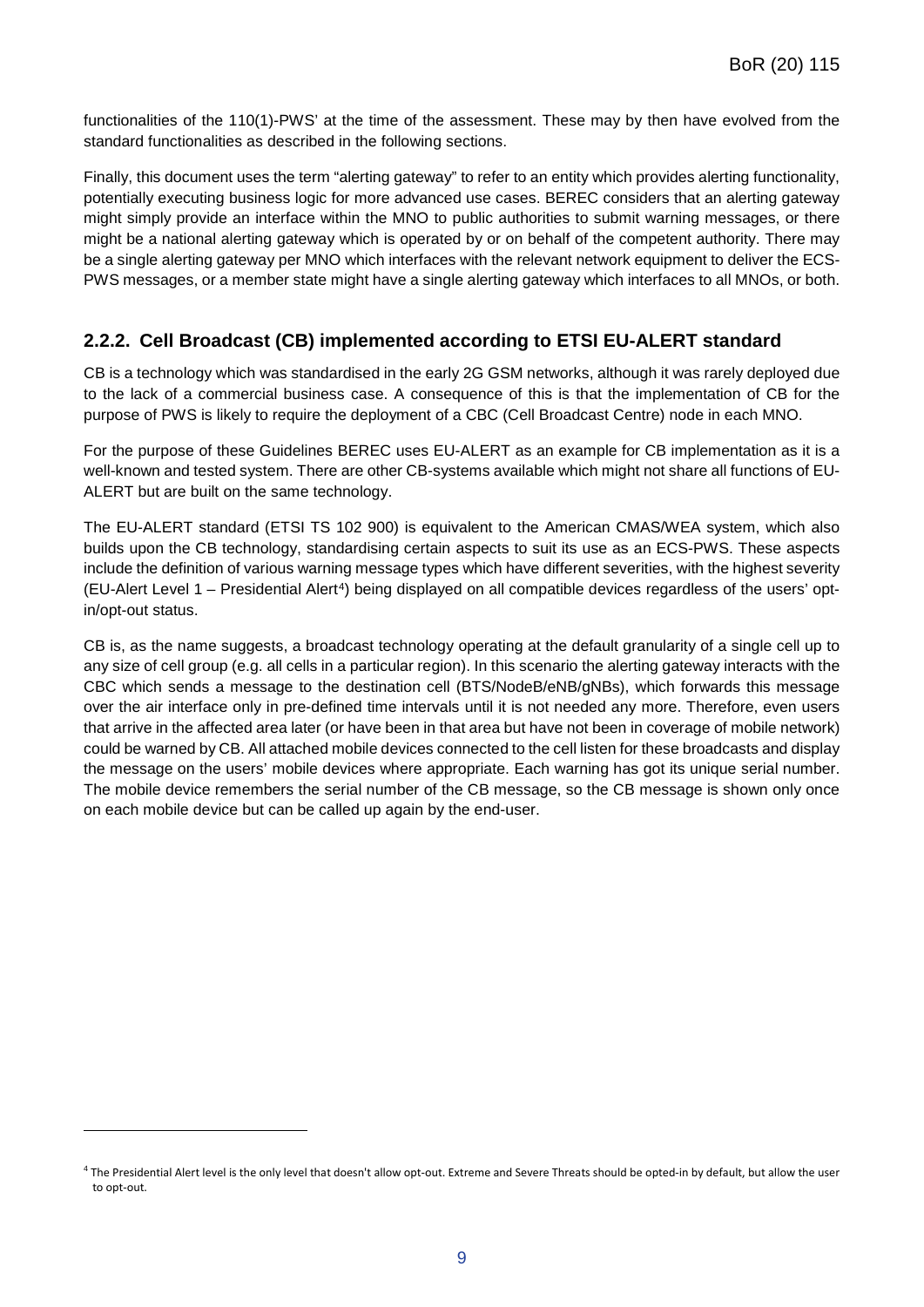

#### Figure 1 - Cell Broadcast

As can be seen from the diagram above, because a CB message is sent only once from the CBC to each cell, and from each cell it is broadcast repeatedly to all attached mobile devices, the network load for a given warning message is very low. In addition, over the radio interface CB traffic is either carried with the highest priority (3G/4G) or is carried on a dedicated channel (2G). For all these reasons CB works well during times of network congestion.

The ability to avoid network congestion and the ease of targeting specific geographical areas using cell level granularity without any additional mobile device tracking function were identified as key benefits of CB in several NRA's responses to BEREC's questionnaire (The Netherlands, Romania, Greece, Italy, Norway and Sweden).

### **Device Based Geo-fencing**

-

An enhancement to the CB service is the device based geo-fencing (DBGF) feature, which will enable the CBC to include some geographic information within the CB message. Mobile devices which support this feature will be able to determine if they are currently situated within the geographic area indicated by the CB message, and display the message only if appropriate. For this the mobile device uses its own positioning capability to add an additional filter on the geo-targeting polygon which was previously sent to the mobile device.

This feature was originally specified at the request of the Federal Commission for Communications (FCC, US authority) for use in North America, however it has (in 2019) been added to the relevant 3GPP specifications for worldwide availability. At the time of writing this feature is not yet available in Europe, although it can be reasonably anticipated to be available in the future. Therefore, competent authorities are advised to verify the current situation in terms of network and device<sup>[5](#page-10-0)</sup> support at the time of ECS-PWS implementation in order to ensure the correct capabilities of available CB technology are used when creating their benchmark according to step 1 of the methodology described in chapter [3.](#page-17-0)

When answering to BEREC's questionnaire some Member States (The Netherlands and Sweden) have mentioned this feature in view of a possible future implementation.

<span id="page-10-0"></span><sup>&</sup>lt;sup>5</sup> Note that the level of device support for DBGF will likely increase over time and will depend on the specific profile of devices in a given member state's mobile market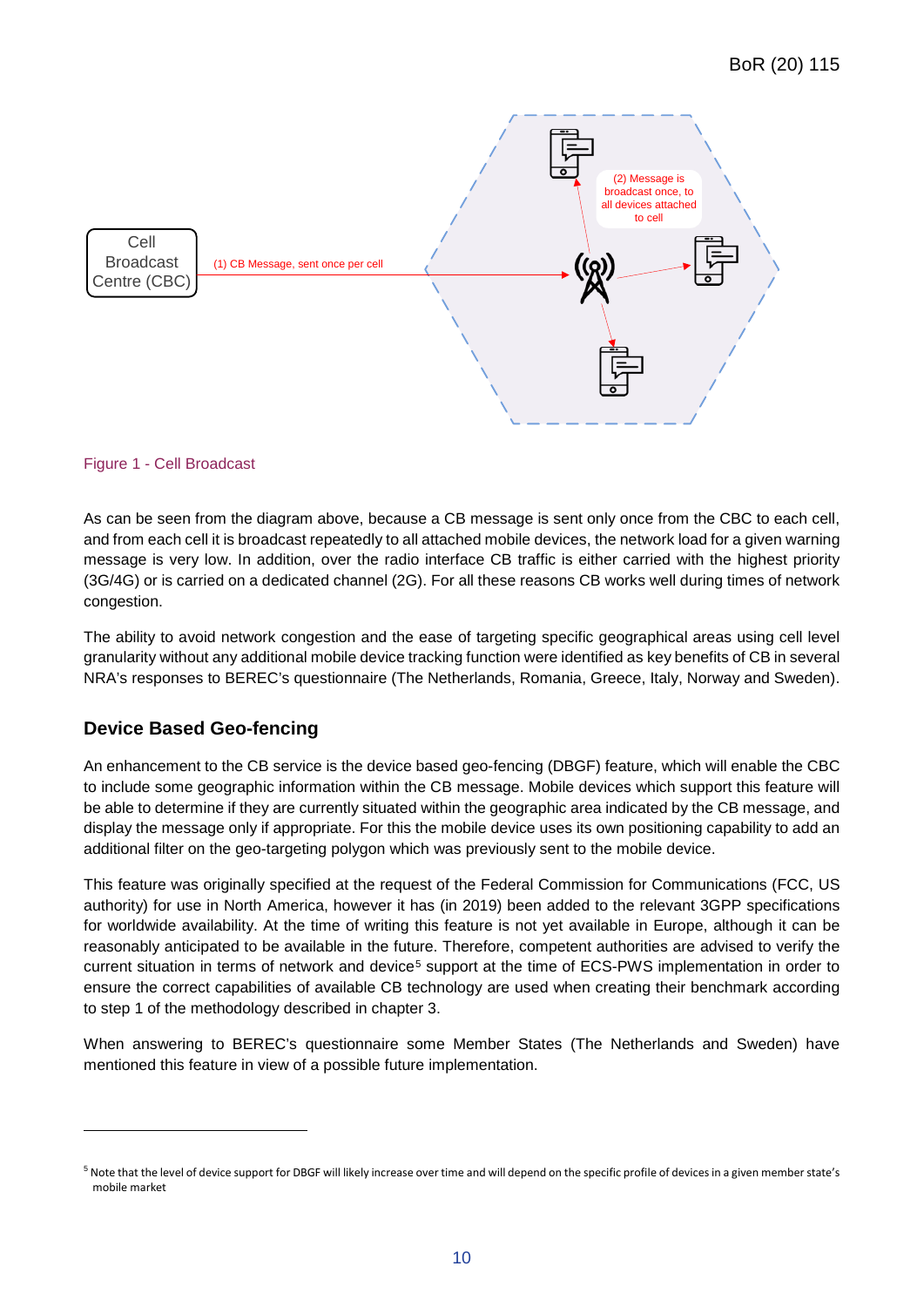

Figure 2 - Device Based Geo-fencing

-

In the diagram above every mobile device shown in the 3 cells will receive the warning message containing the warning area coordinates. However only mobile devices within that area (denoted by the red circle) will display the message, while mobile devices outside the area will not display it. Thus, the DGBF characteristic would allow to more accurately address only the end-users concerned as defined in recital 293 of the EECC.

### <span id="page-11-0"></span>**2.2.3. Location Based SMS (LB-SMS)**

As far as the network<sup>[6](#page-11-1)</sup> and the end user is concerned, an LB-SMS message is simply a normal SMS message which is sent to a subset of the Mobile Network's attached devices, which happen to be in a particular geographical area.

In order to achieve this for some mobile network topologies however, the network must maintain a database of all mobile devices in the target location for potential PWS messages. In other words, for all areas that the MNO anticipates potentially delivering LB-SMS messages into, a list of all users currently located in those areas must be kept up to date at all times<sup>7</sup>.

It should be noted that while mobile networks require knowledge of subscribers' locations for normal operation, this is usually not maintained at all times at the granularity of the single cell level. Therefore, an LB-SMS

<span id="page-11-1"></span><sup>6</sup> It's possible that some integrated SMSCs may simply deliver the SM using the MAP *Forward Short Message* operation, and skip the MAP *Send Routing info for SM* step, if the location is already known; however in other respects an LB-SMS message is no different to a Mobile Originated SMS message.

<span id="page-11-2"></span><sup>7</sup> The alternative to this approach, not recommended by BEREC, is to not maintain any list of subscribers and their current cell, but instead to retrieve the real-time location from the network (often via paging) to ascertain which subscribers are in a given cell. The time to execute any paging of a large number of users is likely to be significant, and could make such an approach inadequate for emergency usage.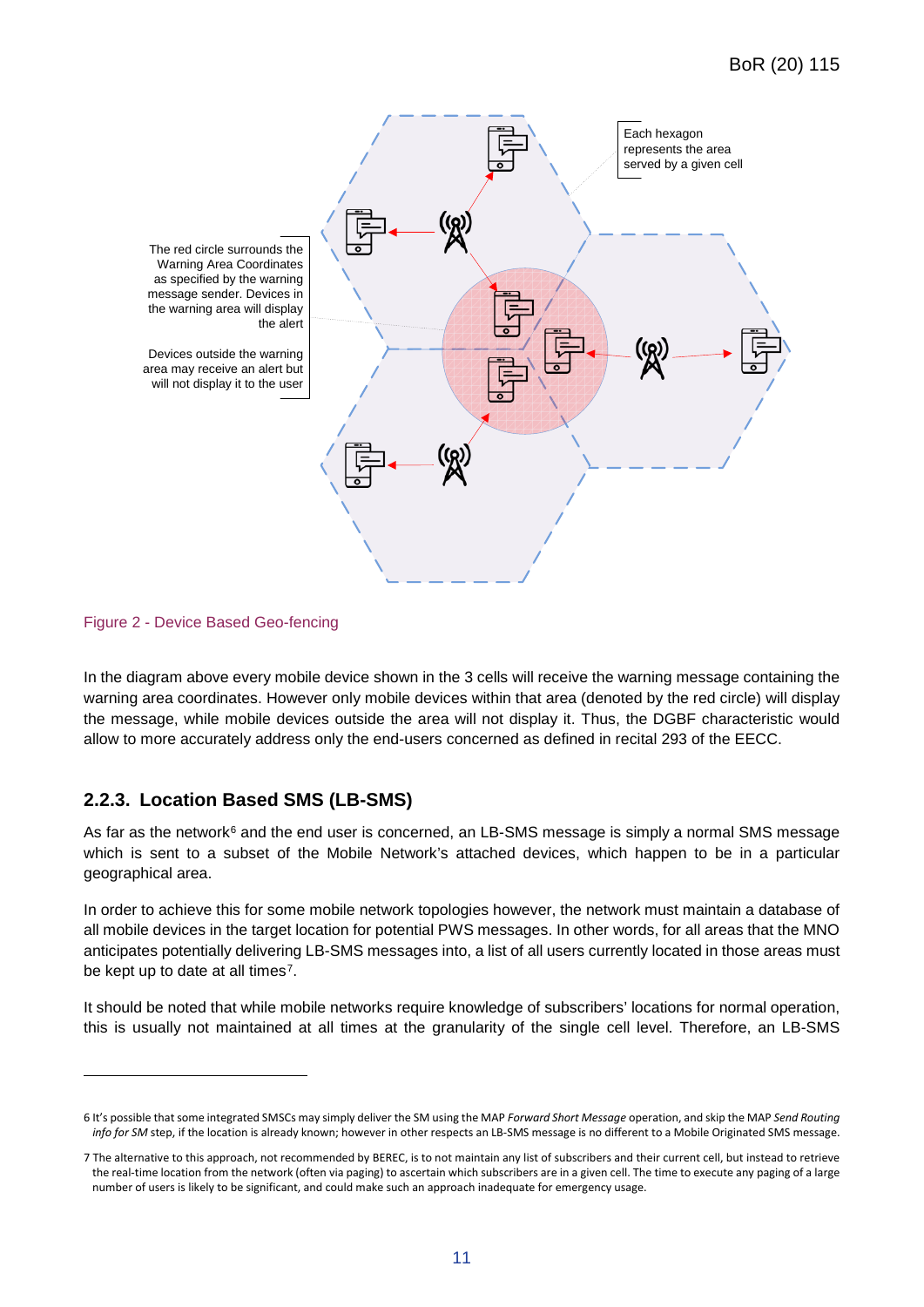implementation will usually require the deployment of a Location Database or an MLC (Mobile Location Centre). The methods used by the MLC to track mobile devices as they move around the network vary, and some are not standardised. As stated by some Member States (Portugal and Sweden) these location services are subject to a certain level of inaccuracy, because their functionality is based on many variables, including the location technology used and the network topology.. Some MLCs track device location to the cell level, whereas other MLC providers claim to fix device location to a greater level of accuracy. Depending on the level of location granularity stored in the MLC, the precision of targeting will vary. It should also be noted that the location data held in the MLC would be mostly based on network activity from a point in time in the past<sup>[8](#page-12-1)</sup>. Finally, there may be privacy implications in tracking user locations in this manner that should be considered, as mentioned by Croatia, Cyprus and Portugal.

The block diagram below attempts to show a high level call flow for an example LB-SMS implementation.





-

Aside from the location specific aspect, the principle difference between CB and LB-SMS services is that for LB-SMS the mobile network must carry and deliver each recipient's message separately, since the SMS standards do not have a 'one-to-many' or a broadcast capability.

### <span id="page-12-0"></span>**2.2.4. Automatic Voice Calling (AVC)**

In some national cases (some regions of Spain), automatic voice calling is used to supplement other ECS-PWS facilities. In this situation the network might detect users in the area of interest and make a mobile-terminated

<span id="page-12-1"></span><sup>&</sup>lt;sup>8</sup> The subscribers' location may a "last known location" which could be derived from normal network activity, or a "real time" location could be based on network actively locating the device, perhaps via paging.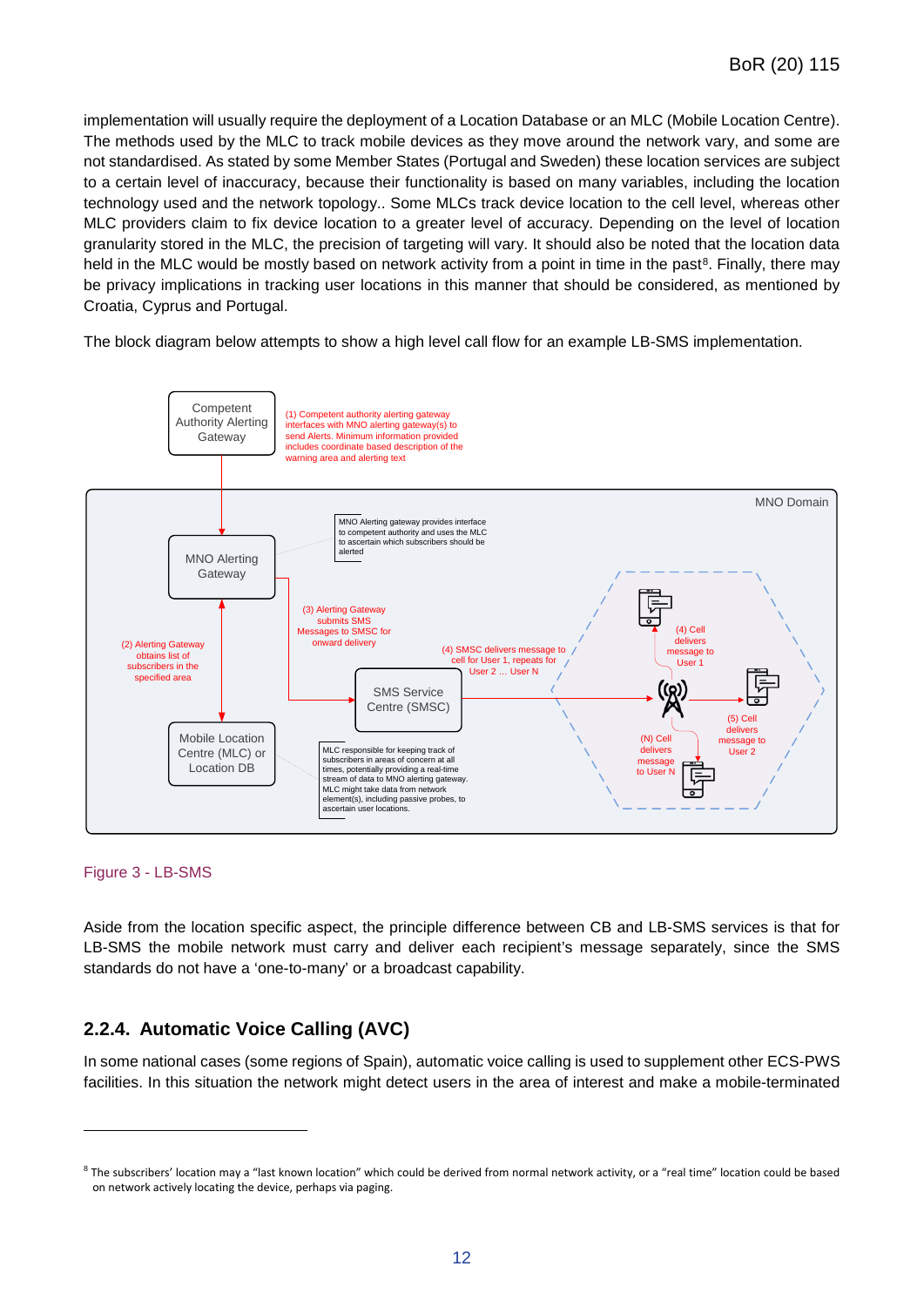voice call to those users' numbers, or might initiate calls to fixed numbers based on pre-provisioned information. This mobile terminated voice call would likely play a recording upon connection before disconnecting, although more advanced Interactive Voice Response (IVR) type use cases are conceivable.

Given that these AVC deployments are supplemental to other ECS-PWS systems, generally performing a specific niche, BEREC does not consider AVC based PWS as being a benchmark against which 110(2) systems should be measured as they would typically not fulfil the requirements of Article 110(1) EECC as a stand-alone roll-out.

### <span id="page-13-0"></span>**2.2.5. Conclusion**

Consequently, as a basis for discussion and to ensure consistent feedback from stakeholders, BEREC considers that for the purpose of the Guidelines CB and LB-SMS solutions potentially fall under Article 110(1) EECC. BEREC also concludes that these systems may require certain additional components to be added to existing mobile network infrastructure, so that public warnings could be transmitted effectively in order to fulfil the requirements of Article 110(1) EECC. In terms of additional technical equipment, BEREC observes that CBC would be necessary for CB (see section [2.2.2\)](#page-9-0) and MLC might be necessary for LB-SMS (see section [2.2.3\)](#page-11-0).

# <span id="page-13-1"></span>**2.3. Systems falling under 110(2) EECC**

### <span id="page-13-2"></span>**2.3.1. Introduction**

Article 110(2) EECC refers to public warnings which may be delivered "*through publicly available electronic communications services other than those referred to in paragraph 1, and other than broadcasting services, or through a mobile application relying on an internet access service*". BEREC interprets this sentence to include "mobile applications relying on an internet access service" (IAS based PWS') as services falling under Article 110(2) EECC because the wording used is "or" rather than "other than" which is used for the first two examples of Article 110(2) EECC. Consequently the third example describes a specific use case for services falling under Article 110(2) EECC.

Article 110(2) EECC allows for the development of future services which cannot yet be conceived of, while also referring to the possibility of a mobile application based PWS, which is covered in the following section. As IAS based PWS' are currently the only existing systems BEREC considers falling under Article 110(2) EECC they are used as a reference for 110(2)-PWS' throughout these Guidelines. In case other 110(2)-PWS' will be developed in the future that would not qualify as IAS-PWS the basic methodology for their assessment as described in these Guidelines may usefully apply, even though section 2.3.2 and the IAS-PWS specific content of section 3.3.1 are specific to the present IAS-PWS example. Competent authority responsible for considering the system against BEREC's Guidelines could contemplate making a description of the new 110(2)-PWS in a similar way as done in section 3.3.1 for IAS-PWS, and proceeding along similar lines to make their assessment.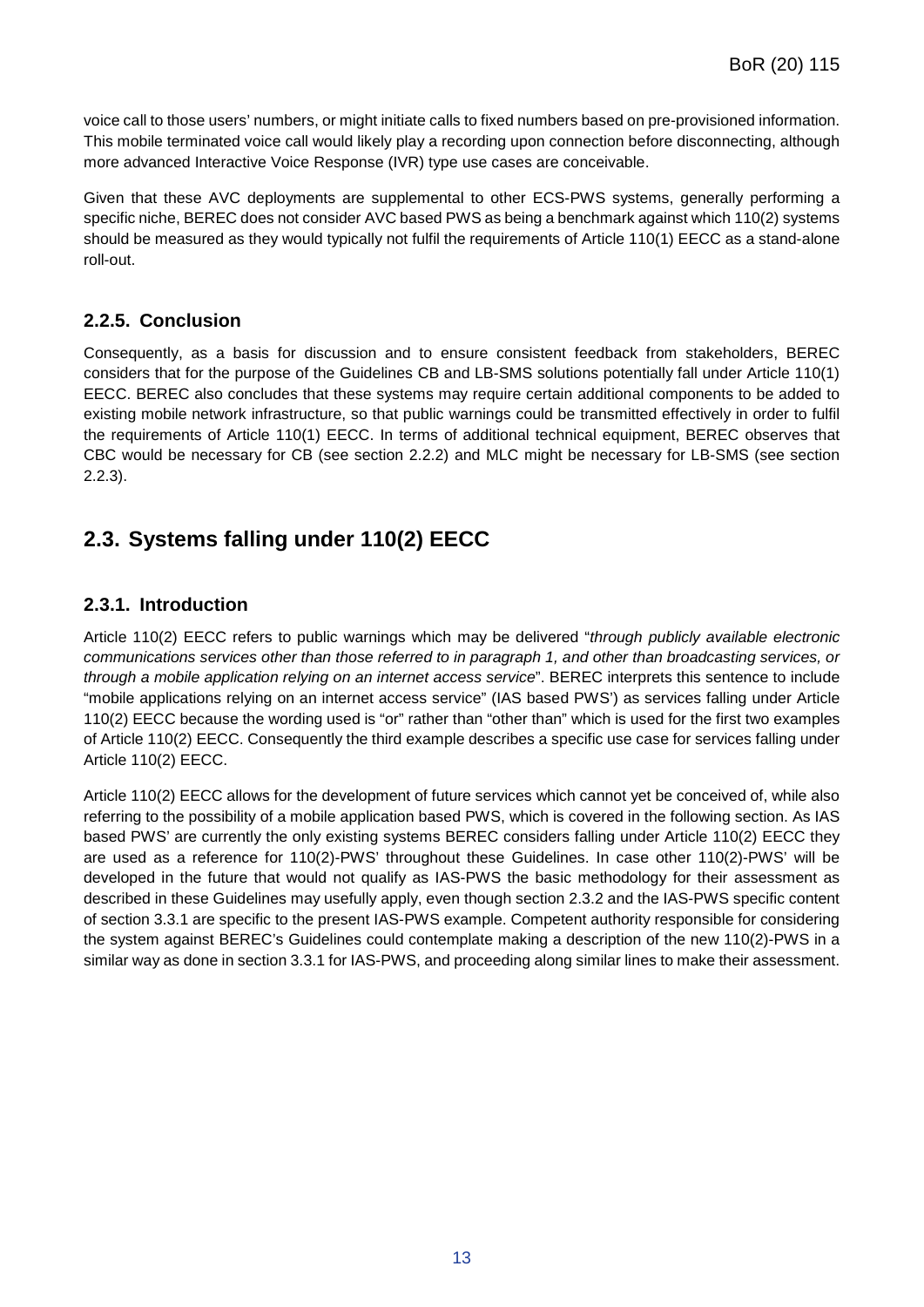### <span id="page-14-0"></span>**2.3.2. IAS Mobile Application Based PWS**

This section briefly sets out an example of an implementation of a hypothetical IAS-PWS<sup>9</sup>. While individual implementations may differ, many of the following details will be common to any deployment.

Any IAS-PWS will rely on an OTT application server which communicates with its associated app, running on the device of users that have installed it. This also extends to other devices than mobile devices such as smartTVs or PCs that have the app installed on them. Due to the nature of IP networks, each device must be addressed separately as it's not possible to broadcast<sup>[10](#page-14-2)</sup> these warnings. Competent authorities could work with fixed and mobile network operators to model the impact of such traffic where many users are being addressed with small amounts of data.

When a warning is received from the alerting gateway for a specific warning area, the OTT application server is responsible for deciding which of the currently attached devices that have the IAS-PWS application downloaded to them it will send the message to. There are a number of approaches to this:

| <b>Approach Description</b>                                                                                                                                                                                                             | Comment                                                                                                                                                                                                                   |
|-----------------------------------------------------------------------------------------------------------------------------------------------------------------------------------------------------------------------------------------|---------------------------------------------------------------------------------------------------------------------------------------------------------------------------------------------------------------------------|
| Option 1: Send the warning message to all<br>attached devices, irrespective of current<br>location. The IAS-PWS application on each<br>device decides whether to display the warning<br>message depending on its location <sup>11</sup> | Doesn't require real-time user location tracking,<br>within the network, but will consume network<br>resources to deliver warning messages which<br>are not subsequently displayed on recipient<br>devices.               |
|                                                                                                                                                                                                                                         | The behaviour of devices with an inaccurate<br>location fix should be considered.                                                                                                                                         |
| Option 2: Maintain a real time user-location<br>database and send the warning message only<br>to attached devices currently located in the<br>warning area                                                                              | This approach minimises the number of warning<br>messages sent to devices which are<br>subsequently discarded, but this comes at the<br>cost of greatly increased network load and<br>possible user privacy implications. |
|                                                                                                                                                                                                                                         | The behaviour in the event of a device's location<br>being stale or potentially out of date should be<br>considered.                                                                                                      |

#### Table 1 - IAS Mobile Application Based PWS

In addition to the above options, it would be possible to send the warning message to an additional subset of attached devices that have subscribed to receiving warning messages for a set of specific locations of interest (see section 3.4.3 "support of absent residents").

The following is a description of the sequence of events in an IAS-PWS for devices on which the on-device app has been installed.

-

<span id="page-14-1"></span><sup>&</sup>lt;sup>9</sup> In this context "OTT" refers to services running "Over the Top" of the IAS, not requiring any special handing by the underlying transport network.

<span id="page-14-2"></span><sup>&</sup>lt;sup>10</sup> IP Multicast, while complex, may be possible with prior agreement between national ISPs

<span id="page-14-3"></span><sup>&</sup>lt;sup>11</sup> The German NINA application uses this feature.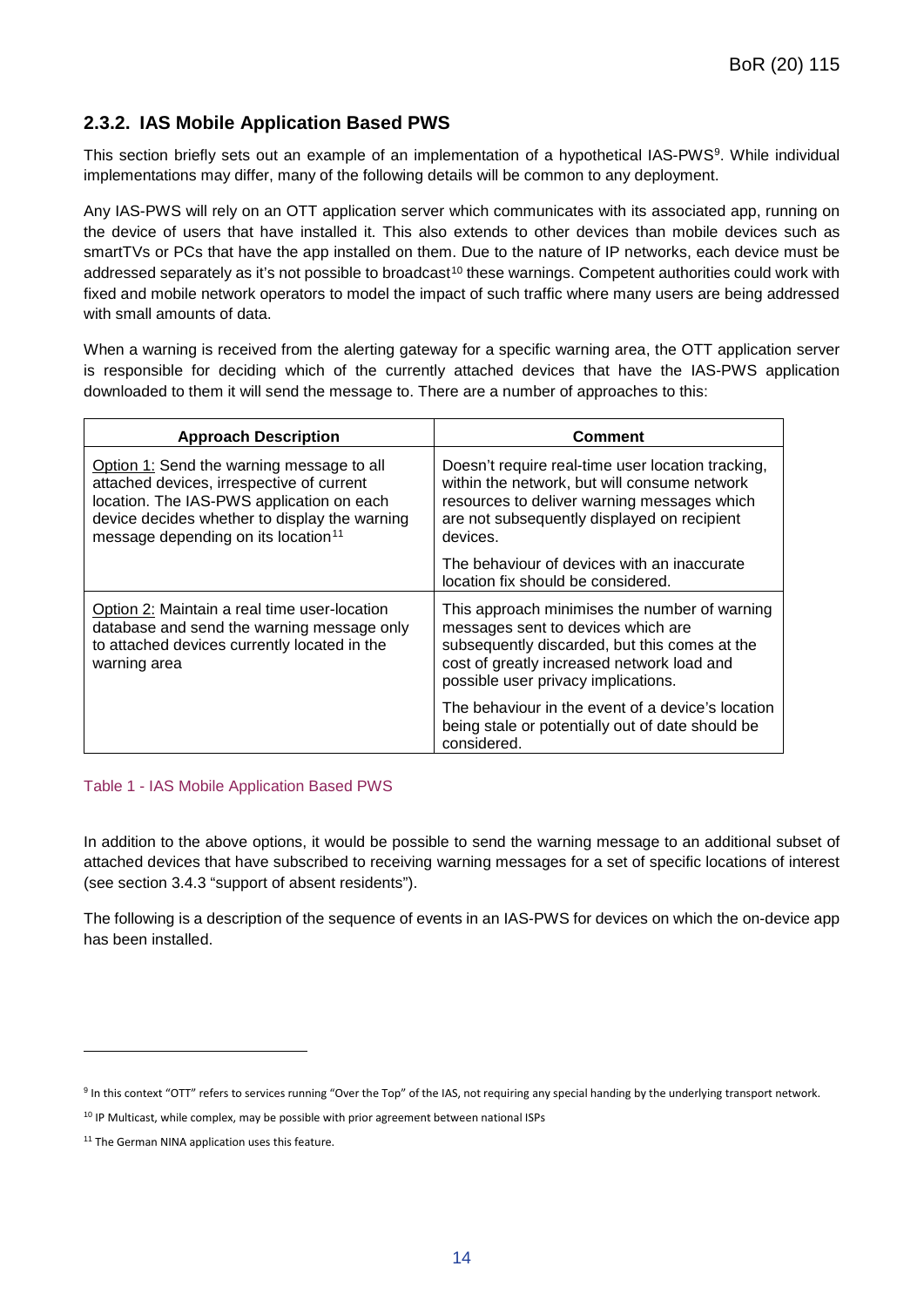| <b>Step</b><br>number | Description                                                                                       | Comment                                                                                                                                                                                                                                                                                                                                                                                                                                                                                                                                                                                                                                                                                                       |
|-----------------------|---------------------------------------------------------------------------------------------------|---------------------------------------------------------------------------------------------------------------------------------------------------------------------------------------------------------------------------------------------------------------------------------------------------------------------------------------------------------------------------------------------------------------------------------------------------------------------------------------------------------------------------------------------------------------------------------------------------------------------------------------------------------------------------------------------------------------|
| 0                     | Registration<br>with mobile or<br>fixed network                                                   | Consideration should be given to DHCP <sup>12</sup> lease time for long running<br>connections                                                                                                                                                                                                                                                                                                                                                                                                                                                                                                                                                                                                                |
| 1                     | Registration<br>with OTT<br>application<br>server                                                 | Devices running the on-device app will register with the OTT application<br>server to notify of their IP addresses and ensure that the device can be<br>reached from the OTT application server. User credentials, preferences<br>and cryptographic certificates may be exchanged at this stage also.                                                                                                                                                                                                                                                                                                                                                                                                         |
| $\overline{2}$        | Option 2 only:<br>Device keeps<br><b>OTT</b><br>application<br>server informed<br>of its location | The OTT application server maintains a user-location database of currently<br>connected devices and their current locations. When the device moves<br>within the mobile network, the on-device app updates the OTT application<br>server with information of its current location <sup>13</sup> , which is updated in the<br>user-location database. The frequency of these updates will depend on the<br>implementation (e.g. upon movement of a distance greater than X, every<br>Y minutes etc.). Note that the location information provided is based on the<br>devices' inbuilt Global Navigation Satellite System (GNSS) capability (E.g.<br>GPS, Galileo), rather than detected by the mobile network. |
| 3                     | <b>Alerting Event</b>                                                                             | The alerting gateway, upon request of the authority tells the OTT<br>application server to warn all users in a particular area.                                                                                                                                                                                                                                                                                                                                                                                                                                                                                                                                                                               |
| 4a                    | Option 1 only:<br>Recipient<br>selection                                                          | The OTT application server does not make a pre-selection. It transmits the<br>warning message containing the relevant location to all devices.                                                                                                                                                                                                                                                                                                                                                                                                                                                                                                                                                                |
| 4b                    | Option 2 only:<br>Recipient<br>selection                                                          | The OTT application server extracts from its user-location DB a list of users<br>in the specified area. Warning messages are only sent to devices of users<br>in the specified area.                                                                                                                                                                                                                                                                                                                                                                                                                                                                                                                          |
| 5                     | Warning<br>message<br>Delivery                                                                    | Each applicable device is notified individually over the mobile data/fixed<br>line connection.                                                                                                                                                                                                                                                                                                                                                                                                                                                                                                                                                                                                                |
| 6                     | <b>Option 1 only</b>                                                                              | Each device checks autonomously whether it is currently situated in the<br>relevant area and only then portrays the warning message.                                                                                                                                                                                                                                                                                                                                                                                                                                                                                                                                                                          |
| 7                     | Acknowledgem<br>ent (optional)                                                                    | The devices respond to acknowledge receipt of the warning message.                                                                                                                                                                                                                                                                                                                                                                                                                                                                                                                                                                                                                                            |

-

<span id="page-15-0"></span><sup>12</sup> Dynamic Host Configuration Protocol

<span id="page-15-1"></span> $13$  Note that the location update referred to here is in addition to the regular standardised Location Updating procedures implemented in the mobile network control plane, used to facilitate user mobility and roaming etc.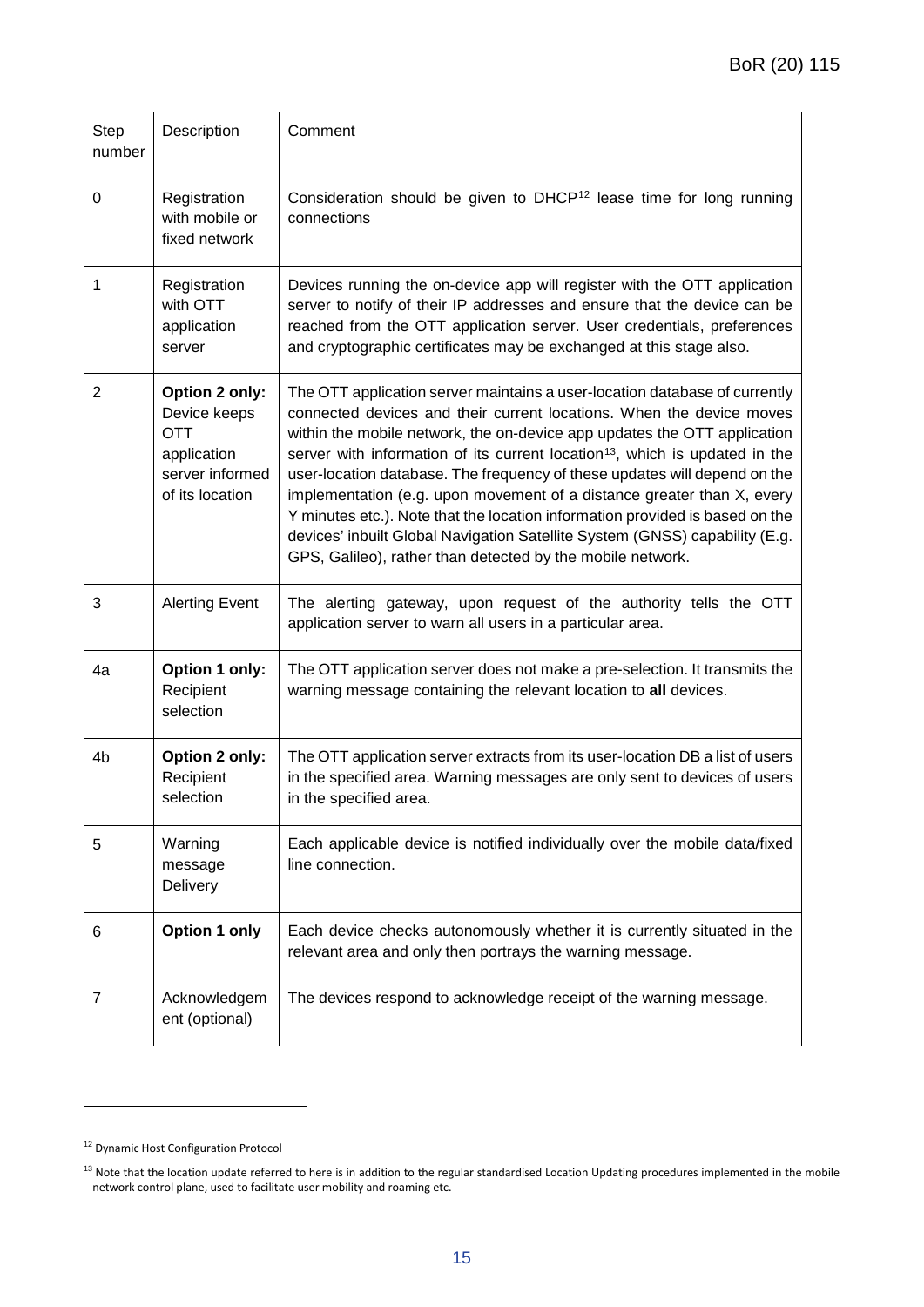#### Table 2 – IAS-PWS Steps



The following diagrams attempt to show these steps in a graphical manner.

#### Figure 4 - Operation of an IAS-PWS using a mobile network

It is also possible for an IAS-PWS to operate over fixed network as shown below. In this case the call flow is more straightforward



Figure 5 - IAS-PWS using fixed line WiFi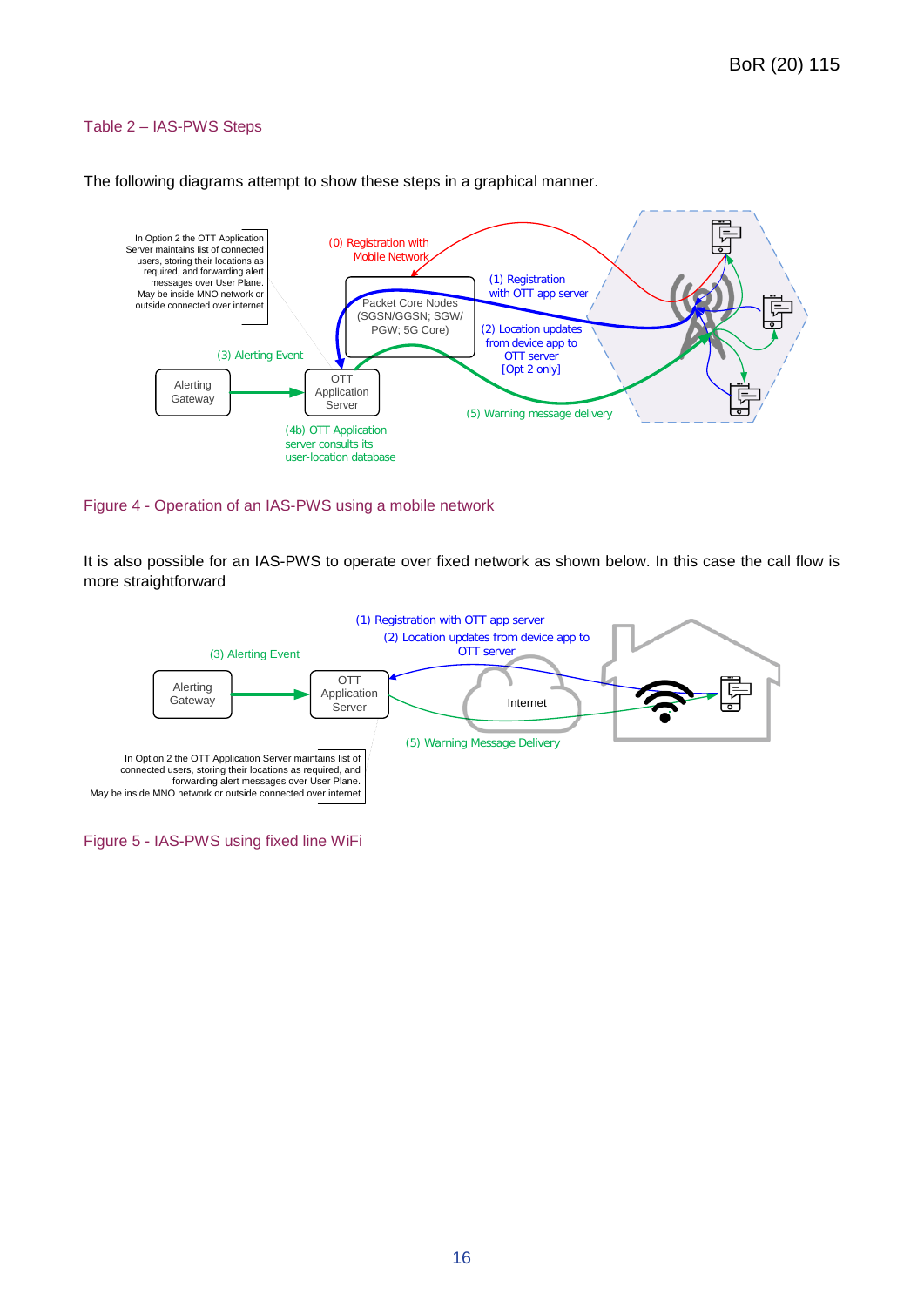# <span id="page-17-0"></span>**3. Methodology**

As explained in section [2.1,](#page-6-1) these Guidelines apply for cases in which a competent authority of a Member State has to assess the equivalence of the effectiveness of an IAS-PWS it wishes to roll out as a stand-alone system (envisaged IAS-PWS) compared to an Article 110(1)-PWS that fulfils the requirements of Article 110(1). In order to help competent authorities perform the equivalence assessments of their envisaged IAS-PWS, BEREC sets out a methodology consisting of the following steps.

0. Preliminary step (identifying suitable hypothetical benchmark systems):

The competent authority identifies at least one hypothetical 110(1)-PWS that would comply with the legal requirements of Article 110(1) EECC, because only such 110(1)-PWS may be the benchmark system. BEREC considers that the legal requirements translate into geographical targeting, scalability and support of visiting end-users (which would include inbound roamers) as described in section [2.1.2.](#page-6-3) BEREC does not provide for any specific performance levels for these requirements which it considers are outside of its remit pursuant to paragraph 110(2). BEREC would therefore also encourage competent authorities to seek their own legal advice on whether the systems which they contemplate could satisfy the prerequisites of Article 110(1) of the EECC.

For this purpose, the competent authority may take into account the description of the potential 110(1)-PWS' as described in sections [2.2.2](#page-9-0) and [2.2.3.](#page-11-0)

1. Step 1 (benchmark creation)

The competent authority assesses the performance of the hypothetical 110(1)-PWS' identified at the preliminary step in terms of coverage and capacity to reach concerned end-users.[14](#page-17-1)

First, the competent authority identifies which factors would properly define coverage and probably affect the capacity to reach concerned end-users. For this purpose, the competent authority may take into account the factors described at section [4](#page-20-0) bearing in mind that the list of factors is nonexhaustive.

Second, the competent authority assesses how the identified hypothetical 110(1)-PWS' performs with regard to the factors identified. For this purpose, the competent authority may take into account sections [5.1,](#page-26-1) [5.2](#page-30-0) and [5.3,](#page-34-0) which sets out an example preliminary analysis of the performance of hypothetical 110(1)-PWS'.

The benchmark created on the basis of the analysis of the 110(1)-PWS' serves as the minimum performance to be achieved by the envisaged IAS-PWS. BEREC considers that, where more than one hypothetical 110(1)-PWS that fulfil the requirements of Article 110(1) EECC under the respective national circumstances have been identified, the competent authority might choose any of the identified 110(1)-PWS' as the benchmark for the envisaged IAS-PWS.

2. Step 2 (IAS-PWS assessment)

-

First, the competent authority verifies that the envisaged IAS-PWS does not require login or registration (see section [2.1.3\)](#page-7-0).

Second, the competent authority assesses how the envisaged IAS-PWS performs with regard to the factors identified in the previous step. For this purpose, the competent authority may take into account section [5.4,](#page-37-0) which sets out an example preliminary analysis of the performance of hypothetical IAS-PWS'. This means basically repeating the assessment already performed for the

<span id="page-17-1"></span><sup>&</sup>lt;sup>14</sup> BEREC considers that coverage and capacity to reach concerned end-users need to be part of the competent authorities' assessment of the hypothetical 110(1)-PWS because, in the following step of the methodology, the hypothetical IAS-PWS needs to be compared to the established benchmark performance in terms of coverage and capacity to reach concerned end-users.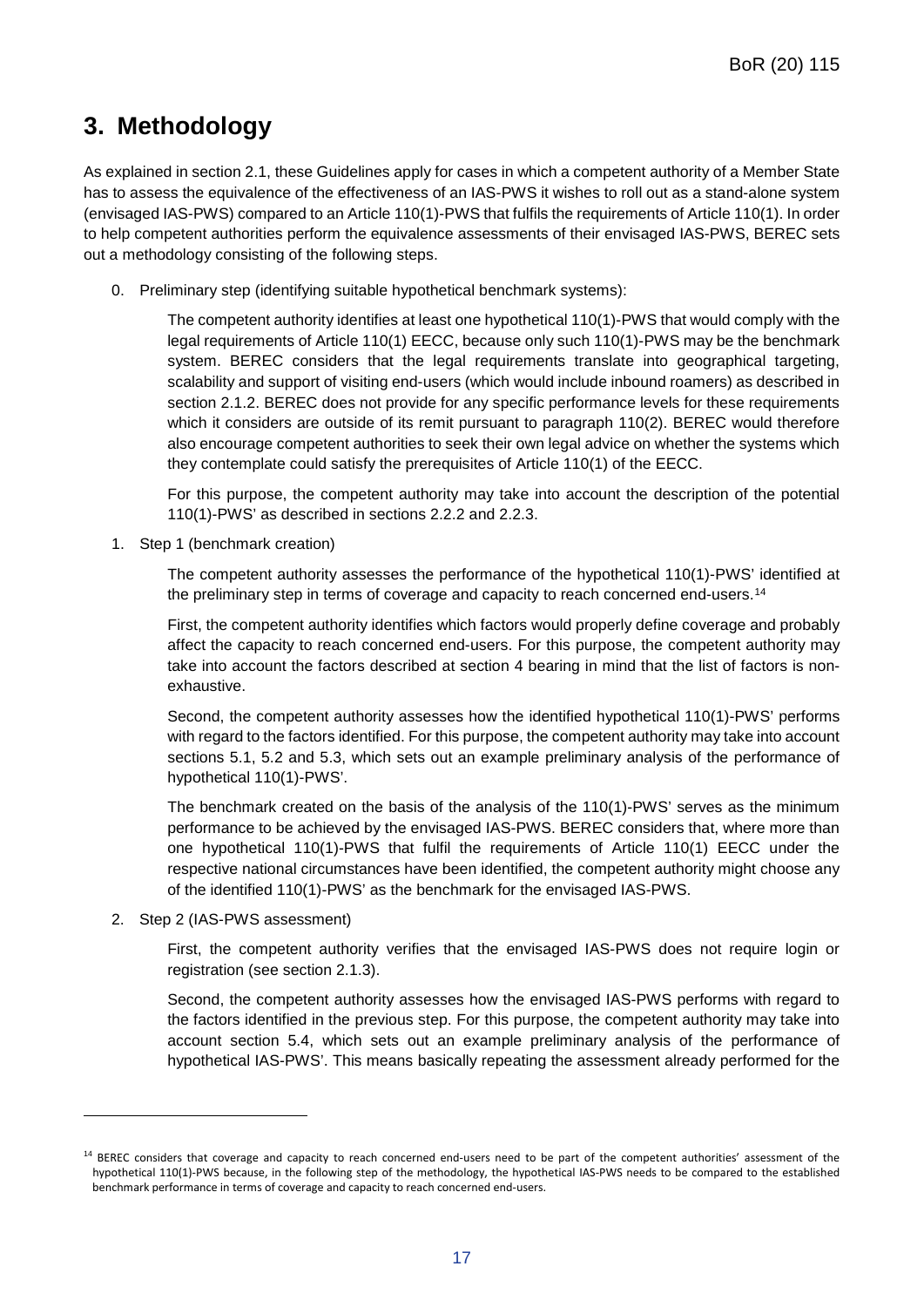benchmark 110(1)-PWS' in step 1, only this time with the focus on the performance of the envisaged IAS-PWS.

3. Step 3 (equivalence assessment)

BEREC considers that this assessment should be performed factor-by-factor and needs to result in reaching a conclusion of an overall assessment of equivalence of the IAS-PWS with 110(1)-PWS in terms of coverage and capacity to reach end-users. For this purpose, the competent authority may take into account chapter [6](#page-41-0) which sets out several examples for decision-making in an equivalence assessment.

In general, BEREC considers the following three cases:

Case A: If the performance of the envisaged IAS-PWS is at least equivalent to the performance of the benchmark for each factor, then the envisaged IAS-PWS fulfils the obligation of Article 110 EECC because it would be equivalent to the benchmark in terms of both coverage and capacity to reach concerned end-users.

Case B: If the envisaged IAS-PWS fails to be equivalent to the performance of the benchmark with regard to either geographic targeting, scalability or support of visiting end-users, it does not fulfil the obligation of Article 110 EECC.

Case C: If the envisaged IAS-PWS fails to be equivalent to the performance of the benchmark with regard to at least one of the other identified factors, it does not fulfil the obligation of Article 110 EECC unless an overall assessment of coverage and capacity to reach concerned end-users shows that the performance of the envisaged IAS-PWS is equivalent to the performance of the benchmark.

BEREC considers this exception from the need to comply with each factor under coverage and capacity to reach concerned end-users is needed in order to take into account differing national circumstances in Member States. Furthermore, without such an overall assessment an envisaged IAS-PWS that would outperform the benchmark system in the majority of factors would have to be dismissed as it would underperform with regard to at least one factor, even though in the overall assessment it would be more effective.

For this exemption to be applied, i.e. for the envisaged IAS-PWS to fulfil the obligation of Article 110(1) EECC even though it underperforms with regard to at least one factor, the envisaged IAS-PWS needs to be at least equivalent to the performance of the benchmark in the overall assessment of both "coverage" and "capacity to reach concerned end-users. For this purpose, BEREC considers that:

- The IAS-PWS do not underperform with regard to either geographic targeting, scalability or support of visiting end-users.
- The competent authority demonstrates that the underperformance of any other factor is compensated for by the outperformance with regard to other factors that have a bigger positive impact on the overall performance of the IAS-PWS regarding coverage or regarding the capacity to reach concerned end-users under the national circumstances.
- The IAS-PWS still provides a sufficient level of performance according to the Member State with regard to the underperforming factor (i.e. if it would fail to provide any performance with regard to that factor, it would not fulfil the obligation of Article 110 EECC).
- It is not possible to compensate the underperformance of a factor falling under "coverage" with the outperformance of a factor falling under "capacity to reach concerned end-users".

BEREC considers that this three step approach can be easily replicated in each Member State allowing competent authorities to objectively assess the equivalence of effectiveness of envisaged IAS-PWS and help them in their decision making processes. In applying this methodology, BEREC considers that competent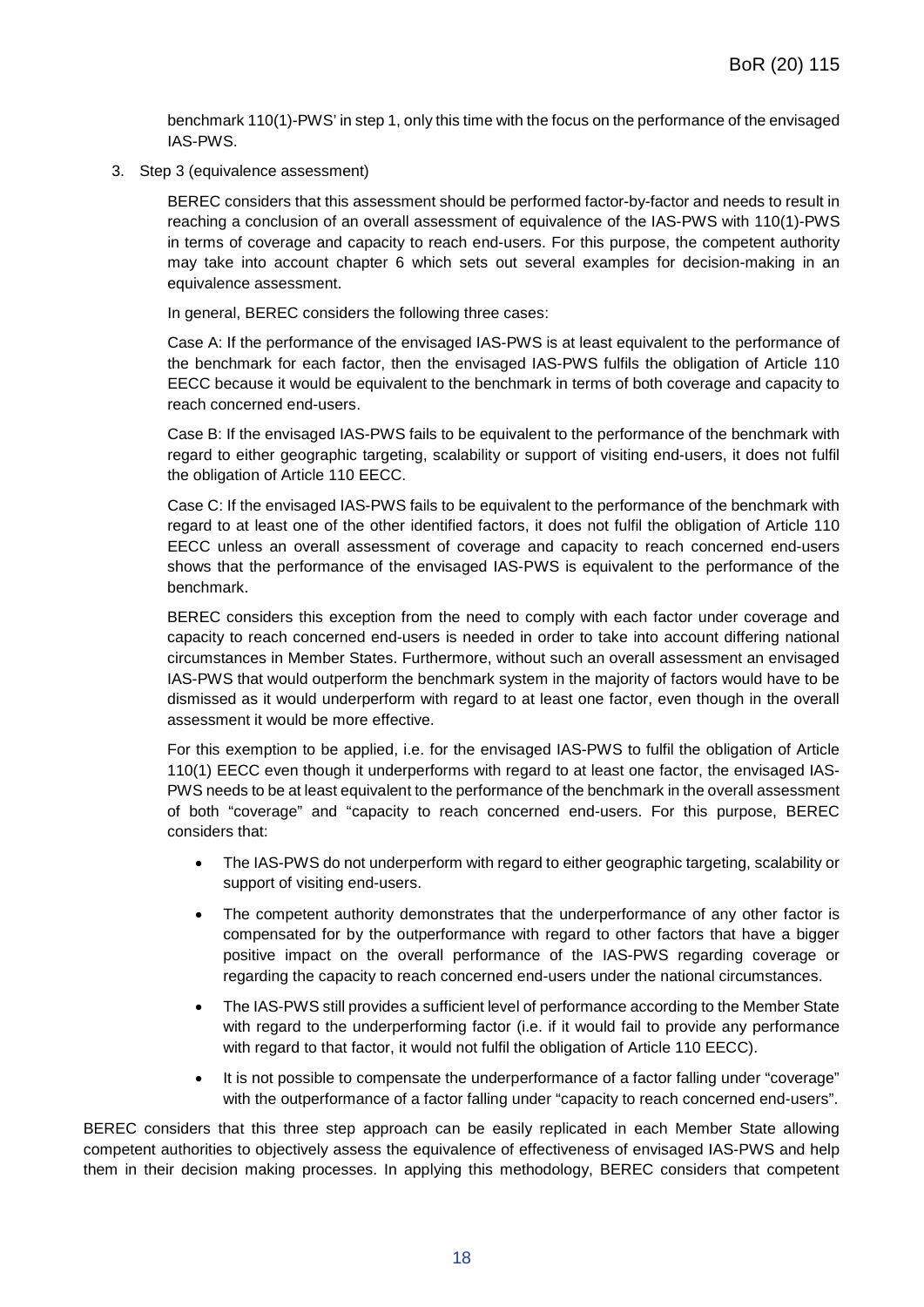authorities request information on already deployed ECS-PWS' in other jurisdictions, from other Member States, and from relevant expert groups such as the Early Warning Systems Expert Working Group organised by the Commission, or similar bodies. BEREC considers that this may enhance their assessments and would enable them to rely on information about relevant state of the art technologies.

This approach ensures that competent authorities perform the assessment in a similar fashion but it necessarily also enables them to take national circumstances and the envisioned use case into consideration. What is important is that the steps themselves are harmonised, as this may increase certainty about the implementation of Article 110 EECC for competent authorities.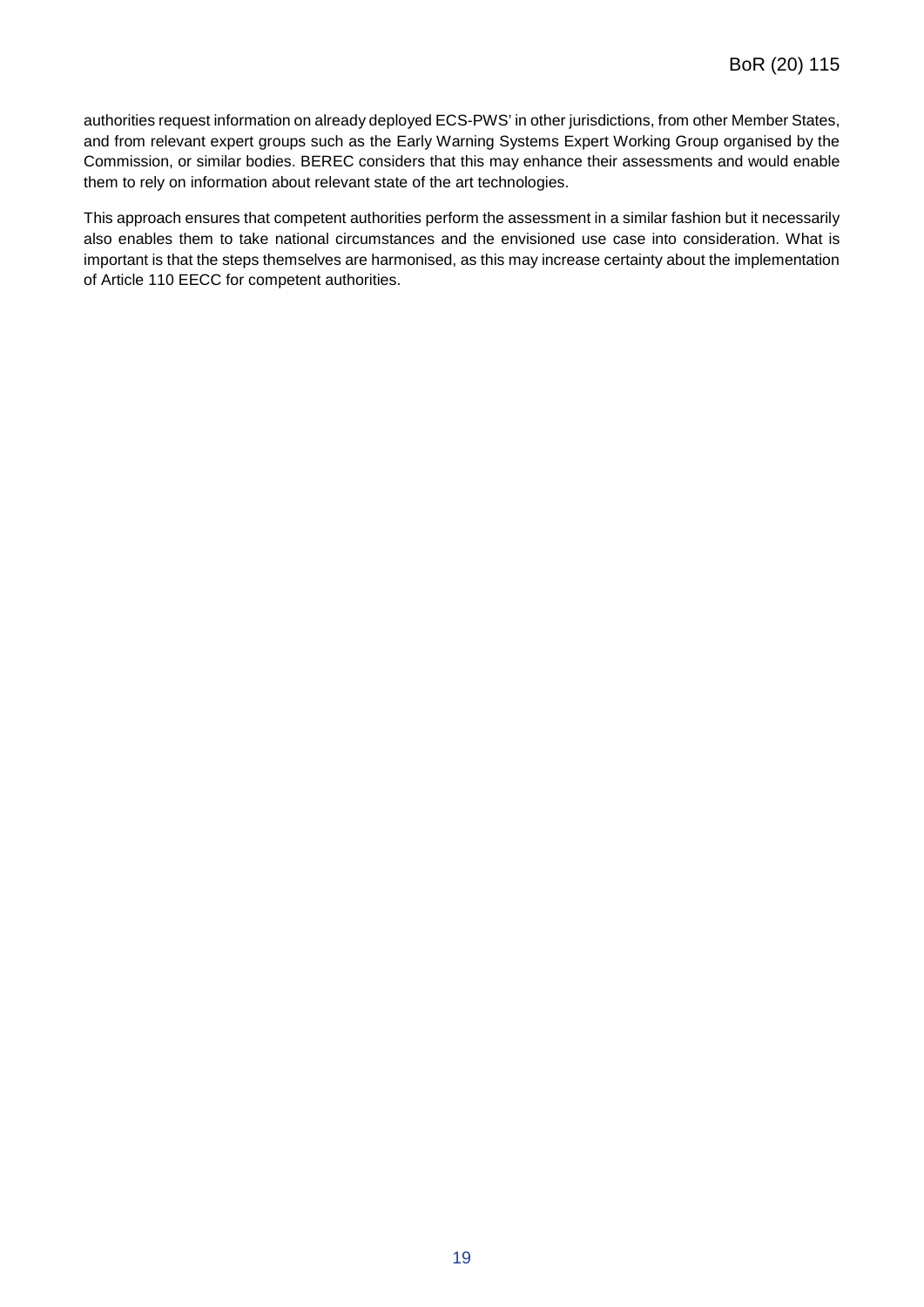# <span id="page-20-0"></span>**4. Example factors of coverage and capacity to reach end-users**

As the EECC does not specify the content of "coverage" and "capacity to reach" (except with regard to the aspect of end-users concerned) which makes them less tangible, BEREC considers competent authorities should identify relevant factors that represent an aspect of "coverage" or "capacity to reach end-users concerned" which they consider to be relevant for their equivalence assessment. The EECC hints at some of these factors e.g. when emphasizing on the importance of geographical targeting in recital 293, the need to warn end-users of imminent emergencies in recital 293 or the support of visiting end-users in Article 110(2) and inbound roamers in recital 294 (see section [2.1.2\)](#page-6-3). However, BEREC considers that there are further – nonbinding – factors that also fit under the definitions of or have an impact on coverage or capacity to reach concerned end-users and could thus also be used in the equivalence assessment of competent authorities.

BEREC therefore concludes that there are two types of these factors of coverage and capacity to reach concerned end-users (binding and non-binding). The binding factors are mentioned by the EECC and thus of specific importance for the legislator ("geographical targeting", "scalability" and "support of visiting end-users including inbound roamers"). They should be the minimum factors a competent authority evaluates when assessing "capacity to reach end-users concerned". Consequently, BEREC considers them to be of specific importance and to be non-negotiable. It has highlighted this explicitly in the methodology, in the respective sections of this chapter [4](#page-20-0) and in chapter [6.](#page-41-0)

When identifying non-binding factors, BEREC considers that they still need to be an aspect of coverage or capacity to reach end-users concerned. A factor that could not contribute to either would therefore not be fit to play a part in the assessment of IAS-PWS equivalence.

For this purpose, BEREC proposes in this chapter a list of binding and non-binding factors of coverage and capacity to reach concerned end-users. With regard to the non-binding factors, BEREC considers this list to be non-exhaustive. Consequently, competent authorities might want to consider the live performance of ECS-PWS already deployed in the EU and reflect this in their own assessment. Relevant information could be requested on bi-lateral basis from Member States that already deployed such ECS-PWS or from relevant expert groups (e.g.: Early warning systems expert working group organised by the Commission). BEREC considers that it might also be useful to somewhere centralise information on the performance of such systems on the basis of Member States reports.

# <span id="page-20-1"></span>**4.1. Coverage**

The EECC mentions "coverage" as one of the two mandatory criteria to be taken into account in the assessment of the equivalence of effectiveness. The aim of coverage is to ensure that warning messages can be sent to the destination of the endangered end-users. BEREC considers there are two aspects of coverage which are relevant in the assessment of the competent authorities – geographical coverage and population coverage. Depending on the national circumstances BEREC understands one may be more relevant than the other, also concerning the specific use-case the competent authority has in mind for the ECS-PWS.

### <span id="page-20-2"></span>**4.1.1. Geographical coverage**

In general geographical coverage refers to the ability of an ECS-PWS to transmit alerts anywhere in the areas where concerned end-users may be at. 100% geographical coverage is generally desirable, however when assessing national needs, competent authorities could take into account a number of factors:

• Whether the system in question is the only ECS-PWS facility in use, or whether it is complimentary to other ECS-PWS systems with the same purpose but targeting another geographical area. In cases where multiple systems are deployed for the same purpose, a competent authority could consider the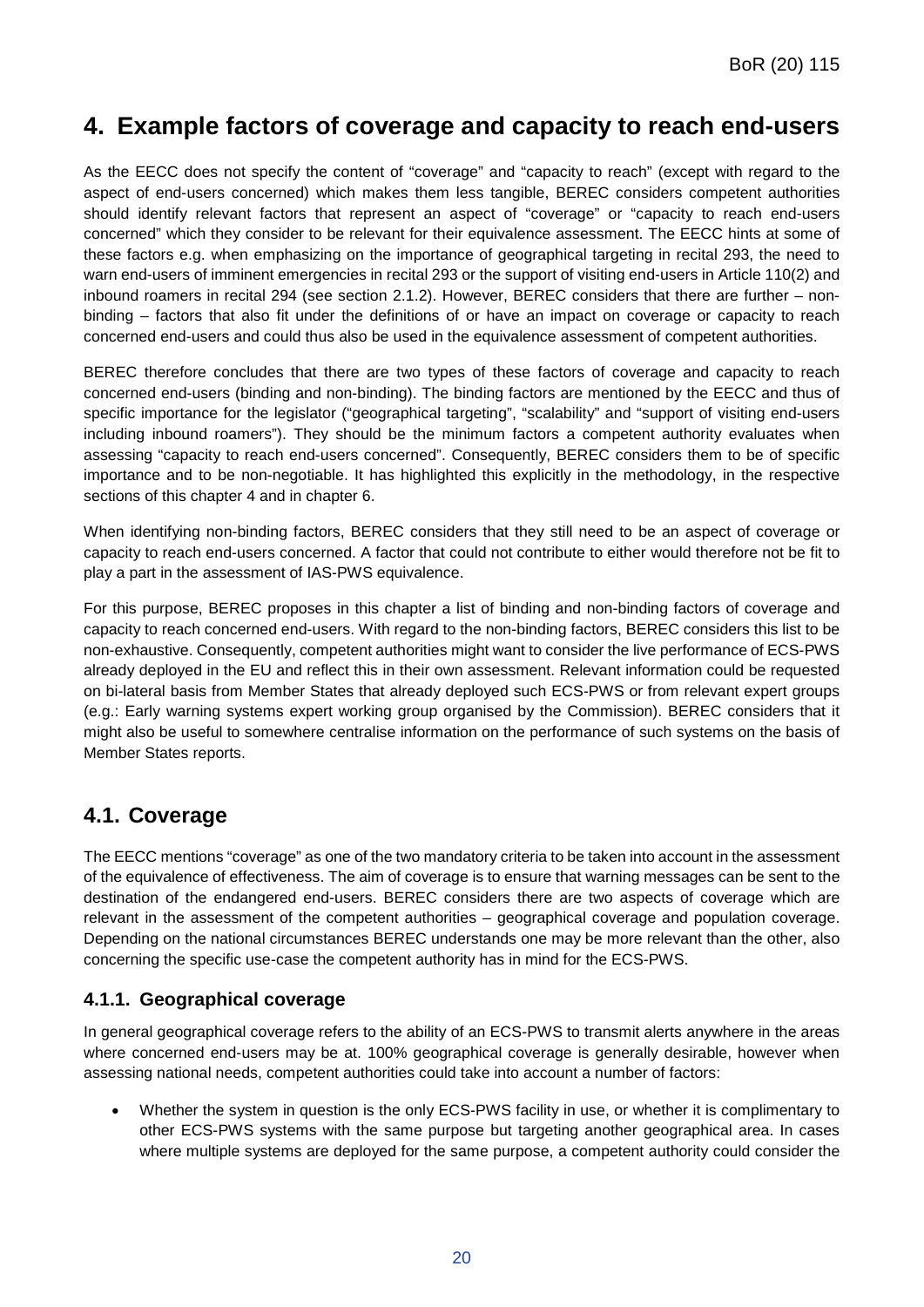total coverage of a combination of different systems potentially delivered over a combination of fixed and wireless networks.

• If there is a limited set of alerting use cases that the PWS will be used for - E.g. Tsunami type warning messages require only coastline coverage; Avalanche type warnings are only relevant in mountainous regions.

### <span id="page-21-0"></span>**4.1.2. Population Coverage**

Some Member States may not have 100% geographical coverage but are still able to reach a larger amount of the population than other Member States with higher geographical coverage, due to the distribution of the population within their territory. This applies in particular to Member States where large areas of the country are only sparsely populated (e.g. the north-western part of Sweden). In such cases it may be a viable option to concentrate on the population coverage rather than the geographical coverage in the assessment of a systems effectiveness. Competent authorities should keep in mind the aim of recital 293 to cover as many end-users concerned as possible, aiming at all end-users concerned.

# <span id="page-21-1"></span>**4.2. Capacity to reach end-users concerned**

"Capacity to reach end-users concerned" is the other mandatory criterion to be taken into account in the assessment of the equivalence of effectiveness. The EECC sheds some light on the aspect which end-users are meant in recital 293 in connection with Article 110(1) which clarifies that *"The end-users concerned should be considered to be those who are located in the geographic areas potentially being affected by imminent or developing major emergencies and disasters during the warning period, as determined by the competent authorities"*. Hence the PWS capacity to reach end-users has to be assessed in relation to the performance of the PWS to convey the public warning message to end-users in the relevant area and fast enough to warn them of imminent emergencies. However, it does not specify what is exactly meant by "capacity to reach" which makes this criterion rather vague. BEREC considers that "all-end-users" is to be interpreted as "as many endusers as possible" and that the following factors can be summarised under "capacity to reach concerned endusers" making this criterion easier to assess for competent authorities.

### <span id="page-21-2"></span>**4.2.1. Geographical targeting**

An intrinsic factor in reaching the end-users concerned is the capability of an ECS-PWS to geographically target a specific area. The capability of sufficient geographical targeting is explicitly mentioned by recital 293 when it explains the meaning of "end-users concerned" (*"end-users concerned should be considered to be those who are located in the geographic areas potentially being affected by imminent or developing major emergencies and disasters during the warning period, as determined by the competent authorities"*). This also means that ECS-PWS' should not unnecessarily alert end-users that are not in danger (argumentum e contrario). BEREC therefore considers sufficient geographical targeting a necessary factor each ECS-PWS needs to fulfil.

Each delivery mechanism (and indeed each specific implementation, depending on the MNO network design) has a different level of granularity, the ability to target end-users in a specific location. Details for each ECS-PWS are explained in sections [2.2.2](#page-9-0) (CB), [2.2.3](#page-11-0) (LB-SMS) and [2.3.2](#page-14-0) (IAS-PWS).

Competent authorities should consider the alerting use cases they wish to support, and therefore the level of granularity required. The minimum granularity provided by currently rolled-out ECS-PWS is that of a single cell.

During the public consultation of these Guidelines BEREC enquired about how many end-users were usually alerted per incident. Having considered the responses it seems to BEREC that there is limited practical experience among stakeholders because BEREC only received seven answers that responded to this question in a relevant way. The analysis of submissions indicates that between 80% and 98% of warning messages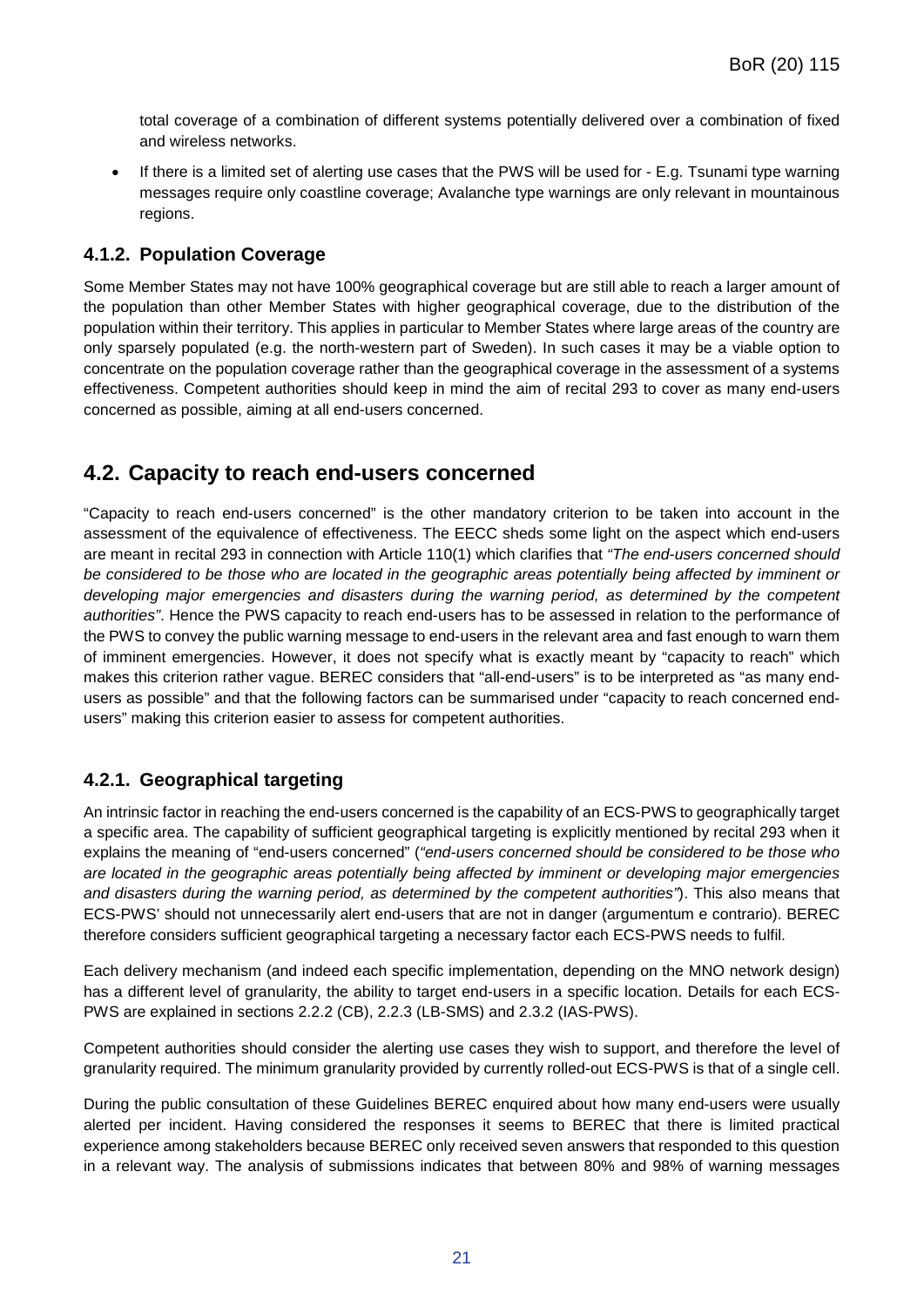dispatched are sent to areas with up to 50.000 end-users concerned, however, in areas with up to 5.000 endusers concerned, there was a significant variation in numbers of events (between 50% and 90% of warning messages sent to areas up to 5.000 end-users concerned). Therefore, it may be established that a significant number of use cases to be envisaged by public authorities is limited to less than 5000 end-users concerned.

Cases where up to 500.000 end-users need to be alerted range between 1,5% and 10% and less than 1% of the total warning messages are sent in cases where more than 2 Million end-users are concerned.

The variations in the percentages may to some extent be explained through the different sizes of countries. E.g. naturally countries that have less than 2 Million citizens don't send messages to more than 2 Million end-users and consequently they send a higher percentage of messages to less than 2 Million end-users. Furthermore, BEREC considers that the amount of cases does not reflect on the severity and urgency of use-cases. BEREC believes that even though the total cases of alerts affecting more than 2 Million end-users seems to be less than 1% these cases may well be of great importance to the population due to their severity and geographical reach.

Thus, BEREC observes that these population figures may not constitute a reason for Member States to deploy systems that only deal well with the expected majority of small cases. In line with the EECC, ECS-PWS should be able to address the worst case scenarios, even if they are uncommon.

On the other hand, BEREC observes that in the majority of examples of warnings seem to be only relevant for a small part of the overall population, which might add weight to the benefit of precise geographical targeting as it can be used to avoid unnecessarily alerting end-users. Precise targeting of messages might enhance rescue efforts and/or other relevant measures by the competent authorities.

### <span id="page-22-0"></span>**4.2.2. Scalability**

When recital 293 states that "*end-users concerned should be considered to be those who are located in the geographic areas potentially being affected by imminent or developing major emergencies and disasters[…]*", BEREC considers that this includes successful delivery of messages within a sufficiently short period of time as a relevant factor in order to reach and warn end-users concerned of imminent emergencies. Reaching the endusers concerned in time becomes increasingly difficult the larger the affected area/number of end-users concerned. It is therefore important to assess how well an ECS-PWS scales with increasing numbers of endusers concerned and if it is still able to deliver warning messages on time in worst-case scenarios. Consequently BEREC considers sufficient scalability a necessary aspect of the capacity to reach concerned end-users each ECS-PWS needs to fulfil.

Any ECS-PWS system will have an upper limit of the number of devices to which it can send warning messages per second, or per minute in a given area or indeed across the entire network. This upper limit will be based somewhat on the capacity of the underlying network, although it should be noted that some ECS-PWS implementations consume more network resources than others.

When assessing this factor, competent authorities could first consider the warning message use cases which are anticipated, and based on this, a target number of addresses for a given area. In the responses to the BEREC survey, Croatia raised a general concern about the capacity of mobile networks to alert large populations in real time, as they are built for day to day traffic.

### <span id="page-22-1"></span>**4.2.3. Support of visiting end-users including inbound roamers**

The support of visiting end-users is a necessary factor of the capacity to reach end-users concerned. Article 110(2) EECC explicitly refers to the need to provide warning messages to *"those only temporarily present in the area concerned"* which includes national visitors from other regions but also inbound roamers*.* Also recital 294 states that "*end-users entering a Member State*" shall be informed "*on how to receive public warnings*".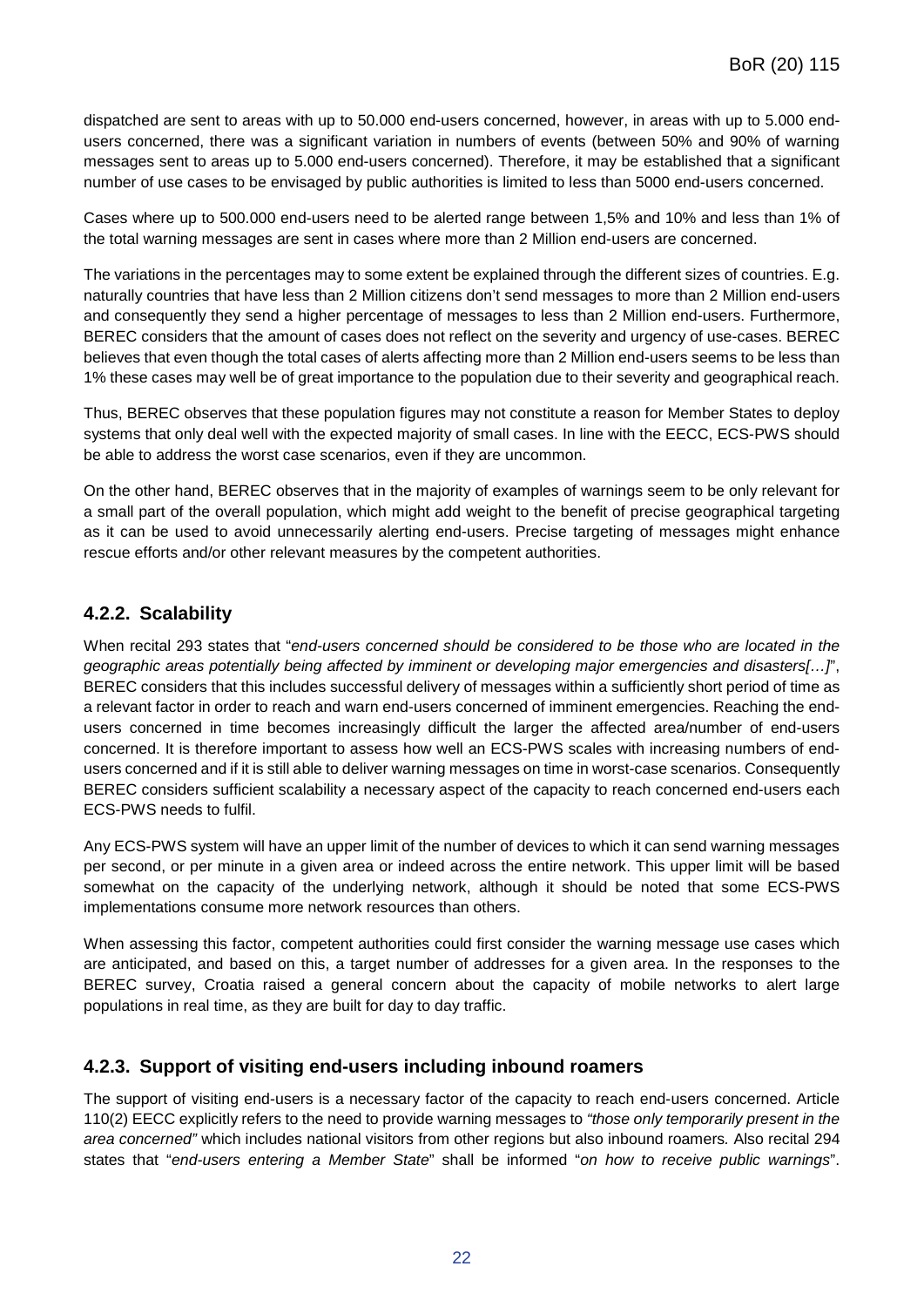Consequently, BEREC considers that the support of visiting end-users is a necessary factor each ECS-PWS needs to fulfil. This should be reflected accordingly in the competent authority's assessment.

This aspect may need to be assessed in conjunction with other aspects in this section (e.g. Sections [4.2.5](#page-23-1) an[d4.2.6\)](#page-23-2).

### <span id="page-23-0"></span>**4.2.4. Supported devices**

The capacity to reach end-users also depends on whether the public warnings are supported by the end-user's devices. Depending on the type of ECS-PWS and the envisioned addressees (Competent authority decides whether it wants the ECS-PWS to potentially address the whole population or only a subset of it), the question of whether all end-users' devices can support the service is an important one.

ECS-PWS' which are based on long standardized network services (such as CB and SMS) have a greater likelihood of being supported by default, whereas ECS-PWS' which rely on an on-device app which is not supported by older mobile devices, also introduce questions about how many different platforms it must be developed for and which app stores to use.

Competent authorities should consider the penetration of supported devices when planning a new ECS-PWS implementation.

#### <span id="page-23-1"></span>**4.2.5. Steps required for recipient to enable receiving warning messages**

This aspect of reaching the concerned end-users refers to the possible necessity for an end-user to take some action to enable the receipt of warning messages. This could range from "no human interaction required", to a minor setting change on the device, up to the need to download an on-device app or to create an account on the ECS-PWS potentially specifying details such as the user's location or language.

The end-users that do not take the steps needed for enabling their handsets to receive public warnings will not receive the public warnings. Therefore, competent authorities should assess the impact of the steps required for the recipient to enable receiving warning messages on the capacity to reach concerned end-users when comparing the ECS-PWS'. Member States should also consider possible measures to maximise the take-up of the ECS-PWS where available.

### <span id="page-23-2"></span>**4.2.6. Supported languages**

BEREC considers that one factor of reaching concerned end-users in the most efficient way is sending the warning messages in the recipient's language. Supported languages refers to the ability of the ECS-PWS to ensure that recipients can receive warning messages in the language of their choice which would help in understanding the content of the messages more quickly and thus lead to faster reaction times of end-users concerned. An ideal implementation would automatically deliver a single warning message in the appropriate language to a given user, while a less than ideal implementation might deliver multiple versions of a warning message in different languages or require end-users to pre-select the preferred language.

### <span id="page-23-3"></span>**4.2.7. Managing longer messages**

BEREC considers competent authorities should consider the minimum length of warning message that will suffice for that member state's needs. The potential length of a single warning message may have an impact on the time it needs in order to be displayed. Where warning messages consist of several parts that need to be sent separately and then reassembled on the end-user's device, precious time might be lost, which could be essential in alerting concerned end-users in emergencies where a fast reaction is of the essence.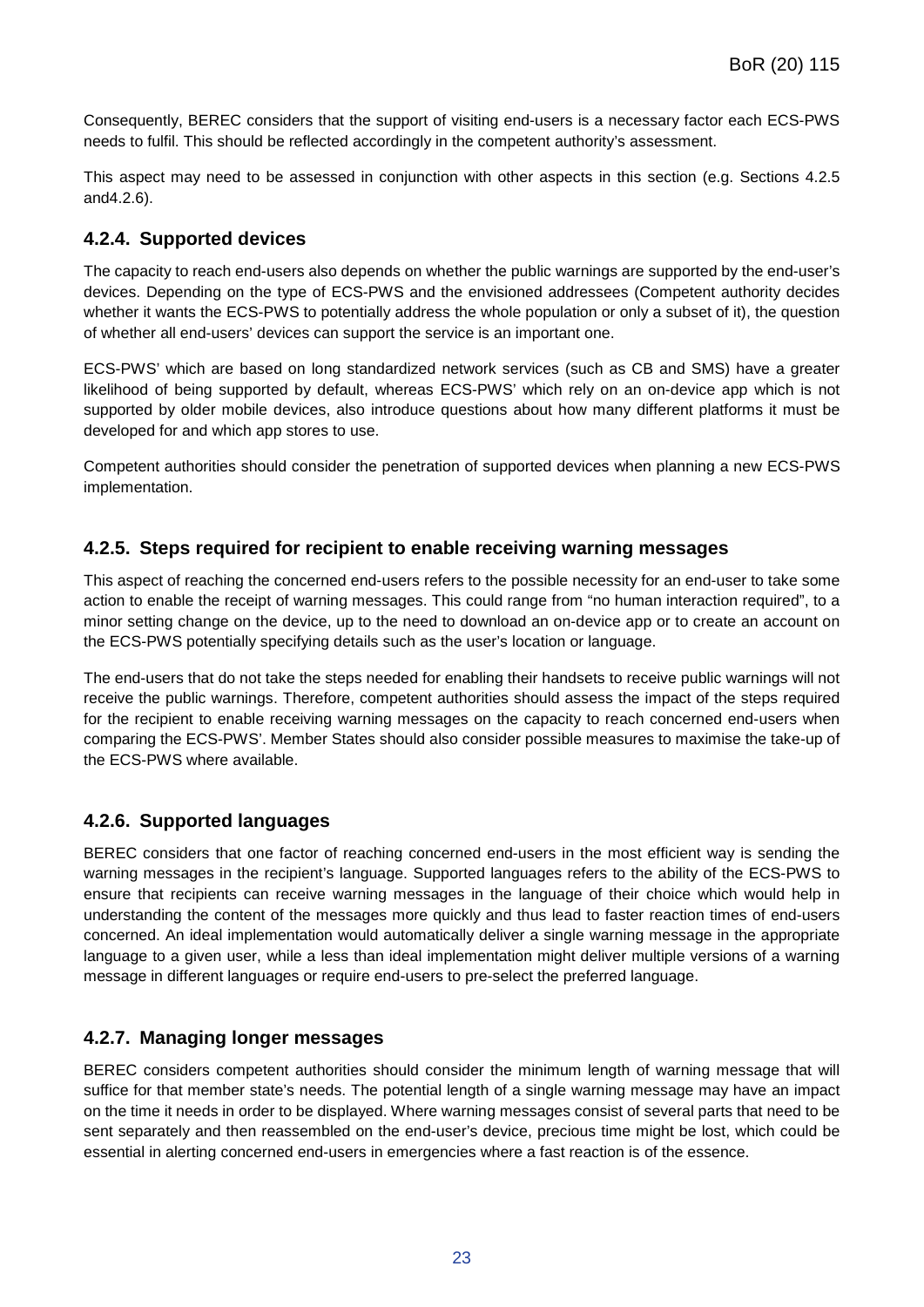Competent authorities should therefore take into account the message concatenation features which exist in some 110(1) systems, considering the possibility and user experience of lost or delayed message segments, for example a scenario when parts 2 and 3 are received by a device while part 1 is delayed or missing.

In the event that special characters are to be used, this could cause a message encoding to be used which results in fewer characters being available in a single message.

### <span id="page-24-0"></span>**4.2.8. Accessibility for end-users with disabilities**

End-users with disabilities are a sub-group of the concerned end-users. Some disabilities (e.g. blindness) may prevent recipients becoming aware of the content of a warning message sent via text which would effectively prevent these end-users from being reached by the ECS-PWS. BEREC therefore considers that competent authorities should take into account the user experience for end-users with disabilities when considering ECS-PWS'.

### <span id="page-24-1"></span>**4.2.9. Reliability**

The reliability of an ECS-PWS describes how well an ECS-PWS can submit the warning messages triggered by the competent authorities to the concerned end-users without being postponed or lost due to technical failure of network or ECS-PWS components. Consequently this factor has a significant impact on the ability to reach concerned end-users.

The reliability (sometimes also referred to as 'resilience' or 'robustness') of any Telecoms or IT system will be influenced to a large extent by its complexity. Put simply, the greater the number of nodes, links or components that are involved in the handing of a particular operation, the greater the chance that a failure could occur in that operation's execution.

When assessing an ECS-PWS' reliability, competent authorities could seek network design information from the operators of those networks, including details of the nodes which are involved in the delivery of the ECS-PWS.

Some questions that could be asked include:

- To what extent has this system been end-to-end load tested?
- What is a guaranteed minimum performance level that the network operator is willing to commit to?
- What level of redundancy is built into the critical network elements to allow the service to continue in the event of a node failure?
- How has this redundancy been verified?
- Are real fail-over tests executed on a regular basis?
- What was the measured level of uptime each of the nodes/links involved in the ECS-PWS in recent months/years? How is this measured?
- What was the measured level of uptime for the end-to-end ECS-PWS service in recent months/years? How is this measured?
- In cases where the ECS-PWS is delivered via multiple networks (e.g. both wireless and fixed)
	- $\circ$  In the event of a problem with one delivery network (e.g. the wireless network), does the ECS-PWS have a coherent method to detect this and deliver warning messages via the other network? (e.g. the fixed network)
	- o How is the combined uptime measured and assured?

### <span id="page-24-2"></span>**4.2.10. Alerting end-users entering the area after the initial warning**

As part of the capacity to reach concerned end-users ECS-PWS should also be capable of reaching end-users that enter the hazardous area after the initial warning has been triggered. The reason being that they did not receive the initial warning message when they were outside of the relevant area. This could be achieved through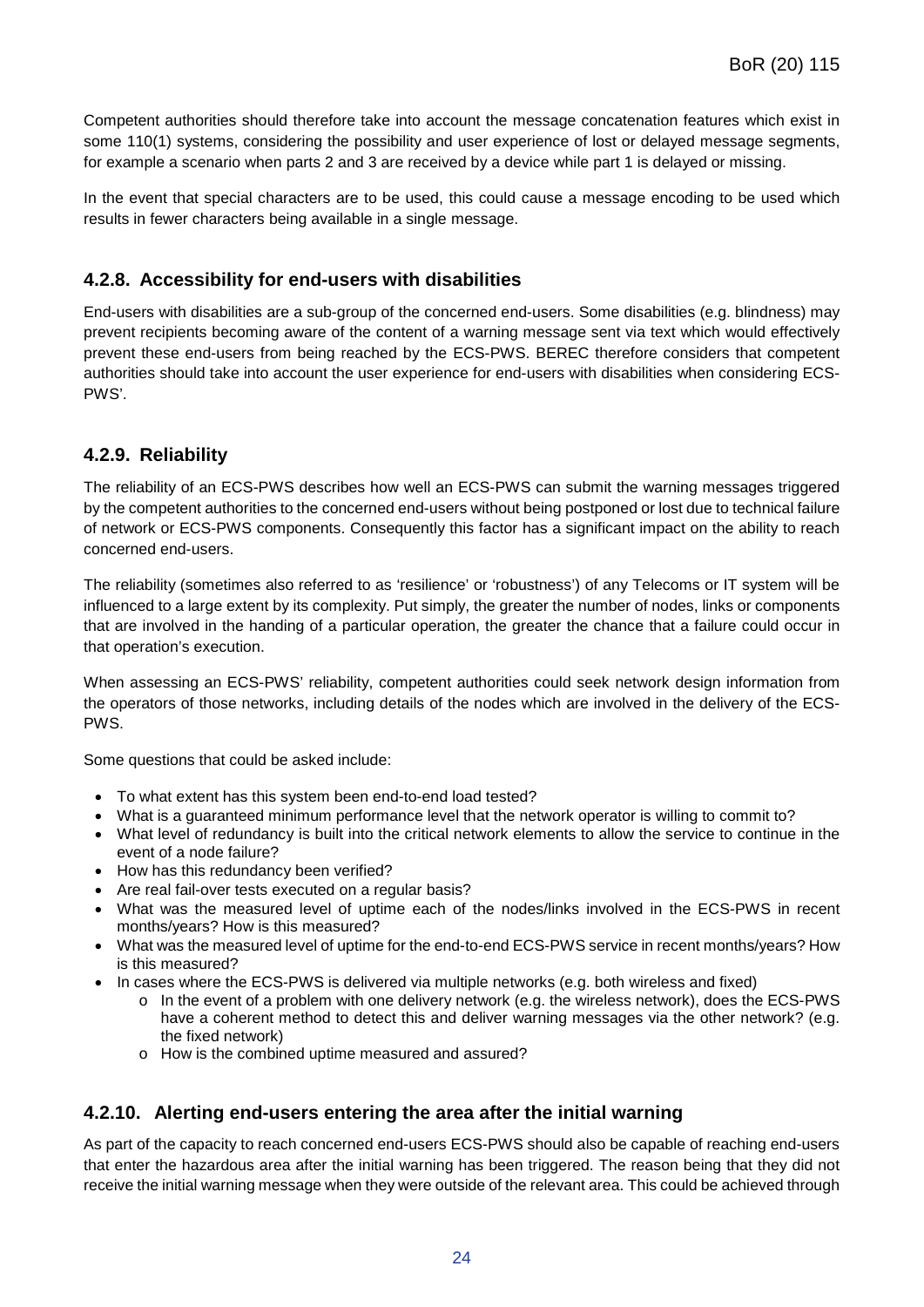several different mechanisms e.g. by constantly broadcasting warning messages (ensuring that these aren't displayed again after they have been received) or by keeping track of the mobile devices in the area and alerting those that enter after the initial alert (being aware of the privacy implications).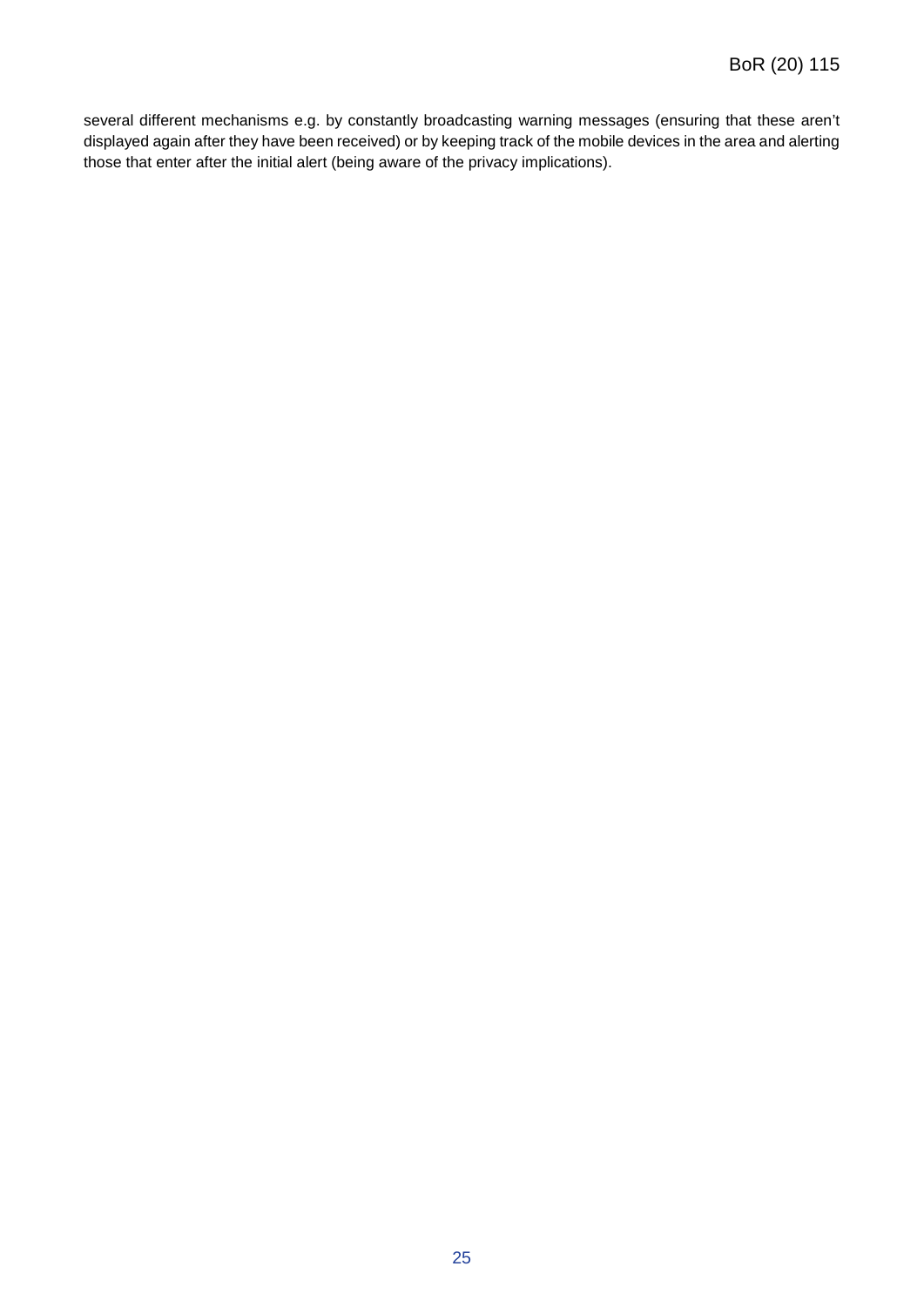# <span id="page-26-0"></span>**5. Example analysis of PWS' performances**

When the EECC states in Article 110(2) that the effectiveness of 110(2)-PWS needs to be "*equivalent in terms of coverage and capacity to reach end-users*", it conclusively implies that the effectiveness of a system falling under and fulfilling the requirements of Article 110(1) is the benchmark against which the 110(2)-PWS needs to be assessed.

First, in the following sections, BEREC provides an example initial analysis of the performance of generic CB and LB-SMS systems. Competent authorities could use this analysis as a starting point for their assessment of the benchmark 110(1)-PWS. BEREC considers this example assessment to be non-exhaustive. The level of detail provided by BEREC in this example assessment of each factor varies as for some factors the performance of an ECS-PWS depends more on national circumstances e.g. the network-structure or the geographic dispersion of end-users in a Member State.

Consequently, this initial assessment – if used as a starting point by competent authorities – needs to be tailored to the national circumstances in the respective Member State as well as to the specific purpose the competent authority has in mind for its ECS-PWS. Therefore, depending on the purpose of their envisaged ECS-PWS, competent authorities will have to supplement BEREC's initial assessment with their own considerations. Also, national circumstances will influence the performance of the assessed ECS-PWS' especially with regard to factors that depend on network specific intricacies of each Member State.

When competent authorities assess the performance of the hypothetical 110(1)-PWS, BEREC considers they should take into account the standard functionalities of the 110(1)-PWS at the time of the assessment. These may by then have evolved from the standard functionalities as described by BEREC in these Guidelines.

Second, in the last section of this chapter, BEREC provides for several points to note for competent authorities in their assessment of IAS-PWS performance

# <span id="page-26-1"></span>**5.1. Analysing the performance of Cell Broadcast as implemented according to ETSI EU-ALERT standard**

### <span id="page-26-2"></span>**5.1.1. Coverage**

### 5.1.1.1. Geographical Coverage

The information needed for the assessment of CB performance with regard to geographical coverage depends largely on the network topology and its capabilities. Such information at the detail required is not available to BEREC. Furthermore BEREC considers that for the assessment the information should be as recent as possible, due to the constant changes made to national networks. BEREC can therefore not provide an in depth assessment for each Member State.

CB as described by ETSI EU-ALERT standard is supported on 2G and each subsequent generation beyond. Specific mobile network features and interfaces (to interact with the CBC) need to be deployed to enable CB on each access network technology. Thus, to assess CB coverage BEREC recommends that competent authorities consult with MNOs to receive information about both radio coverage and CB capabilities for each access technology.

In the responses to the BEREC survey Italy, Romania, Slovenia and Turkey positively mentioned the coverage provided by CB on their respective mobile networks. More specifically the Netherlands provided an estimate of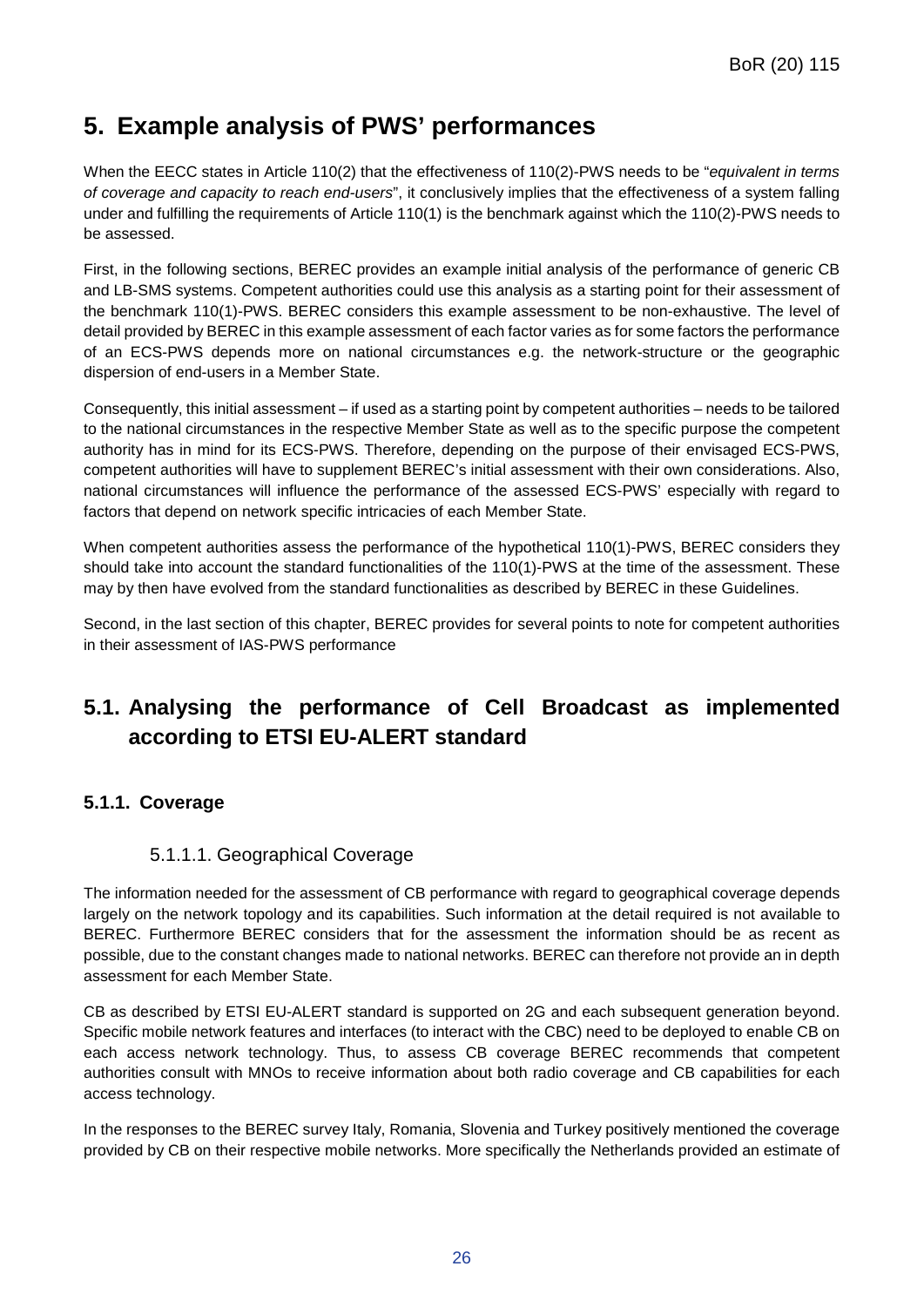their national geographical coverage of 99%. In practice they found out that they usually manage to contact 85% of the concerned end-users directly with their CB system.

#### 5.1.1.2. Population Coverage

Similarly to the assessment of the geographical coverage BEREC has no access to the information required to assess population coverage in each Member State Competent authorities should therefore contact the relevant authorities in their Member State that have access to data on the geographic dispersion of the population and analyse which amount of population can be reached under the current state of mobile network deployment relevant for the performance of CB.

### <span id="page-27-0"></span>**5.1.2. Capacity to reach end-users**

#### 5.1.2.1. Geographical targeting

CB is an anonymous technology and is unaware of its recipients. All (activated) mobile devices that are in coverage of a radio cell that broadcasts a message will receive that message irrespective of whether they have an active subscription (SIM card) or not.

In the event that the Device Based Geo-fencing feature described in section [2.2.2](#page-9-0) is available, it would be possible to define a target area with accuracy in the range of tens of meters.

In the responses to the BEREC survey Romania and Greece expressed their satisfaction with the geographical targeting capabilities of CB.

### 5.1.2.2. Scalability

As mentioned previously in section [2.2.2,](#page-9-0) CB based warning systems scale very well due to the lack of duplication of message handling. ETSI pointed out that the mobile network only needs to carry a single message per cell to reach every mobile device that is connected to that cell, and consequently the network load of CB messaging is independent of the number of devices that receive the message.

ETSI add that CB, being based on a broadcast technology, does not cause or contribute to mobile network congestion and the CB service always has the highest priority in the mobile network (as per 3GPP specifications) so it remains unaffected by existing congestion. Consequently, the system efficiently avoids network congestion issues in case of an emergency/disaster (CEPT, RO ALERT).

In practice CB messages are quickly delivered. In the Netherlands CB messages are regularly delivered in less than the 3-minute target. Both Romania and Turkey stated that the message can be received in a few seconds or up to 30 seconds. The speed of delivery of CB messages was positively mentioned by Latvia, Norway, Portugal and Turkey, in their responses to the BEREC survey.

### 5.1.2.3. Support of visiting end-users including inbound roamers

BEREC considers the performance of CB with regard to the support of visiting end-users from the same country is not likely to be an issue (see next section on supported devices).

BEREC considers that the performance of CB with regard to the support of inbound roamers depends rather on technical limitations than on differences in the Member States.

If the mobile devices of inbound roamers have been pre-configured to receive CB messages, then these devices will also receive CB message while roaming (corresponding practical experience is reported by the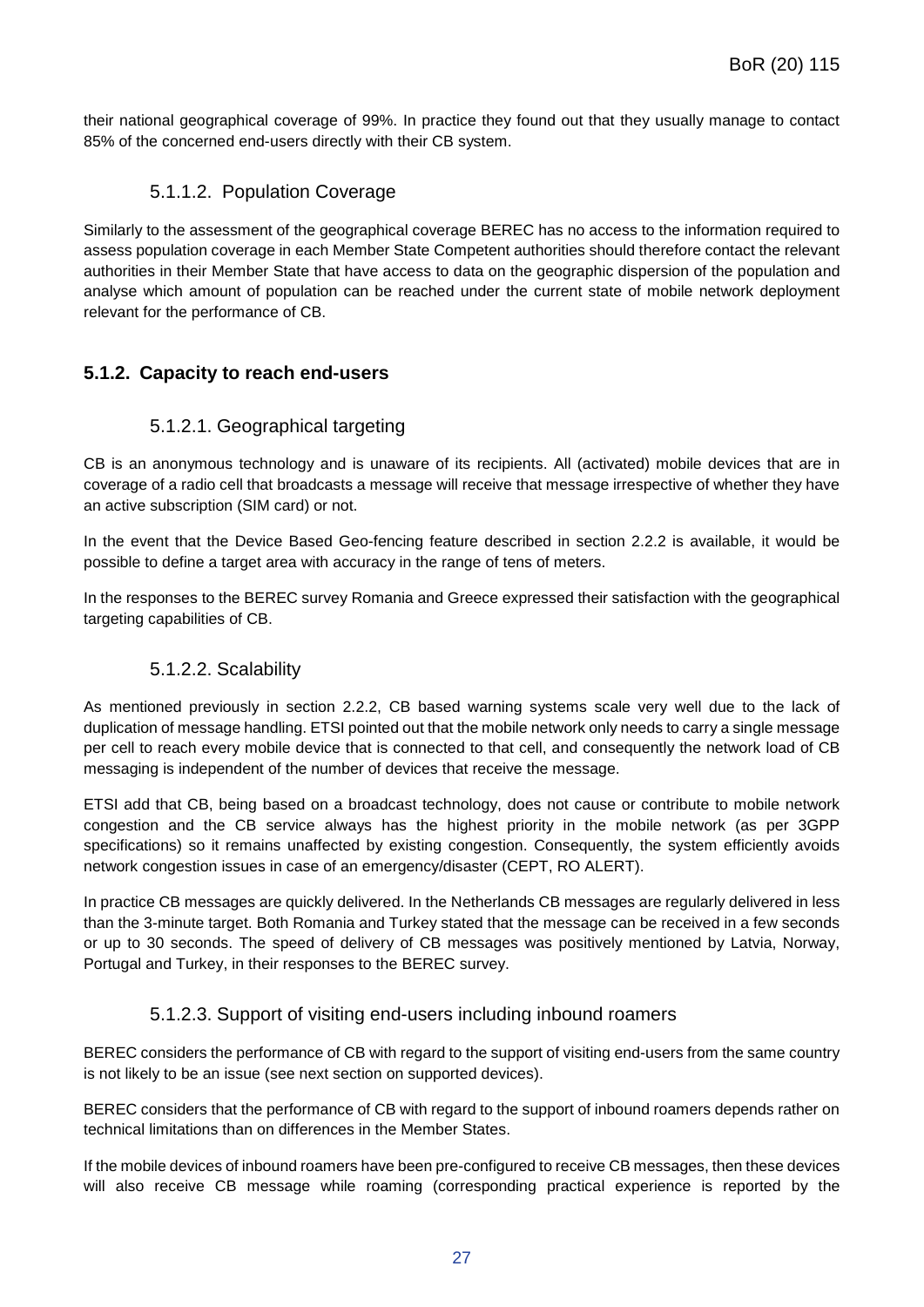Netherlands). With regard to iOS BEREC has observed that a new CB settings menu is activated when roamers enter a country with CB, and notes that stakeholders pointed out that receiving CB messages is activated per default (starting from iOS version 12.3). End-users may decide to turn warnings on or off, except EU Alert Level 1 (equivalent to presidential alert) warnings which are always on.

Cell Broadcast is also supported on Android since Android 4.4 Kitkat, according to BERECs calculations this means that 99.14% of Android devices in Europe support CB, however depending on the manufacturer and the country of origin settings of the device warning message reception may need to be activated manually. Inbound roamers from countries not using CB can be instructed by the welcome SMS of the home network operator when entering roaming, how they can turn on the alerting on their phone of a vendor that might not have it set by default due to a different alerting system implemented in their home country. A potential challenge of notifying inbound roamers by welcome SMS is that many welcome SMS implementations focus on sending messages from the home network (HPLMN) to the roaming user, although the reverse scenario of the visited network (VPLMN) sending welcome SMS messages to roamers as they arrive is also sometimes possible, subject to the roamers MSISIDN being available to the visited network. Therefore, a competent authority wishing to use welcome SMS to notify inbound roamers of the existence of an ECS-PWS should investigate whether the VPLMN approach is possible, or request that the home MNOs of the inbound roamers customise the message sent to their customer.

BEREC highlights that Member States can explore this matter when they are specifying their PWS with MNOs and providers of PWS. If required, competent authorities should check the steps to enable CB on mobile devices in their market.

Therefore BEREC considers that CB fulfils this criterion but excels at fulfilling this criterion for phones that come pre-configured in a way to receive CB messages.

### 5.1.2.4. Supported devices

The basic CB service is potentially supported by all mobile devices, whereas the EU-ALERT aspects have been commonly available on Android, iOS and Windows mobile devices since 2012.

It should be noted that while iOS mobile devices support EU-ALERT, Apple have indicated that MNOs should work with them to enable the feature on iOS mobile devices before implementing it.

Slovenia positively noted the amount of devices supported by CB in their response to the BEREC survey.

#### 5.1.2.5. Steps required for recipient to enable receiving warning messages

Currently, three options exist regarding the receipt of CB messages in end-user's mobile devices:

- Pre-configuration by the manufacturer
- Opt-in/Opt-out menu in the settings of the device
- No option to enable CB.

These options are subject to local regulations, requests from government or operators to the mobile device manufacturers. In some Member States (e.g. Germany) CB is currently not used. Consequently, mobile devices sold in such Member States may neither be pre-configured to receive CB messages, nor may they offer a menu to enable CB. ETSI confirms that in other Member States and depending on the use of CB mobile devices can be pre-configured by the manufacturer to receive CB messages by default. Alternatively, a menu is available that allows users to opt-out and to opt-in to message categories that were not pre-configured at the point-ofsale.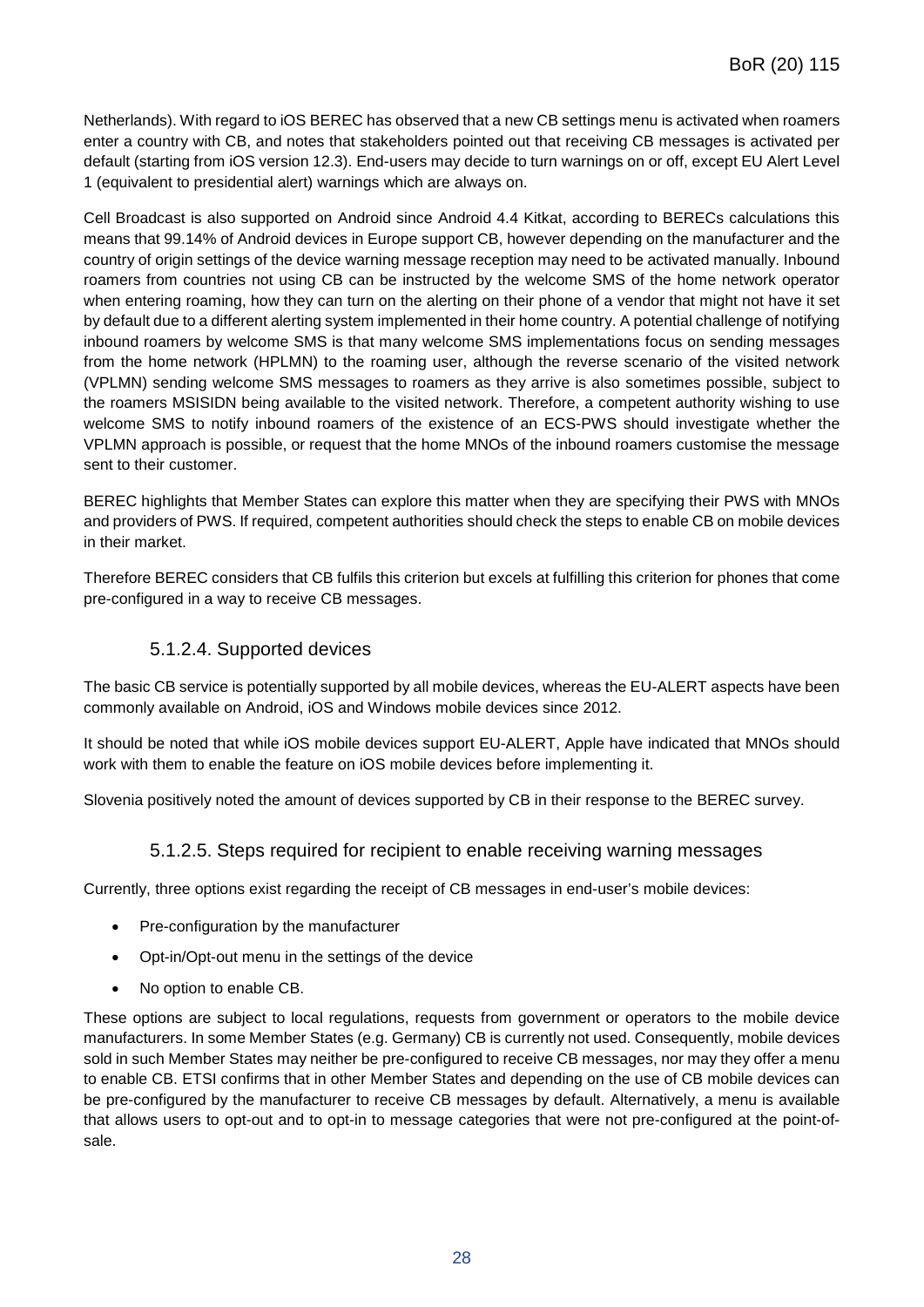In CEPT's and RO Alert's experience there might be devices for which some of the alerts need to be activated manually; furthermore, end-users can opt out for most of the alerts the Netherlands and ETSI indicate that for apple devices recipients have to opt-in. Mobile devices which support EU-ALERT will receive and display all messages sent with the 'EU-Alert Level 1 (Presidential Alert)' severity, as it is not possible to opt-out of these. Users can choose whether to see messages sent with lower severity levels. This needs to be taken into consideration by competent authorities which should assess the impact on the expected percentage of warning messages missed by opting-out of lower severity levels because the reach of CB is intrinsically dependent on the penetration of its messages which can be significantly diminished if end-users opt-out of messages with lower severity levels. Competent authorities could raise end-users' awareness on the benefits of having all alert levels displayed to them e.g. through an information campaign.

For the assessment by the competent authorities BEREC recommends to check the steps required to enable CB on mobile devices currently available on their national market.

#### 5.1.2.6. Supported languages

CB supports messages in any language provided by the warning message originator. There is facility in the EU-ALERT standards for warning messages to be sent in multiple languages.

Selecting the language is device dependent and, using an appropriate MMI<sup>[15](#page-29-0)</sup>, the user is able to choose the preferable language to be additionally displayed on his mobile device (as stated by the Netherlands and Romania).

A CB structure is required to accommodate the requirement to broadcast messages in multiple languages virtually simultaneously in order not to disadvantage any recipient of a message in a particular language.[16](#page-29-1)

As standard, if the user has opted-in to receiving EU-ALERT messages, these will be presented in the local language. However, the mobile device shall be able to maintain user EU-ALERT language preferences in case the user wishes to receive messages in other languages than the local language as well. Such pre-selection only works if messages are broadcast in other languages next to messages in the local language.

### 5.1.2.7. Managing longer messages

CB messages are sent in 'pages'. Each page can carry up to 93 characters, with the possibility to concatenate up to 15 pages for a maximum of 1395 Latin characters (e.g. English, French) and fewer characters if Unicode or extended character sets are used.

Before sending multi-page (greater than 93 characters) warning messages, competent authorities should consider the possibility and impact of partial message delivery. Usually if multi-page warning messages are sent, mobile devices wait until they have received all parts before they display the message. Thus the risk of partial message delivery is low but it may take longer for the full message to be displayed.

### 5.1.2.8. Accessibility for end-users with disabilities

CB itself does not provide functionality which supports the specific needs of disabled end-users. E.g. the support for text to speech on incoming CB messages is dependent on the end-user's mobile device's capabilities (confirmed by ETSI, CEPT and RO ALERT). Thus, if the mobile device does not support text-to-speech for

-

<span id="page-29-0"></span><sup>&</sup>lt;sup>15</sup> The Man Machine Interface (MMI) code - include numbers entered on the dial pad which activate different capabilities of the device

<span id="page-29-1"></span><sup>16</sup> See ETSI TS 102 900 V1.3.1 (2019-02) clause 5.1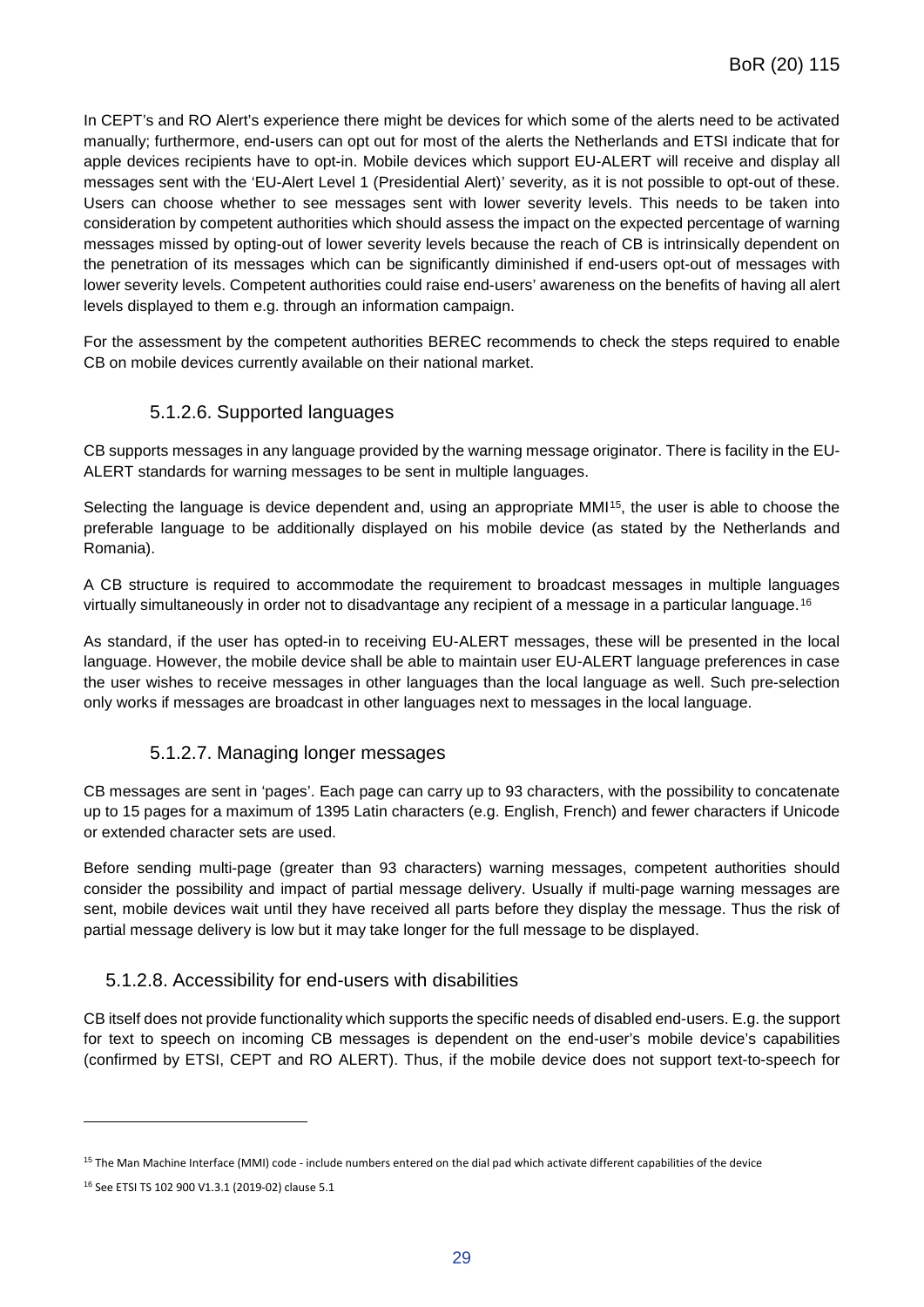visually impaired end-users, CB does not have a back-up functionality to compensate for this. However, in combination with the devices features CB is able to provide a basic support for end-users with disabilities.

Competent authorities are advised to check the level of support against the popular mobile devices in their national market. For mobile devices that do support CB, the CB-message comes with a specific ring-tone which was designed for maximum effectiveness to reach hearing-impaired people. It also comes with a specific vibration cadence which allows the recipient to feel that this is an extraordinary message and not an incoming SMS or messenger message. BEREC considers a specific siren sound and vibration cadence may only be useful to inform recipients that a warning message has arrived but they do not help with informing recipients about the content of the warning message.

#### 5.1.2.9. Reliability

Following the information in section [2.2.2,](#page-9-0) it can be said that CB is not a complex service involving a large number of nodes/links or components. This all contributes to the high level of reliability of this service which solely depends on the mobile network. Consequently, the robustness of each Member States mobile network plays into the reliability of CB and should be assessed accordingly by the competent authority.

One indicator of robustness is (geo-) redundancy of network functions meaning if a radio cell is down, mobile devices connect to another cell.

In the responses to the BEREC survey Italy, Norway, Slovenia and the Spanish region of the Canary Islands considered the reliability of the CB solution to be suitable for the delivery of PWS messages.

#### 5.1.2.10. Alerting end-users entering the area after the initial warning

The mobile networks may (re)broadcast CB messages as long as the warning is active and as such be received by end-users entering the targeted geographical area at any time. Due to an alert identification feature of EU-ALERT each message will only be portrayed one time on each device (but can be re-opened) to avoid spam while the broadcast is active.

# <span id="page-30-0"></span>**5.2. Analysing the performance of Location based SMS**

### <span id="page-30-1"></span>**5.2.1. Coverage**

#### 5.2.1.1. Geographical coverage

The information needed for the assessment of LB-SMS performance with regard to geographical coverage depends largely on the network topology and its capabilities. Such information at the detail required is not available to BEREC. Furthermore, BEREC considers that for the assessment the information should be as recent as possible, due to the constant changes made to national networks. BEREC can therefore not provide an in-depth assessment for each Member State.

As mentioned before, a LB-SMS message is simply a normal SMS message which is sent to a subset of the Mobile Network's attached devices, which happen to be in a particular geographical area national authorities have considered as relevant for the transmission of a public warning. Receiving an LB-SMS message will be possible while end-users stay within the coverage of a compatible mobile network. LB-SMS coverage is identical to regular SMS coverage for a given mobile network.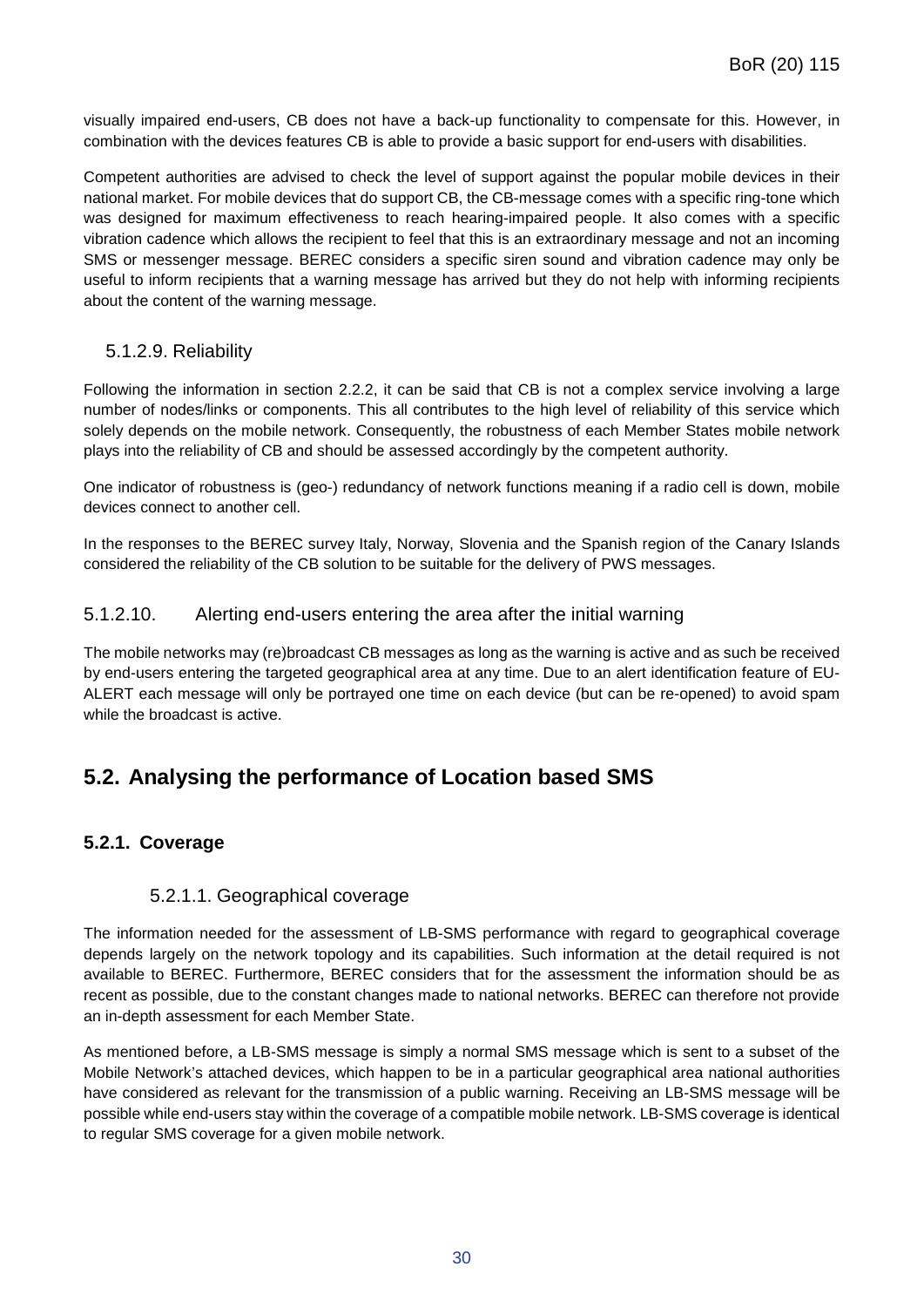According to the responses to BEREC's survey, in assessing their PWS plans Czechia, Hungary, Norway, Slovenia, Slovakia, and Portugal considered coverage to a positive factor when using LB-SMS due to the current architecture of their respective mobile network.

### 5.2.1.2. Population Coverage

Similarly, to the assessment of the geographical coverage BEREC has no access to the information required to assess population coverage in each Member State. Competent authorities should therefore contact the relevant authorities in their Member State that have access to data on the geographic dispersion of the population and analyse which amount of population can be reached under the current state of mobile network deployment relevant for the performance of LB-SMS.

### <span id="page-31-0"></span>**5.2.2. Capacity to reach end-users**

### 5.2.2.1. Geographical targeting

The granularity of a LB-SMS warning message will depend on the accuracy of the MLC in the MNO's network (usually a single cell) and thus on national and even regional circumstances. See section [2.2.3](#page-11-0) for more information.

Another possible functionality of LB-SMS is the ability to continue to notify users that have left the area in order to keep them informed as highlighted by EENA in its report on PWS'[17](#page-31-1).

#### 5.2.2.2. Scalability

While mobile networks are dimensioned to carry millions of messages per day, MNOs assume a relatively flat distribution across the network in terms of both time and location. In other words, the average number of messages per second in a given cell or area is relatively low even in a busy network.

In some alerting use cases however (for example notifying all users in a densely populated area by SMS, e.g. in large cities) it would be possible for a 2G/3G radio access network ("RAN") to be flooded by SMS messages. Outside of the RAN domain, other network nodes or links could have unexpected capacity limitations when alerting large numbers of users in a concentrated area.

In these cases, messages which cannot be delivered on the first attempt are usually queued up on the MNO SMSC for further delivery attempts. In the worst case, the mobile network could take hours or days to deliver all queued warning messages.

In the experience of the respondents to the BEREC questionnaires the time to deliver messages is highly dependent on the size of the targeted area and the number of end-users within (Portugal); on mobile network load (Romania) or number of devices targeted (BE-Alert); if it is a rural or urban environment (Sweden) regarding the number of base stations (SOS Alarm), and is also depending if prioritisation mechanism are in place in case of vast area incident (Bulgaria).

Regarding the time to deliver the warning messages, Portugal reported that its experience from 2018 showed that it took around one hour to reach 80%-90% for 300k people or 40%-50% for 1M of the recipients, although it needs to be mentioned that this was in an early phase of their respective LB-SMS roll-out and since then improvements have been made. Bulgaria considers real time tests are needed to determine scalability. Poland

-

<span id="page-31-1"></span><sup>17</sup> Page 14 of version 3.0 published 30.09.2019.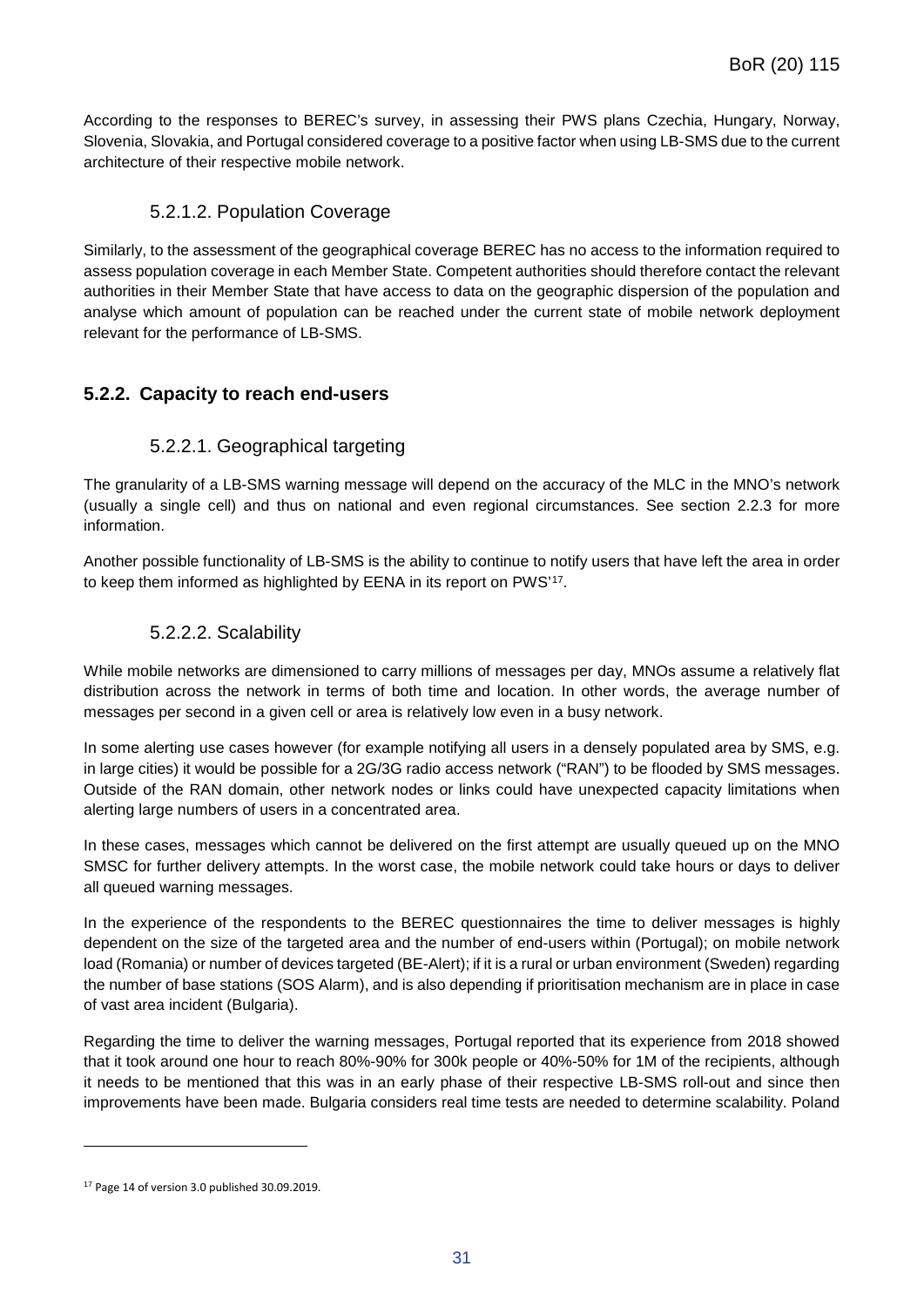reported it takes from a few minutes to a few hours. Competent authorities should work closely with MNOs to establish what volume of LB-SMS messages can be carried in the desired time interval in order to identify whether LB-SMS performs sufficiently well in regard to the purpose foreseen for the ECS-PWS. It is recommended that load testing or a simulation is undertaken of a high volume of warning messages, and the behaviour of SMS retried delivery attempts.

### 5.2.2.3. Support of visiting end-users including inbound roamers

BEREC considers the performance of LB-SMS with regard to the support of visiting end-users from the same country is not likely to be an issue due to the fact that SMS is standardised throughout the world.

While the delivery of a LB-SMS to an inbound roamer presents no challenge for normal messages, the location specific aspect introduces some challenges as mentioned in section [2.2.3.](#page-11-0) Given that there are various nonstandard approaches to locating end-users, and that each MLC operates in a different way, it's not possible to make any definitive statements on the support for inbound roamers in this context. It is also possible that the different MLCs operating in each MNO network operate in different ways, therefore BEREC recommends that competent authorities consult with the MNOs operating in their territory when considering this criterion. Nevertheless, several Member States do consider sending SMS warning messages to inbound roamers (Belgium, Portugal, Sweden, Croatia and Slovakia). In any case, including information on how to receive LB-SMS PWS messages could be described in the welcome messages/SMS (this possibility is being considered by Slovakia). A potential challenge of notifying inbound roamers by welcome SMS is that many welcome SMS implementations focus on sending messages from the home network (HPLMN) to the roaming user, although the reverse scenario of the visited network (VPLMN) sending welcome SMS messages to roamers as they arrive is also sometimes possible, subject to the roamers MSISIDN being available to the visited network. Therefore, a competent authority wishing to use welcome SMS to notify inbound roamers of the existence of an ECS-PWS should investigate whether the VPLMN approach is possible, or request that the home MNOs of the inbound roamers customise the message sent to their customer.

### 5.2.2.4. Supported devices

LB-SMS public warning messages are supported on every mobile device available using an active subscription (SIM card).

This aspect was considered to be a key advantage by Czechia, Poland and Portugal in selecting a LB-SMS system.

### 5.2.2.5. Steps required for recipient to enable receiving warning messages

The receipt of LB-SMS messages requires no human interaction, and it can be safely assumed that messages will be displayed as intended on the recipient device. This is supported by the experience of SOS Alarm, UMS and the General Directorate of Fire Rescue Service of the Czech Republic.

The configuration of LB-SMS by the end-user is possible but not a necessary feature. Member states that intend to implement a LB-SMS PWS which invites the end-user to use SMS to register or configure the service to their needs, or even to opt-out of receiving warning messages should consider whether sending these configuration messages should be free of charge for the end-user.

It should also be noted that this SMS-based self-configuration would by default be impossible for inbound roamers to use, due to the nature of SMS routing.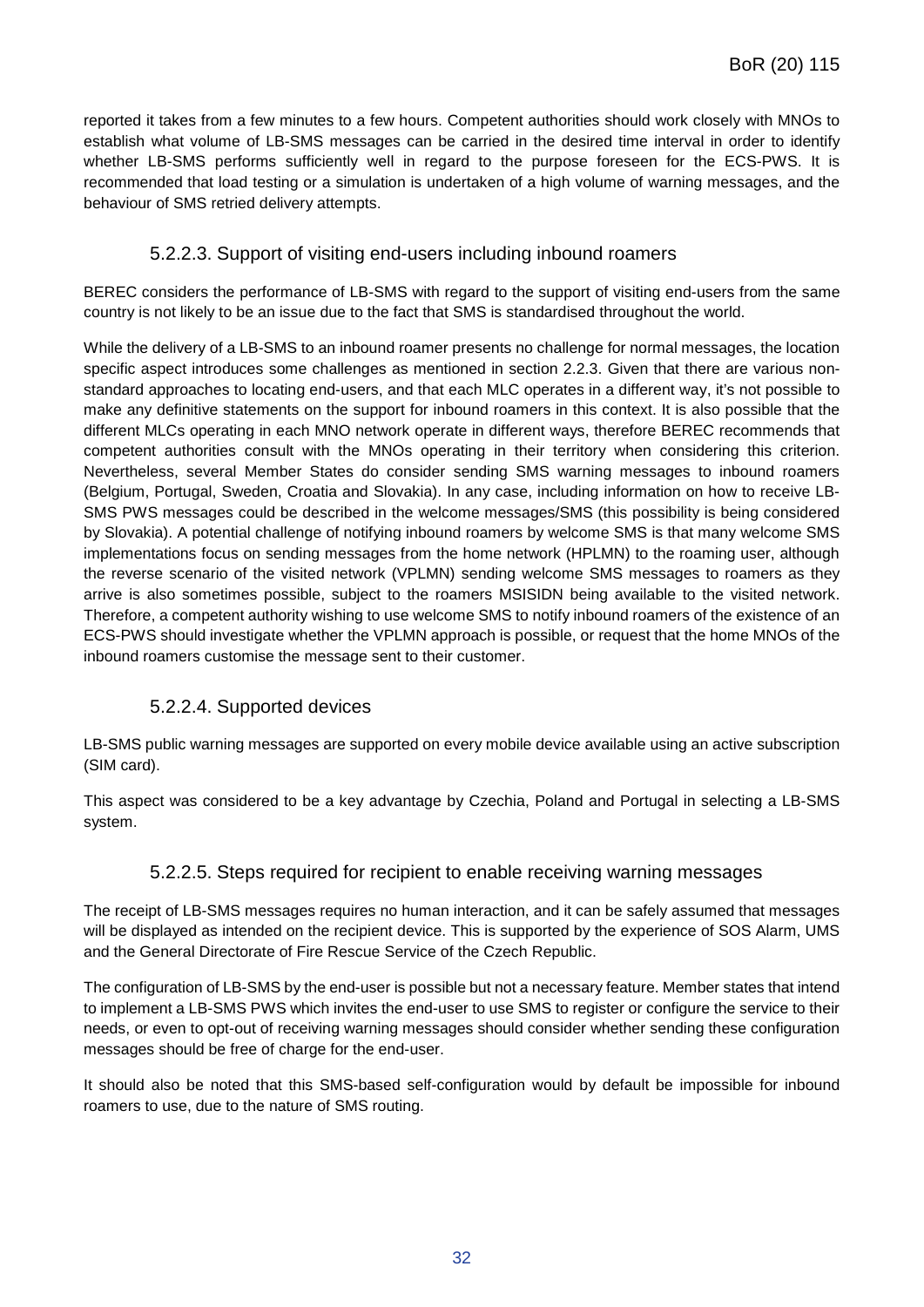### 5.2.2.6. Supported languages

The SMS standards support extended characters from some languages<sup>18</sup>, and in any case Unicode characters can be used so all languages can be supported. It is recommended that competent authorities consult with MNOs and define the character sets used to encode SMS warning messages.

Since LB-SMS requires the network to deliver an individual message to each recipient, it is possible to send different text content in each message. In practise this allows the competent authority to support multiple languages for in-bound roamers by detecting their MCC (mobile country code) and using this to decide which version of the message to send to the end-user. In this scenario, the PWS operator would need to submit one version of the same message in each language used. This would however not provide a solution for end-users that have a local MCC but do not properly understand the national language (e.g. immigrants). For the time being no roll-out exists that support all EU27 languages.

### 5.2.2.7. Managing longer messages

An SMS message is limited to a default of 160 characters, however in the event that special characters or Unicode encoding is used, the single message character limit can drop to as little as 70 characters.

Longer SMS messages are possible via a feature called concatenation, where the PWS system or the MNO's SMSC splits text into multiple segments which are subsequently reassembled by the receiving device. This approach multiplies the number of SMS messages carried and has an obvious impact on the network load of any alerting event.

In the situation where all message segments are not received together, some devices will await the arrival of the complete set before notifying the user which will delay they display of the warning message, whereas others might display the received parts of the message with an indication that it is incomplete. The latter could lead to the delivery of confusing messages in rare cases. Competent authorities should consider the receiving device behaviour for the most common devices used in that market.

#### 5.2.2.8. Accessibility for end-users with disabilities

The support for text to speech for visually impaired end-users on incoming LB-SMS messages is dependent entirely on the end-user's mobile device's capabilities. Similarly to CB, LB-SMS itself does not provide specific functionality to support the needs of disabled end-users. If the mobile device does not support text-to-speech, LB-SMS does not provide any back-up functionality to compensate for this. However, in combination with the devices features LB-SMS is able to provide a basic support for end-users with disabilities.

Competent authorities are advised to check the level of support against the popular devices in their national market.

In selecting the PWS in Denmark it was decided to implement a LB-SMS which is limited to hearing impaired users only.

#### 5.2.2.9. Reliability

-

SMS as a service is dependent on the mobile network and generally very stable, with much attention given by MNOs to ensuring it works reliably under normal conditions. Consequently, the robustness of each Member

<span id="page-33-0"></span> $18$  For a full description of the languages and character sets supported via the use of shift tables, see 3GPP TS 23.038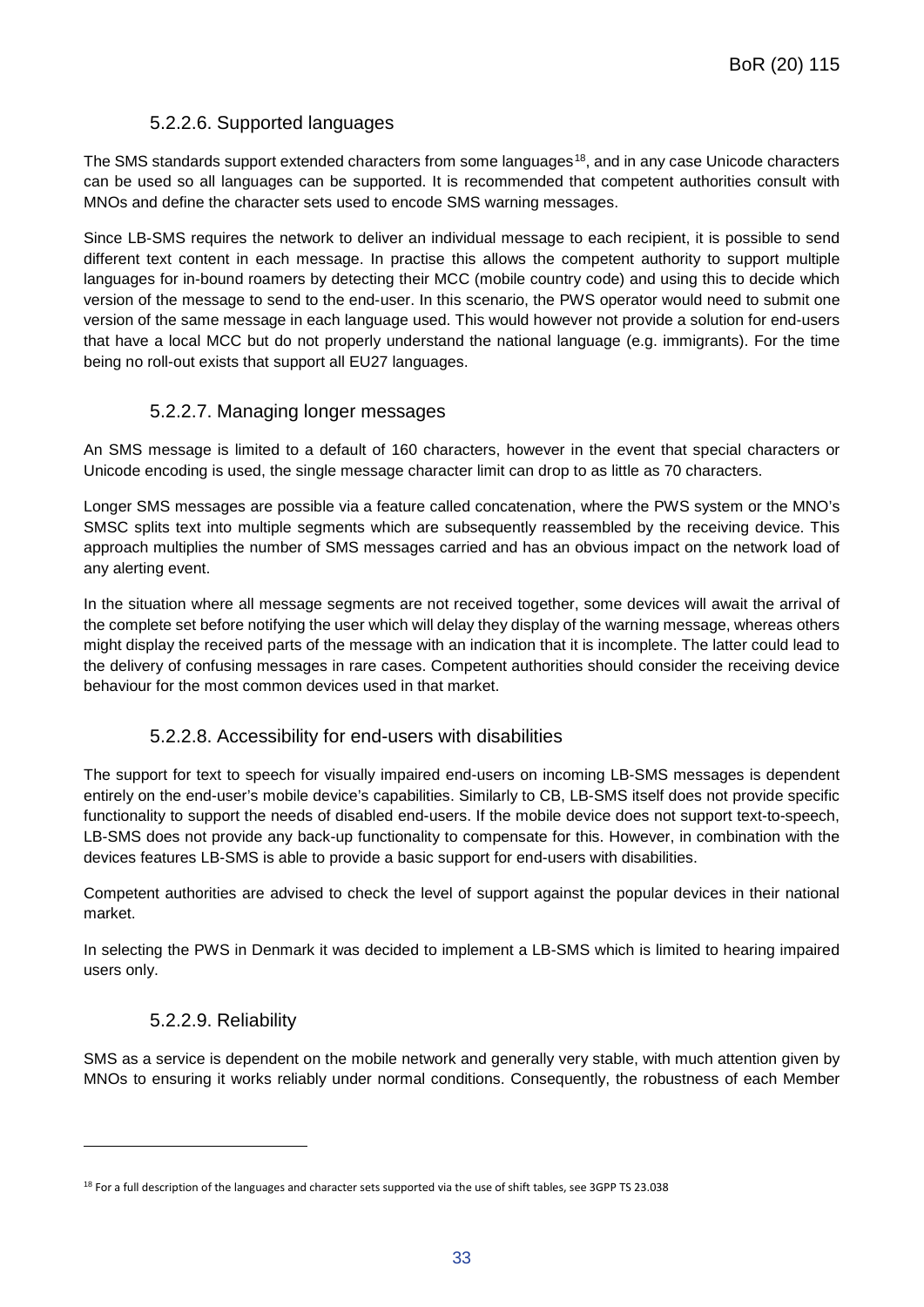State's mobile networks SMS service forms a significant aspect of the reliability of LB-SMS and should be assessed accordingly by the competent authority.

One indicator of robustness is (geo-)redundancy of network functions meaning if a radio cell is down, mobile devices connect to another cell.

In their response to the BEREC survey, Malta highlighted the stability of LB-SMS as one of the reasons for its selection as future PWS.

### 5.2.2.10. Alerting end-users entering the area after the initial warning

As described in section [2.2.3,](#page-11-0) LB-SMS messages are not broadcast but sent individually to each mobile device in the respective area of the warning. Therefore, end-users entering the area after the initial warning message has been sent would not by default receive the warning message. This can be corroborated with the explanation given by some Member States (Portugal and Slovakia) that the system uses the mobile network's view of the devices' location at the moment it is triggered. It would be possible however to configure the MLC to notify the alerting gateway of end-users entering the area (subject to issues mentioned in section [2.2.3,](#page-11-0) of location accuracy and recency), and send individual LB-SMS messages to these users if required.

# <span id="page-34-0"></span>**5.3. Overview of 110(1) performance**

Where possible, the following table summarises the results from BEREC's example initial assessment from sections [5.1](#page-26-1) and [5.2](#page-30-0) for the assessed factors. It does not introduce new conclusions diverging from those sections. As mentioned in the introduction to chapter [5,](#page-26-0) BEREC's example initial assessment needs to be supplemented by competent authorities' own assessment based on their considerations of specific national circumstances and also having regard to the purpose and objectives of their envisaged ECS-PWS.

Column 1 in the following table sets out a list of the relevant factors a taken from chapter [4.](#page-20-0)

Columns 2 and 3 summarise BEREC's example initial assessment of the performance of CB-PWS and LB-SMS systems for each factor, using the notations "++", +" and "-", as an illustrative measure of performance levels. BEREC denotes a highly effective performance using the "++" icon, and lower levels of performance using "+" and "-" icons respectively. Please note that the purpose of the table is to outline potential high-level differences between systems. BEREC did not attach numerical values or assign a score to the performance of systems as it did not have access to suitable information in order to be able do so. Further the EECC does not require BEREC to set out metrics to quantify differences between PWS' but only asks for the distinction whether a system performs better, worse than or as well as another system, without the need to quantify the level of diverging performance. Nevertheless competent authorities may attach metrics to the factors to assist their analyses if relevant quantitative data is available to support such an approach. In this aspect, BEREC encourages competent authorities to request information on already deployed ECS-PWS' in other jurisdictions, from other Member States, and from relevant expert groups such as the Early Warning Systems Expert Working Group organised by the Commission, or similar bodies. Thus, the actual reasoning for the competent authorities' assessment should to be provided similarly to the description of their assessment in sections [5.1](#page-26-1) and [5.2.](#page-30-0)

Column 4 provides a brief explanation for the performance values awarded in columns 2 and 3, taken from the previous sections. It only mentions the relevant reasons for the outcome of BEREC's example initial assessment. The competent authority should amend it as necessary based on its own assessment in those sections.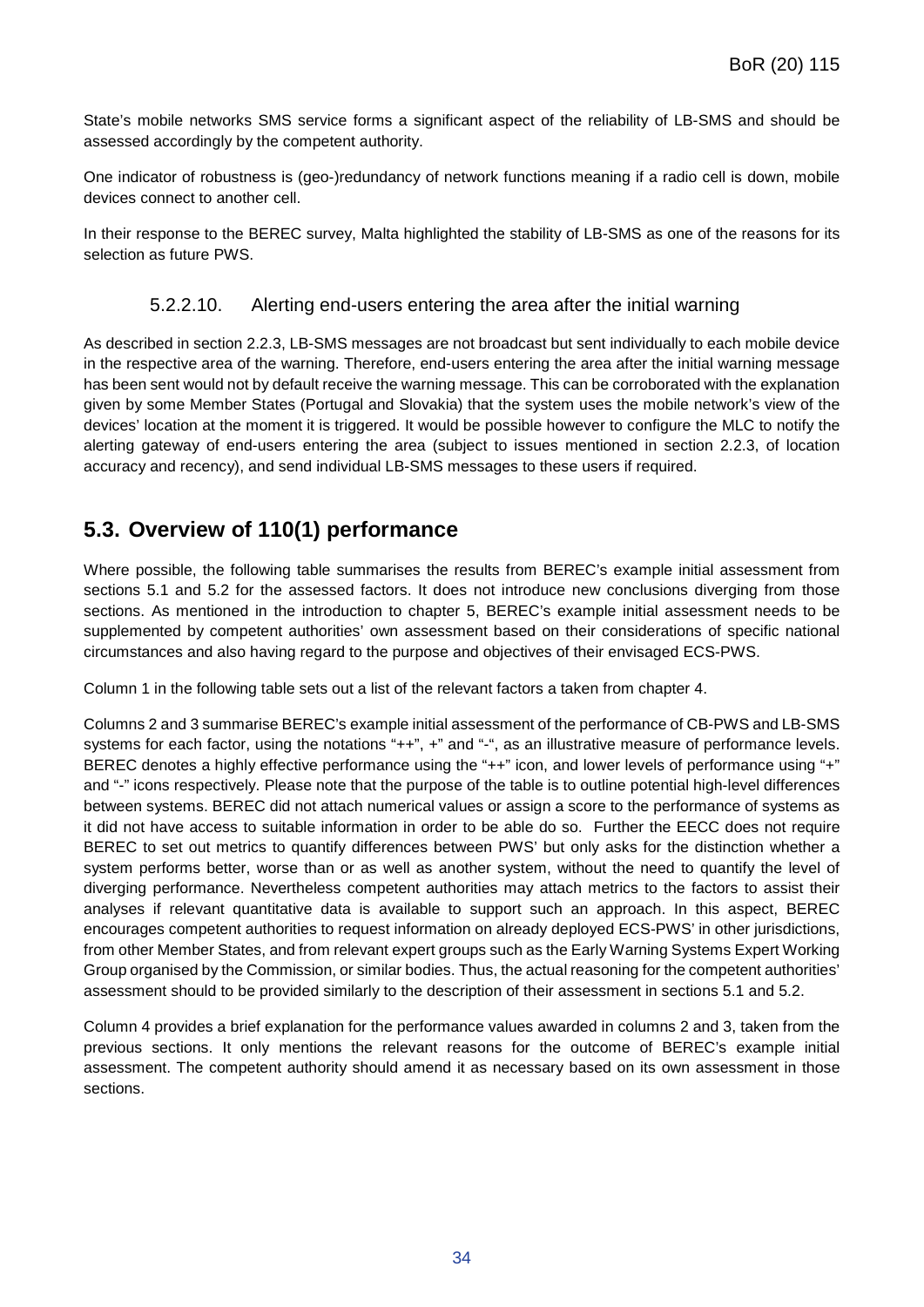| 1. Factors                              | 2. CB (EU-<br>ALERT)                                                                                  | 3.<br>LB-<br><b>SMS</b>                                                                                | 4. Explanation                                                                                                                                                                                                                                                                                                                                                                                                                               |
|-----------------------------------------|-------------------------------------------------------------------------------------------------------|--------------------------------------------------------------------------------------------------------|----------------------------------------------------------------------------------------------------------------------------------------------------------------------------------------------------------------------------------------------------------------------------------------------------------------------------------------------------------------------------------------------------------------------------------------------|
| Coverage                                |                                                                                                       |                                                                                                        |                                                                                                                                                                                                                                                                                                                                                                                                                                              |
| Geo. Coverage                           | To<br>be<br>assessed by<br>competent<br>authorities                                                   | To<br>be<br>assessed by<br>competent<br>authorities                                                    |                                                                                                                                                                                                                                                                                                                                                                                                                                              |
| Pop. Coverage                           | To<br>be<br>assessed by<br>competent<br>authorities                                                   | To<br>be<br>assessed by<br>competent<br>authorities                                                    |                                                                                                                                                                                                                                                                                                                                                                                                                                              |
| <b>Capacity to reach end-users</b>      |                                                                                                       |                                                                                                        |                                                                                                                                                                                                                                                                                                                                                                                                                                              |
| Geo. Targeting                          | $+/++$<br>To be<br>assessed by<br>competent<br>authorities<br>and<br>amended as<br>necessary          | +<br>To<br>be<br>assessed by<br>competent<br>authorities<br>and amended<br>as necessary                | Under normal circumstances both 110(1)-PWS' have a<br>maximum geographical targeting value of a single cell,<br>although both CB (via DBGF) and LB-SMS (via the use<br>of an MLC) offer enhancements which improve on this.<br>Depending on the cell size the actual geographical<br>granularity may vary, which should be considered when<br>comparing to an IAS-PWS. Where DBGF is available<br>for CB BEREC considers its granularity ++. |
| <b>Scalability</b>                      | $^{\mathrm{+}}$<br>To be<br>assessed by<br>competent<br>authorities<br>and<br>amended as<br>necessary | To be<br>assessed by<br>competent<br>authorities                                                       |                                                                                                                                                                                                                                                                                                                                                                                                                                              |
| <b>Support of</b><br>inbound<br>roamers | +<br>To be<br>assessed by<br>competent<br>authorities<br>and<br>amended as<br>necessary               | To be<br>assessed by<br>competent<br>authorities                                                       | Note that the visiting user's MSISDN might not be<br>available to the visited network in some scenarios.<br>BEREC notices that when it comes to iOS devices CB<br>excels at performing this criterion. However, it is<br>unclear whether the same can be said for all android<br>devices. This is why BEREC considers CB does not<br>overall excel at fulfilling this factor.                                                                |
| <b>Supported</b><br>devices             | +<br>To be<br>assessed by<br>competent<br>authorities<br>and<br>amended as<br>necessary               | $^{\mathrm{++}}$<br>To be<br>assessed by<br>competent<br>authorities<br>and<br>amended as<br>necessary | In general, both systems are supported by all mobile<br>devices from mobile phone to smartphone. However, in<br>the case of CB not all devices support the functionality<br>as per default. Therefore, MNOs or even Member<br>States might have to intervene at the manufacturer<br>level in order to enable CB support.                                                                                                                     |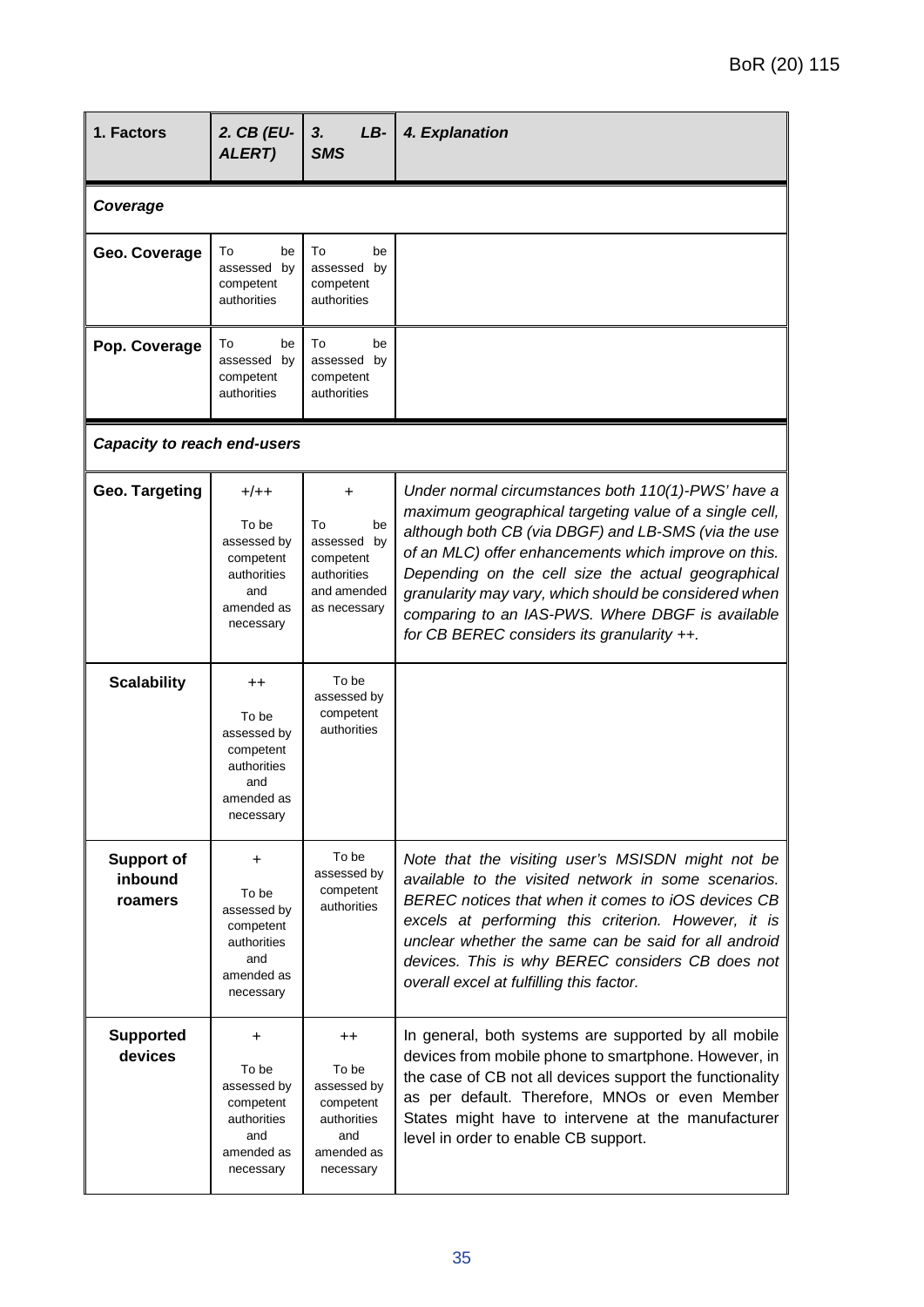| 1. Factors                                                                                                        | 2. CB (EU-<br>ALERT)                                                                                  | $LB-$<br>3.<br><b>SMS</b>                                                                       | 4. Explanation                                                                                                                                                                                                                                                                                                                                                                                                                                                                                                                                           |
|-------------------------------------------------------------------------------------------------------------------|-------------------------------------------------------------------------------------------------------|-------------------------------------------------------------------------------------------------|----------------------------------------------------------------------------------------------------------------------------------------------------------------------------------------------------------------------------------------------------------------------------------------------------------------------------------------------------------------------------------------------------------------------------------------------------------------------------------------------------------------------------------------------------------|
| <b>Steps required</b><br>for recipient to<br>enable<br>warning<br>messages / No<br>human<br>interaction<br>needed | +<br>To be<br>assessed by<br>competent<br>authorities<br>and<br>amended as<br>necessary               | $^{++}$<br>To be<br>assessed by<br>competent<br>authorities<br>and<br>amended as<br>necessary   | In order to receive a standard LB-SMS warning<br>message no specific human action is needed apart<br>from turning on the mobile device. This is why LB-SMS<br>excels at fulfilling this factor. In the case of CB,<br>depending on national regulation or on the standards<br>set by manufacturers for the specific country, human<br>interaction may be needed to receive all CB warning<br>messages. This is why CB does not excel at fulfilling<br>this criterion                                                                                     |
| <b>Supported</b><br>languages                                                                                     | $^{++}$<br>To be<br>assessed by<br>competent<br>authorities<br>and<br>amended as<br>necessary         | $\ddot{}$<br>To be<br>assessed by<br>competent<br>authorities<br>and<br>amended as<br>necessary | Both systems allow sending of warning messages in<br>different languages. CB with the EU-ALERT standard<br>even automatically displays the correct language as<br>selected by the recipient on their device, when<br>receiving a warning message in several languages.                                                                                                                                                                                                                                                                                   |
| <b>Managing</b><br>longer<br>messages                                                                             | +<br>To be<br>assessed by<br>competent<br>authorities<br>and<br>amended as<br>necessary               | +<br>To be<br>assessed by<br>competent<br>authorities<br>and<br>amended as<br>necessary         | Even though LB-SMS outperforms CB in this regard as<br>longer messages are possible, both systems need to<br>concatenate several messages once a certain length is<br>reached. Therefore, there is a risk of receiving the<br>messages in the wrong order or missing parts of<br>messages, resulting in a delay in the display of the<br>complete message.                                                                                                                                                                                               |
| <b>End-users</b><br>with<br>disabilities                                                                          | +<br>To be<br>assessed by<br>competent<br>authorities<br>and<br>amended as<br>necessary               | +<br>To be<br>assessed by<br>competent<br>authorities<br>and<br>amended as<br>necessary         | There is no system-inherent support of disabled end-<br>users for either system. Both systems are dependent<br>on the end-user's device's capabilities in order to<br>support disabled end-users. However, in combination<br>with the devices features both systems are able to<br>provide a basic support for end-users with disabilities.                                                                                                                                                                                                              |
| <b>Reliability</b>                                                                                                | $^{\mathrm{+}}$<br>To be<br>assessed by<br>competent<br>authorities<br>and<br>amended as<br>necessary | +<br>To be<br>assessed by<br>competent<br>authorities<br>and<br>amended as<br>necessary         | CB is a more robust technical solution than LB-SMS as<br>it uses less complex components and utilises the<br>minimum network capacity when sending warning<br>messages; Whereas LB-SMS requires the operation of<br>an MLC (or similar) to track the locations of users in the<br>areas of concern and then requires the network to carry<br>each message individually.<br>The risks introduced by his additional complexity for LB-<br>SMS are somewhat mitigated by the level of attention<br>operators generally pay to stability of the SMS service. |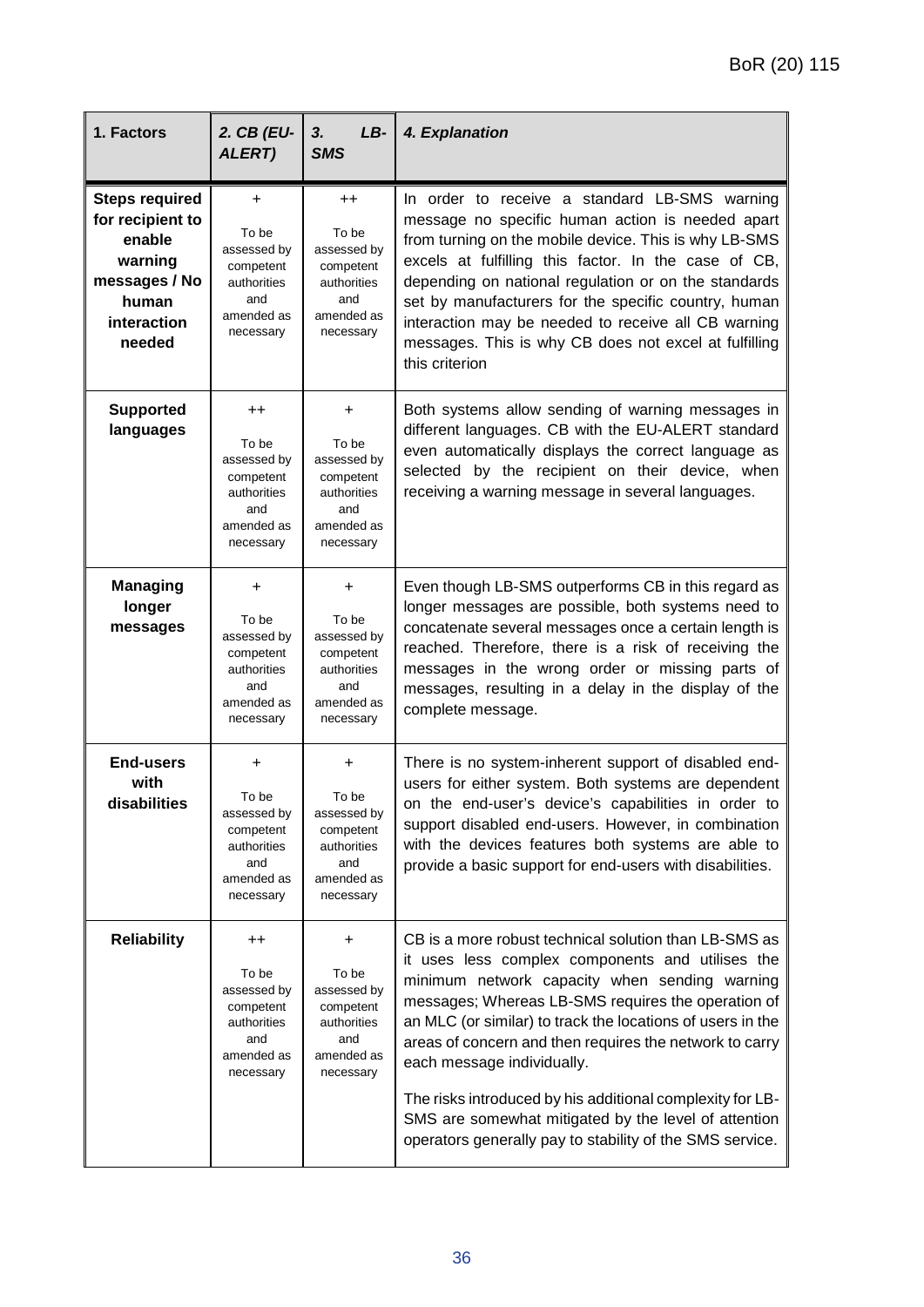| 1. Factors                                                              | 2. CB (EU-<br>ALERT)                                                                       | 3 <sub>1</sub><br>LB-<br><b>SMS</b>                                                       | 4. Explanation                                                                                                                                                                                  |
|-------------------------------------------------------------------------|--------------------------------------------------------------------------------------------|-------------------------------------------------------------------------------------------|-------------------------------------------------------------------------------------------------------------------------------------------------------------------------------------------------|
| <b>Messages to</b><br>end-users<br>entering the<br>warning area<br>late | $++$<br>To be<br>assessed by<br>competent<br>authorities<br>and<br>amended as<br>necessary | $+$<br>To be<br>assessed by<br>competent<br>authorities<br>and<br>amended as<br>necessary | Both, CB and LB-SMS can provide this functionality.<br>The reason why CB excels at this factor is because it<br>can provide this feature without any downsides such as<br>privacy implications. |

 $=$  does not fulfil factor

 $+$  = fulfils factor

++ = excels at fulfilling the factor

Table 3

# <span id="page-37-0"></span>**5.4. Example analysis of IAS-PWS' performances**

In this section some points of note are set out to assist competent authorities in defining functionalities IAS-PWS should possess and assessing IAS-PWS performance with regard to each factor and consequently with regards to coverage and capacity to reach concerned end-users.

The implementation of IAS-PWS may also differ depending on

- the system developer/manufacturer and
- the needs according to the circumstances of a specific geographical region and requirements of a specific Member State with regard to the use-case of the envisaged IAS-PWS.

Therefore, it is not possible for BEREC to include a baseline performance analysis, which is up to the competent authorities when assessing the envisaged IAS-PWS.

However, the following sub-sections provide specific points of note for all factors, also based on the experience with currently rolled-out IAS-PWS which will be of relevance for the roll-out of future IAS-PWS:

### <span id="page-37-1"></span>**5.4.1. Easy to receive**

Article 110(2) EECC introduces an additional general legal requirement for IAS-PWS when stating that "*Public warnings shall be easy for end-users to receive".* Recital 294 explains what is meant by "*easy for end-users to receive"* when it states that "w*here a public warning system relies on an application, it should not require endusers to log in or register with the authorities or the application provider*". In other words, when rolling-out an IAS-PWS Member States need to ensure that an end-user can receive warning messages after installing the application on his device without further need for registration or log-in (for details see section 3.3.1.9). BEREC considers this to be a general legal requirement with regard to IAS-PWS that competent authorities need to ensure when rolling-out an IAS-PWS.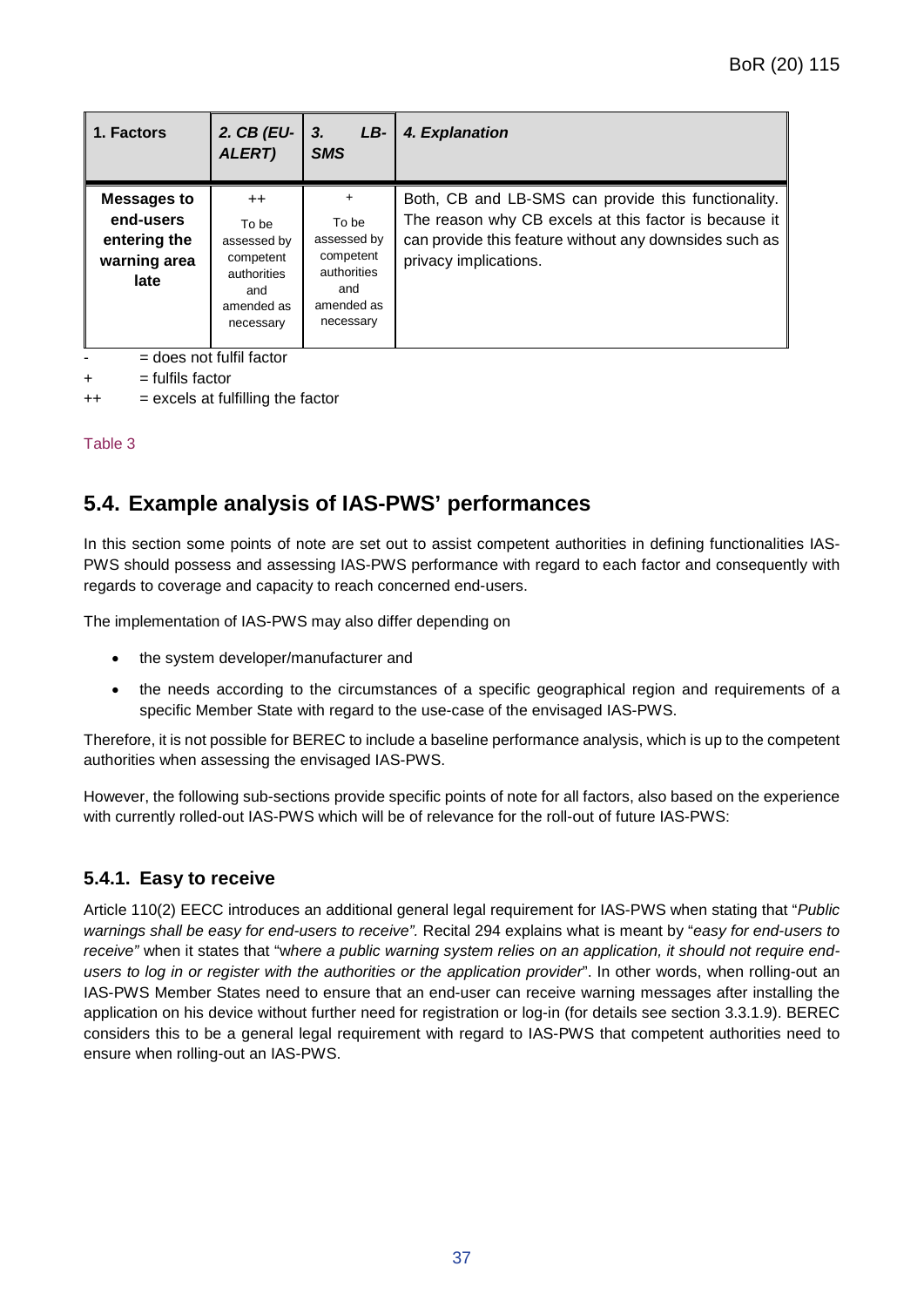## <span id="page-38-0"></span>**5.4.2. Coverage**

### 5.4.2.1. Geographical Coverage

A device using an IAS-PWS will be within coverage as long as a data connection exists to enable the communication with the IAS application server, as mentioned in section [2.3.2.](#page-14-0) Apart from the mobile Internet access service IAS-PWS' benefit from additional WIFI Internet access where available which may increase geographical as well as population coverage.

To assess mobile network coverage for data services it is advised that competent authorities contact MNOs keeping in mind that it may differ from SMS and CB coverage.

#### 5.4.2.2. Population Coverage

For population coverage the distribution of the population within a Member States' territory is relevant. As already mentioned in the previous paragraphs on population coverage for CB and LB-SMS competent authorities should analyse the distribution of the population in their Member State and consider whether population coverage is superior to geographical coverage in their country. This is an assessment BEREC cannot make.

For population coverage for IAS-PWS competent authorities should keep in mind the aspect that IAS-PWS benefits from additional WIFI Internet access.

### <span id="page-38-1"></span>**5.4.3. Capacity to reach end-users**

### 5.4.3.1. Geographical targeting

As mentioned in section [2.3.2,](#page-14-0) there are several options as how the IAS-PWS might target the end-users in a specific location. The adopted solution will have direct impact on the system's scalability.

Competent Authorities should also consider that end-users could effectively turn off one of the main functionalities of their IAS-PWS by not allowing geo-location in the device's settings. To avoid unintended nonuse of the geo-location feature BEREC encourages competent authorities to ensure end-users are made aware during the installation process that the IAS-PWS can only provide full functionality if the application is granted access to the geo-localisation feature of the device. Also competent authorities may require that the geo-location feature is activated by default upon installation of the IAS-PWS application.

### 5.4.3.2. Scalability

Triggering the IAS-PWS application usually involves sending data packets containing the warning message to be displayed to each end-user individually. Additional information might also be sent (e.g. target geographic area, type of warning, validity of the message, etc.) to allow some remote control of the on-device application.

Although data volumes are relatively low, the OTT application server and underlying transport network must be able to cope with a very high number of connections especially if it is designed to send warning messages to all attached devices, irrespective of their current location. This corresponds to "Option 1" described under section [2.3.2](#page-14-0) in which it is the device that decides whether or not to display the warning message depending on its location. The feedback received during the consultations in preparation of these Guidelines show that countries using this option did not encounter any issue in the speed of the delivery of the warning messages (e.g. Germany) which were received within a few seconds.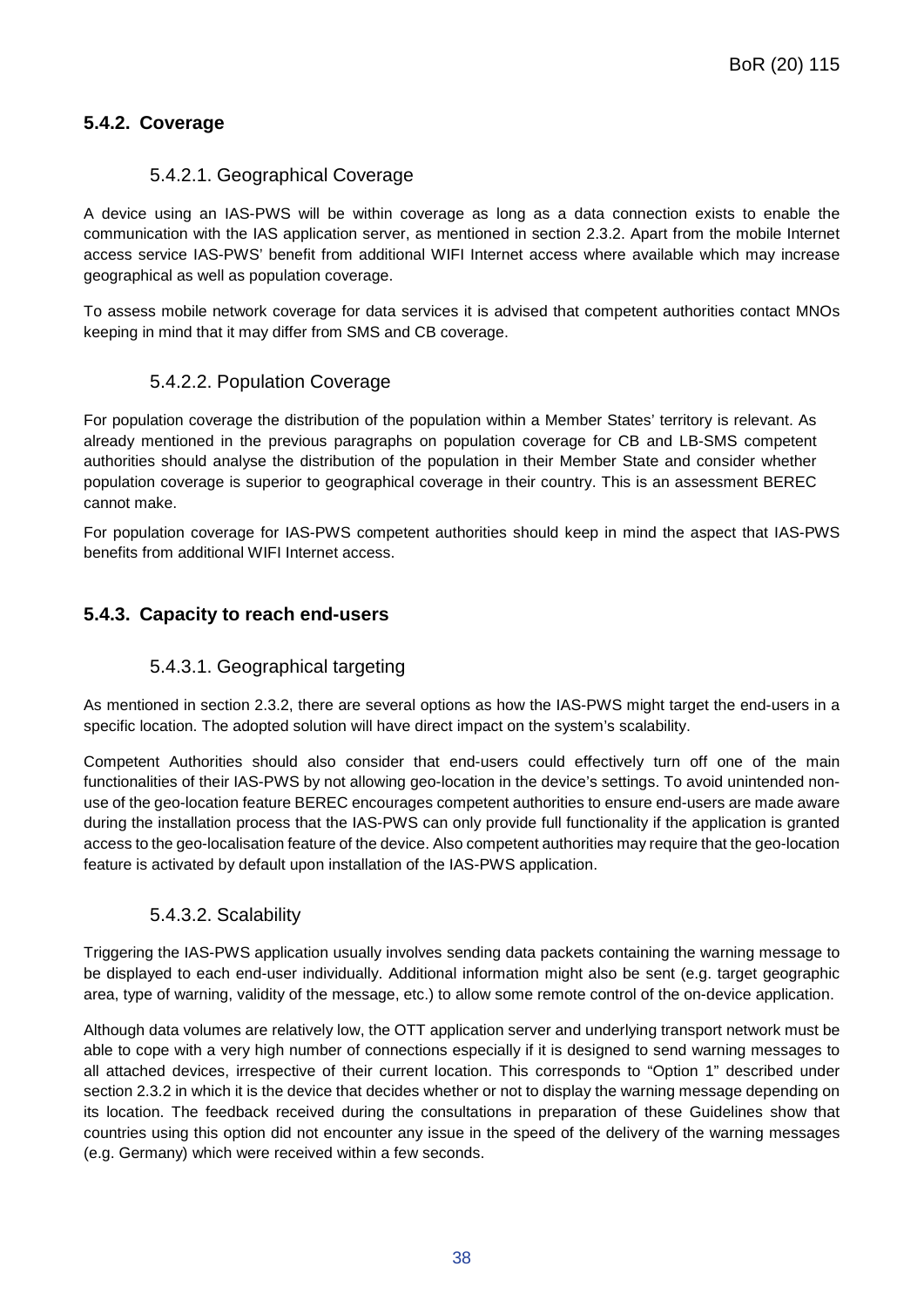### 5.4.3.3. Support of visiting end-users and inbound roamers

BEREC considers there to be two potential difficulties of IAS-PWS applications in this regard. The first is that visiting end-users and inbound roamers have to download an application (see section [5.4.3.5\)](#page-39-0). The second is making these users aware about which application to download. Different applications in different regions may also mean that an IAS-PWS could be less effective.

Furthermore, it should be considered that inbound roamers might have difficulties of going through the download process when the application is not available in a language that they can understand.

Competent authorities should raise the awareness of the available IAS-PWS to inbound roamers. Recital 294 recommends to make use of the welcome SMS service capabilities available in most MNOs as described in recital 294 EECC. BEREC considers this to be the minimum functionality that should be ensured by IAS-PWS'.

A potential challenge of notifying inbound roamers by welcome SMS is that many welcome SMS implementations focus on sending messages from the home network (HPLMN) to the roaming user, although the reverse scenario of the visited network (VPLMN) sending welcome SMS messages to roamers as they arrive is also possible and commonly implemented. Therefore, a competent authority wishing use welcome SMS to notify inbound roamers of the existence of an IAS-PWS should investigate whether the VPLMN approach is possible, or request that the home MNOs of the inbound roamers customise the message sent to their customer.

It should also be noted that, in most cases, mobile Internet access relies on an architecture in which data traffic is always routed through the home MNO to reach the Internet. This means that the OTT application server will need to reach IP addresses from foreign countries and cope with the additional communication latency.

#### 5.4.3.4. Supported devices

On-device applications may need to have two versions, one for Apple and another for Android handsets, (this version must take into account different android versions and processor architectures). These two mobile operating systems together make up over 98% of the smartphone market. One handset and base station manufacture is planning to deploy its own operating system in the timeframe leading to the legal deadline provided in Article 110 (21 June 2022). It is nevertheless relevant to assess the number of feature phones in use that do not support on-device applications and cannot receive warning messages. This may be of particular relevance for older people that are not in possession of such devices.

It is also possible to have IAS-PWS applications running on other devices such as Apple and Android tablets and smart TVs and PCs that have the app installed on them.

#### 5.4.3.5. Steps required for recipient to enable receiving warning messages

<span id="page-39-0"></span>The use of IAS-PWS requires downloading and installing an application and possibly also granting the necessary permissions (e.g. enable location services). However, because the reach of an IAS-PWS is intrinsically dependent on the penetration of its application, the competent authorities should assess the expected take-up of the IAS-PWS application. BEREC considers that in order to ensure broader reach of endusers, competent authorities should consider how best to maximise the number of end-users that install the ondevice application e.g. by raising end-users' awareness on the benefits of having an ECS-PWS available to them through an information campaign or by obliging device manufacturers to have the IAS-PWS app preinstalled.

Similar to the assessment of CB, competent authorities should assess the impact on the expected percentage of warning messages missed by de-installing the application or by withdrawing the necessary permissions.

Recital 294 of the EECC explains that end-users should not need to log in or register with the application provider or the authorities in order to receive the public warning. This means that the end-user may also not be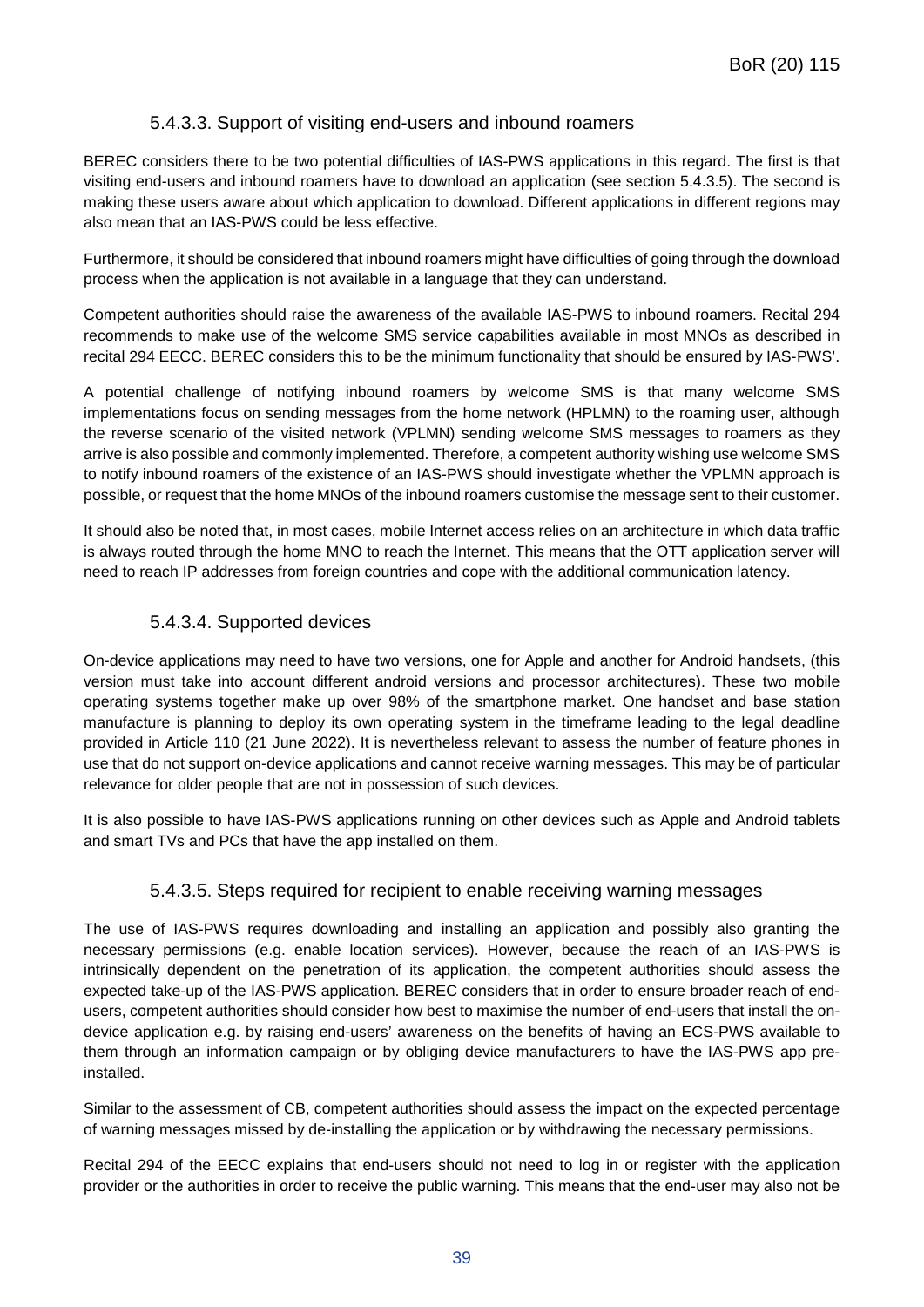required to enter a username and password in order to use the IAS-PWS (log-in). BEREC thus considers that the manual activation of location services therefore would neither fall under "registration" or "log-in". However, BEREC recommends that after the download of the application the default settings should enable receiving warning messages that target the end-user's current location without the need to change any settings.

The currently deployed IAS-PWS' come equipped with diverging settings in this regard. In Austria, Germany, Portugal and some regions of Spain, the IAS-PWS is pre-configured in a way that warnings for the current location can be received after the installation if locations services are activated. In Austria, Germany and Poland additional features can be activated e.g. by entering specific locations the end-user wishes to monitor or filters for specific warning types. Current systems in other countries need further configuration in order to receive warnings (Finland).

### 5.4.3.6. Supported languages

Apart from having warning messages transmitted in multiple languages, something that can be easily accomplished, the whole on-device application (e.g. the menus and settings) could also be developed to be used by visiting end-users in their preferred language.

The warning message display language may be automatically selected by the operating system of the device, mirroring the operating system's language settings.

For the time being there are no live deployments of an IAS-PWS supporting all EU27 languages.

### 5.4.3.7. Managing longer messages

IAS-PWS usually don't come with a fixed limit to message lengths and can be built according to the demands of the competent authorities. Thus, IAS-PWS are able to transmit and display longer messages as one single messages, thus reducing the network load and eliminating the risks that come with message-concatenation.

### 5.4.3.8. Accessibility for end-users with disabilities

IAS-PWS could introduce innovation regarding the accessibility for disabled end-users (e.g. visually impaired end-users). For example application providers could add improved text-to-speech capabilities or additional features programmable into an app if demanded by the competent authority.

### 5.4.3.9. Reliability

IAS-PWS are very robust solutions because they do not rely solely on mobile networks and have WIFI hotspots as an alternative data path thus enabling concerned end-users to receive warning messages even when the mobile networks are down and they are within reach of a WiFi.

### 5.4.3.10. Alerting end-users entering the area after the initial warning

With regard to end-users entering a hazardous area after the initial warning message has been issued an IAS-PWS may contain a feature that ensures the mobile device displays the warning message once the end-user enters the affected area. Such a feature is currently under construction for the German IAS-PWS and will be implemented in the near future. Thus, BEREC encourages competent authorities to pursue the implementation of such a feature in case they consider rolling-out an IAS-PWS.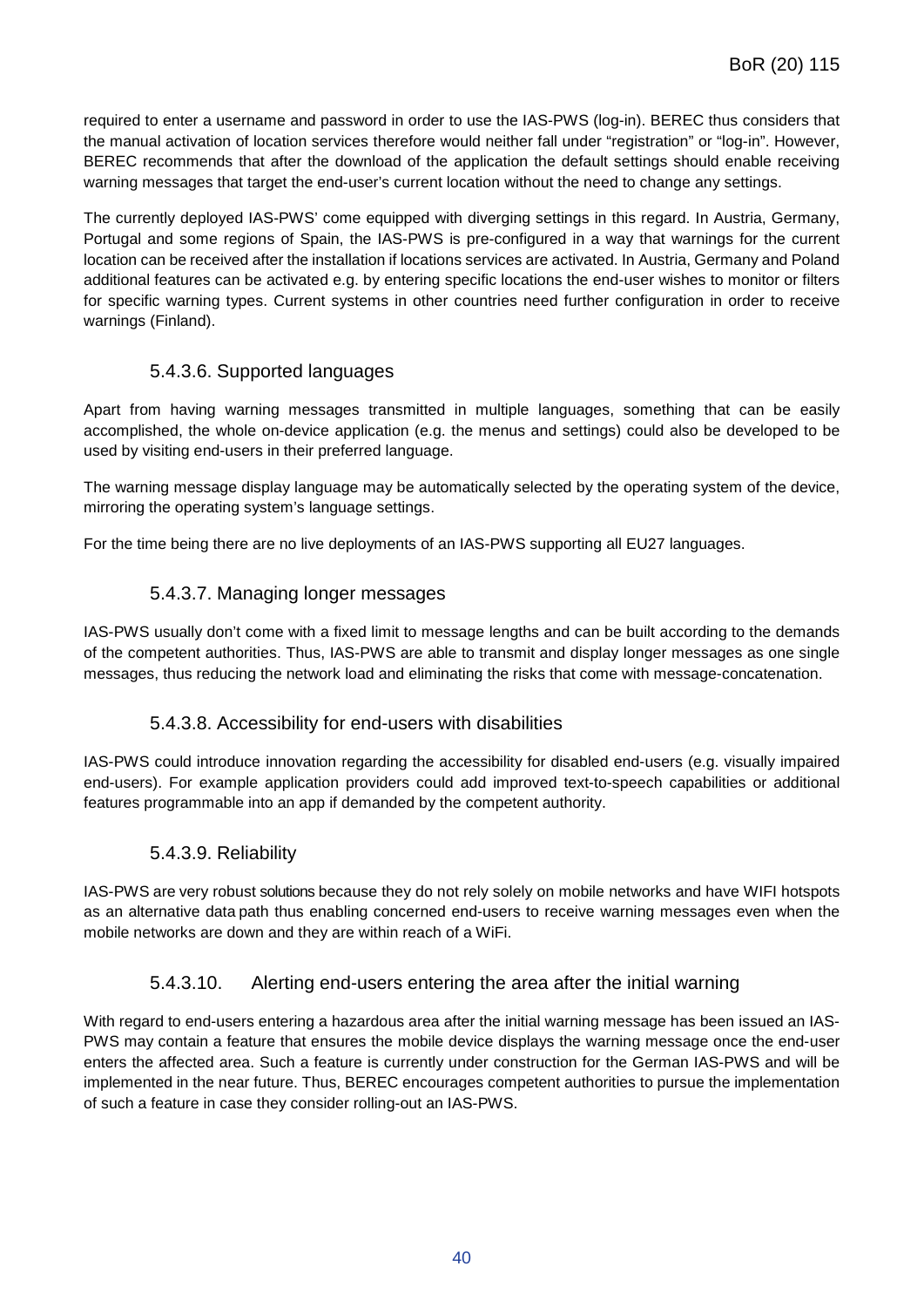# <span id="page-41-0"></span>**6. Examples of comparing IAS-PWS performance with 110(1)- PWS performance**

When the EECC states in Article 110(2) that the effectiveness of 110(2)-PWS needs to be "*equivalent in terms of coverage and capacity to reach end-users*", it clearly implies that the effectiveness of a system falling under and fulfilling the requirements of Article 110(1) EECC is the benchmark the 110(2)-PWS needs to be assessed against. Where more than one hypothetical 110(1)-PWS that fulfil the requirements of Article 110(1) EECC under the respective national circumstances have been identified, the competent authority might choose any of the identified 110(1)-PWS' as the benchmark for the envisaged IAS-PWS.

For the overall assessment, BEREC proposes that competent authorities take the outcomes from their assessment of the benchmark 110(1)-PWS comparable to the description of BEREC's example assessment in sections [5.1,](#page-26-1) [5.2](#page-30-0) and [5.3](#page-34-0) which should be aggregated in Table 3. Next competent authorities should compare this benchmark with the assessed performance of their envisaged IAS-PWS possibly taking into account the points of note in section [5.4.](#page-37-0)

BEREC considers that when comparing the performances of the benchmark 110(1)-PWS to the assessed IAS-PWS with regard to each factor under coverage and capacity to reach concerned end-users, the factors should lead to an overall assessment of the respective criterion they fall under (coverage or capacity to reach concerned end-users) as explained in the methodology in chapter [3.](#page-17-0)

In the following paragraphs, BEREC provides examples for the overall assessment needed in the equivalence assessment in case the envisaged IAS-PWS fails to be equivalent to the performance of the benchmark with regard to at least one of the non-binding factors as explained in chapter [3:](#page-17-0)

*"The IAS-PWS may not underperform with regard to either geographic targeting, scalability or support of visiting end-users."*

 $\rightarrow$  BEREC considers these three factors mentioned by the EECC to be of particular importance for the legislator. Therefore they may not be subject to compensation if the envisaged IAS-PWS underperforms with regard to one of these factors.

*"The competent authority demonstrates that the underperformance of any other factor is compensated for by the outperformance with regard to other factors that have a bigger positive impact on coverage or on the ability of alerts to reach concerned end-users under the national circumstances"*

 Example 1 (successful compensation): All other factors being equivalent, compared to the benchmark, the IAS-PWS is under-performing with regard to reliability and out-performing with regard to support of end-users with disabilities (i.e. the "accessibility for end-users with disabilities" factor, see also section [4.2.8\)](#page-24-0). The mobile networks in the Member State are very reliable (see section [4.2.9\)](#page-24-1) and the result of the marginal difference in the reliability of the IAS-PWS compared to the benchmark, would have a limited impact on the capacity to reach concerned end-users. On the other hand, compared to the benchmark system, the IAS-PWS would be more effective at reaching disabled end-users and, as a consequence, this factor would be more rewarding than the "reliability" factor in the overall assessment of capacity to reach concerned end-users.[19](#page-41-1) The

-

<span id="page-41-1"></span><sup>&</sup>lt;sup>19</sup> For example, though the message would be received in the same text format as for Art 110(1) PWS, the IAS PWS could have additional features to attract the attention of the end-user to the alert (e.g. longer vibrating, other specific signal that a warning has been received, etc.). Therefore, the difference would be specifically in the effectiveness of reaching end-users with disabilities.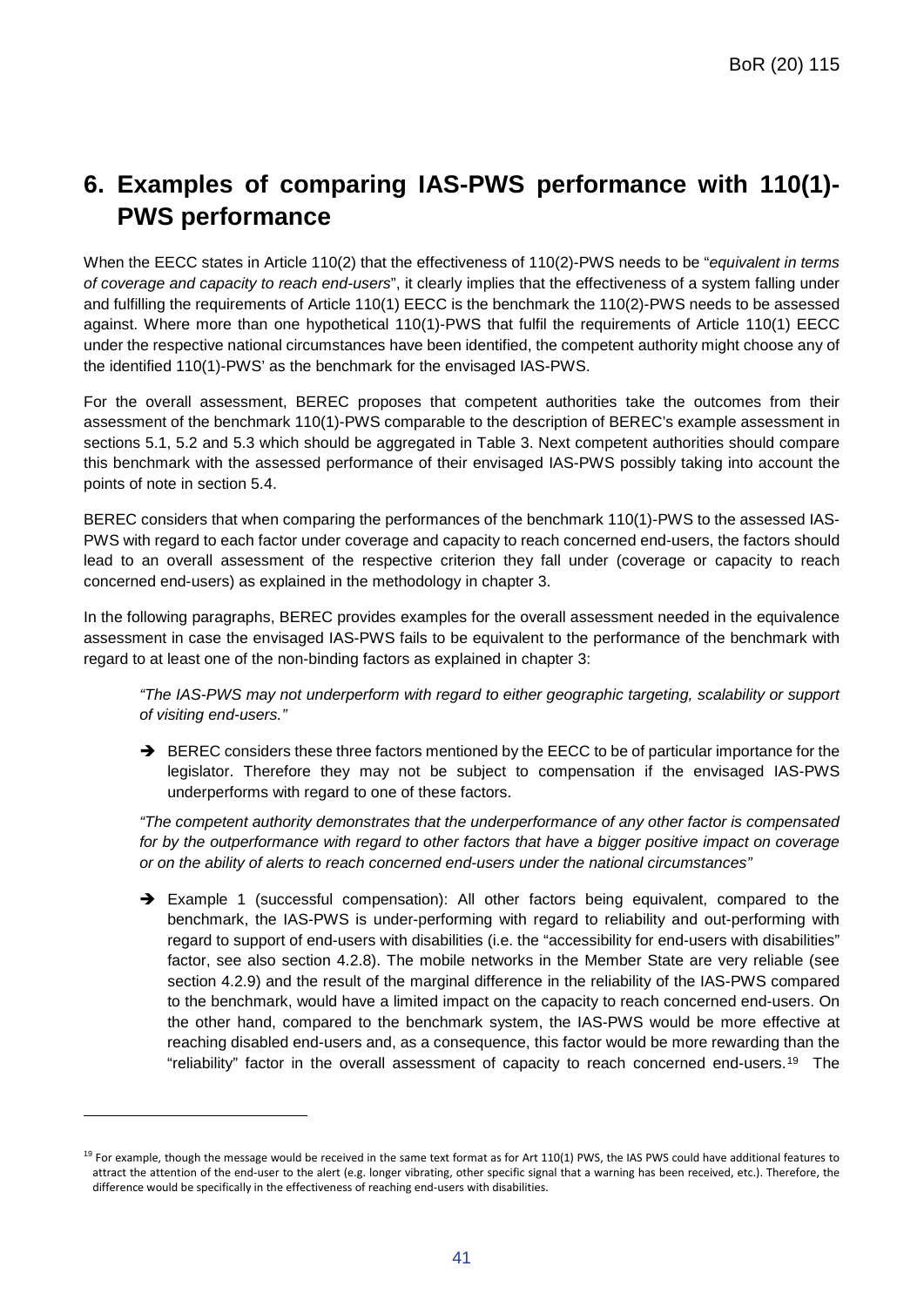competent authority, in light of carefully observing factors in this way, and considering the compensation between the performances of these two factors in an overall manner, could demonstrate that the IAS-PWS would be as effective as the benchmark in terms of the capacity to reach concerned end-users.

- → Example 2 (unsuccessful compensation): The IAS-PWS would be expected to be downloaded by only 10% of the population but on the other hand it could provide a length of message exceeding 100 characters and transmit the public warning automatically in 2 non-official languages, representing 12% of the population. Meanwhile, the benchmark ECS-PWS established by the Member State would allow for the effective reach of at least 50% of the population, would only provide 90 characters per message and only be available in the official language of the Member State concerned. The competent authority would establish that the length of one message sent by the benchmark system is shorter than the length of the IAS-PWS message and additional language versions of the public warning would not be available. While the IAS-PWS would outperform with regard to two factors, in an overall assessment of the capacity to reach end-users, these factors could not compensate for the underperformance in terms of reach of concerned end-users because the benchmark system would have the capacity to reach 40% more of the concerned end-users compared to the IAS-PWS.
- → With regard to the compensation of underperforming factors, BEREC considers that competent authorities should highlight the underlying considerations very clearly, explaining in detail why they consider the particular compensation appropriate for their national circumstances. The quantification of the impact on coverage or on the capacity to reach concerned end-users from each factor may be enhanced through information exchange between authorities and Member States as well as by the use of existing relevant surveys and studies.

*"The IAS-PWS still provides a sufficient level of performance according to the Member State with regard*  to the underperforming factor (i.e. if it would fail to provide any performance with regard to that factor, *it would not fulfil the obligation of Article 110 EECC)."*

- $\rightarrow$  If for example the envisaged IAS-PWS would only be able to send 70 characters with a single message whereas LB-SMS is able to send 93 characters, the envisaged IAS-PWS would underperform but still be able to provide a certain level of performance. It would then be up to the competent authority to explain whether it considers this performance by the envisaged IAS-PWS would still be sufficient to fulfil the national needs in terms of minimum performance of the envisaged IAS-PWS.
- $\rightarrow$  In another example where the envisaged IAS-PWS would not only underperform with regard to "alerting end-users entering the area after the initial warning" but would not provide this functionality at all, BEREC considers this would be a strong indication for the envisaged IAS-PWS failing to comply with the obligation from Article 110 EECC.

*"It is not possible to compensate the underperformance of a factor falling under "coverage" with the outperformance of a factor falling under "capacity to reach concerned end-users".*

- $\rightarrow$  Article 110(2) states the envisaged IAS-PWS needs to be equivalent in terms of coverage and capacity to reach concerned end-users thus clearly differentiating between these two criteria. BEREC therefore considers that an overall assessment of factors falling under coverage or capacity to reach concerned end-users can only be done within the respective criterion of either coverage or capacity to reach concerned-end-users. Consequently, BEREC considers that, for example, an outperformance of "reliability" could not compensate an underperformance of either "geographical coverage" or "population coverage".
- → BEREC stresses that according to its interpretation of the EECC, coverage and capacity to reach concerned end-users cannot be subject to compensation because the EECC does not differentiate between the importance of either "coverage" or "capacity to reach concerned end-users".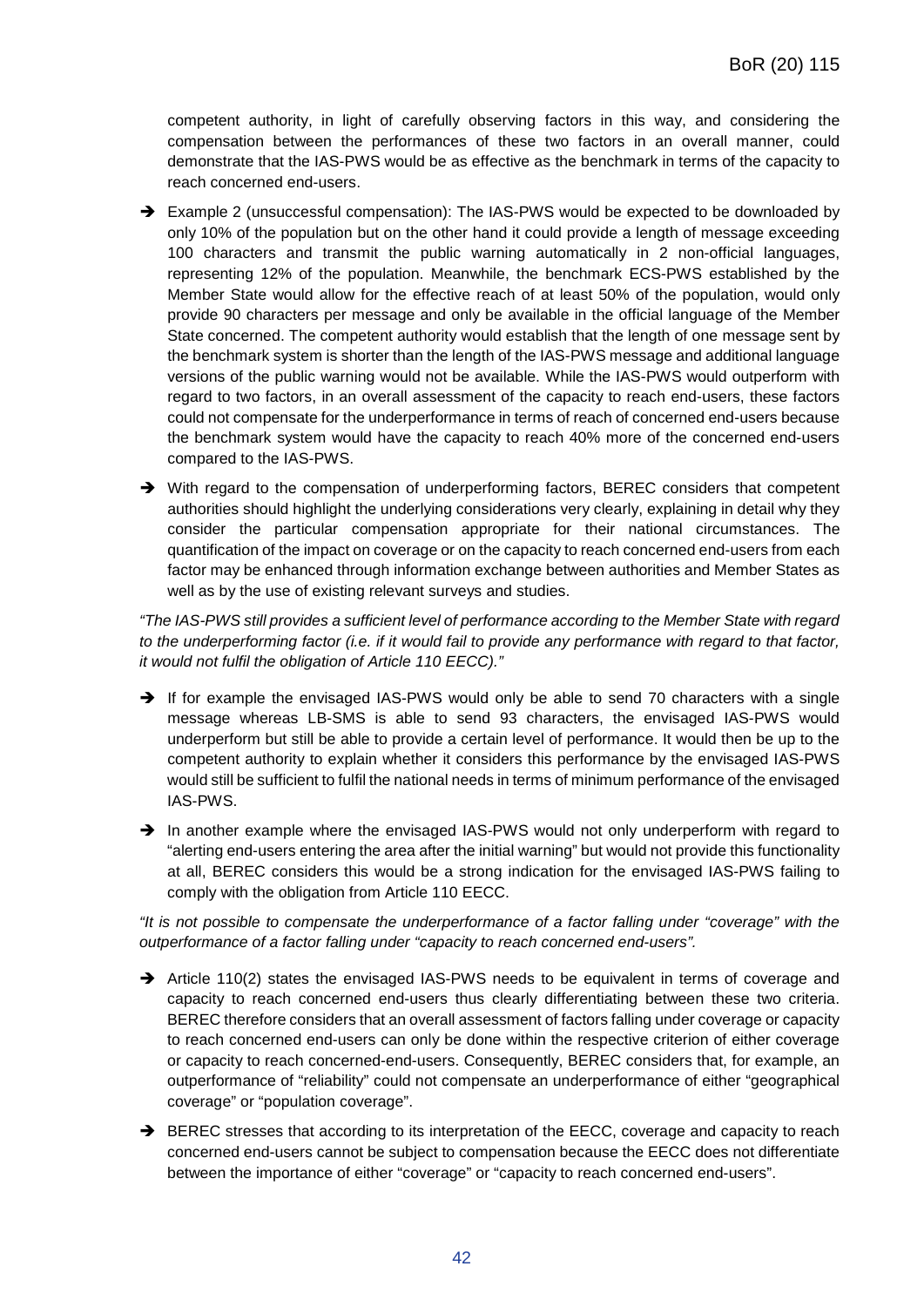# <span id="page-43-0"></span>**7. Further functionalities that may improve ECS-PWS' effectiveness**

Even though the following functionalities cannot be derived from the actual wording of the EECC, BEREC considers them to be in line with the aim of Article 110 as they contribute to creating more effective ECS-PWS'. Competent authorities could consider them in relation to their specific system to make it more effective, even if these functionalities could not be used in the equivalence assessment of effectiveness of IAS-PWS according to Article 110 EECC.

It would also be a matter for Member States or competent authorities to ensure that any measures taken to improve the effectiveness of ECS-PWS', comply with other relevant legislations and promote the highest standards in terms of technical security functionalities, e-Privacy requirements, and Open Internet guidance. In this regard, BEREC encourages stakeholders to consult widely and appropriately before committing to deploy functionalities in their ECS-PWS'.

# <span id="page-43-1"></span>**7.1. Free of Charge for the end-user to receive**

Recital 294 of the EECC mentions that the SMS explaining the access to the national ECS-PWS and the transmission of public warning messages should be free of charge for end-users. The EECC thus recommends to Member States that these messages are delivered free of charge. BEREC notices that this is not a binding obligation but encourages Member States to ensure that costs for end-users do not pose a disincentive to use ECS-PWS.

#### Cell broadcast

As far as BEREC is aware in the currently rolled-out CB-systems warning messages are provided free of charge to end-users.

#### LB-SMS

As far as BEREC is aware in the currently rolled-out LB-SMS-systems warning messages are provided free of charge to end-users.

#### IAS-PWS

-

It should also be noted that unlike receiving an SMS or a CB message, the mobile internet access service is generally charged-for by MNOs, although IAS-PWS warnings might not be charged.

In the situation where a user's data bundle is exhausted, different MNOs handle this in different ways, ranging from the throttling of internet access service traffic to entirely blocking it. In the latter case, end-users will not receive warning messages unless the blocking would exclude IAS-PWS alerts or the device is connected via WiFi.

In any case, the measures taken by the Member States in this regard should be compliant with the open internet regulation.[20](#page-43-2)

<span id="page-43-2"></span> $^{20}$  Regulation (EU) 2015/2120 of the European Parliament and of the Council of 25 November 2015 laying down measures concerning open internet access and retail charges for regulated intra-EU communications and amending Directive 2002/22/EC and Regulation (EU) No 531/2012, [https://eur](https://eur-lex.europa.eu/legal-content/EN/TXT/?uri=CELEX:02015R2120-20181220)[lex.europa.eu/legal-content/EN/TXT/?uri=CELEX:02015R2120-20181220](https://eur-lex.europa.eu/legal-content/EN/TXT/?uri=CELEX:02015R2120-20181220)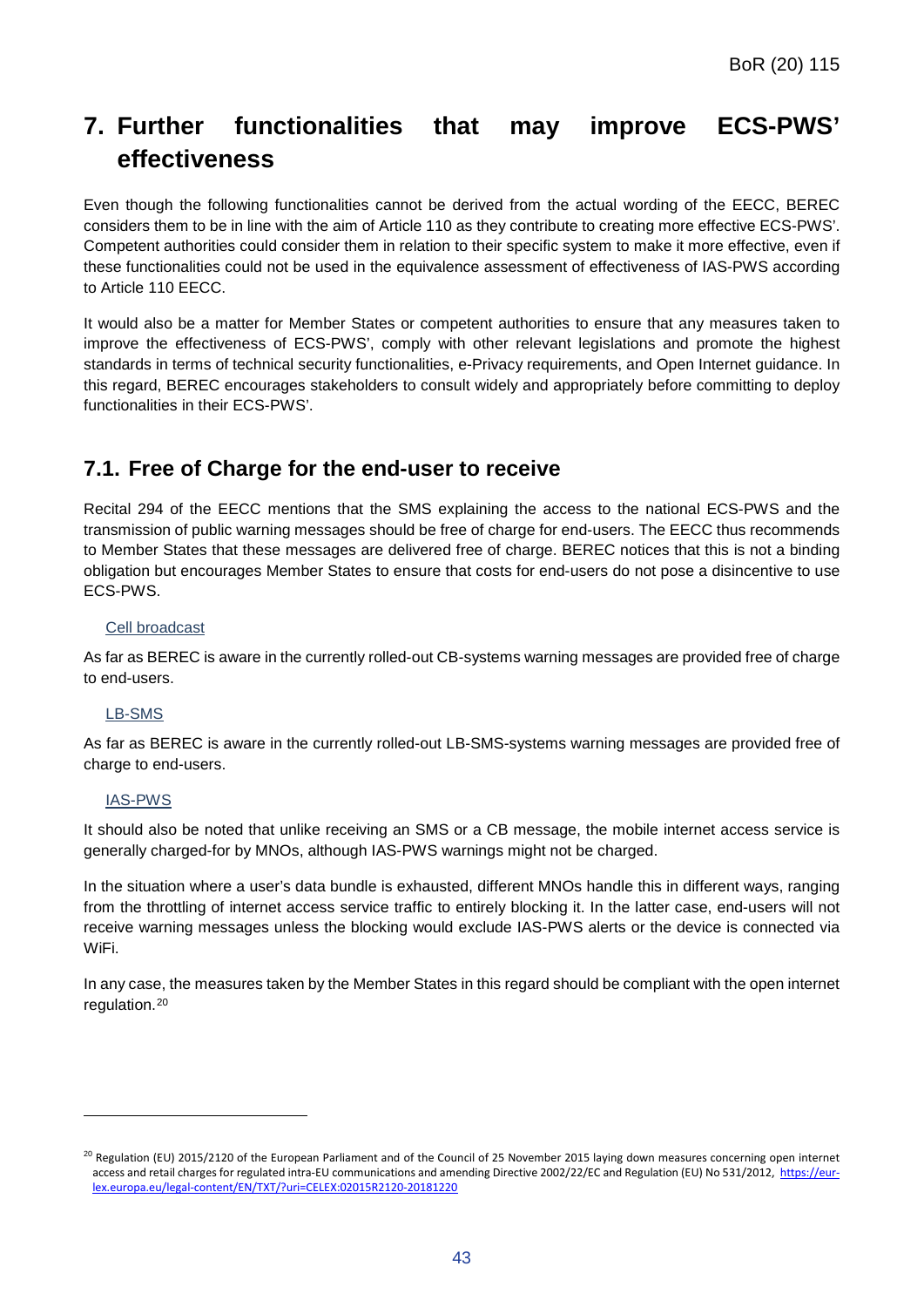# <span id="page-44-0"></span>**7.2. Display capabilities**

A competent authority might wish to include more than plain text in the warning messages. This could include text formatting, pictograms (or Emoji) and/or images and specific ringtones or vibration cadences. The use of pictograms or extended character sets could make the message more universally understood, and also quicker to understand but could result in fewer characters being available in the message, depending on the ECS-PWS used.

#### Cell Broadcast

CB distributes text only warning messages (as mentioned by The Netherlands, Romania, Greece, Croatia, Italy and Turkey). It is mobile device dependent if this text can be displayed in another font (larger characters or higher contrast) or could be played out as a voice message if the device supports this. CB does not currently support the inclusion of Emoji or multimedia content such as pictures. Nonetheless, some Member States (The Netherlands and Norway) are studying the possibility of adding multimedia support to the system by including URLs in the broadcasted message that can be clickable, depending on the handset functionalities, and allow further user interaction.

CB messages generally result in an audible notification from the recipient mobile device which cannot be turned off and which is different to an incoming SMS, making the warning message recognisable as an important warning. While this distinct audible notification can generally be seen as a benefit, there are situations (e.g. related to terrorism or shootings) where it is imperative for such a notification be silenced in order to stay hidden.

#### LB-SMS

By default, LB-SMS messages are composed of text only. It is possible for some receiving devices to display Emoji glyphs, but this cannot be relied upon. The inclusion of a hyperlink is possible.

LB-SMS warning messages will not produce notifications sounds or a ringtone different than an ordinary SMS message (referred by Slovenia as a limitation), thus end-users could easily overlook warning messages. Nevertheless, end-users have the option to assign customised tones or vibration cadences to the warning message in their device's settings and also to disable audible alarms. The sender of the warning message has the possibility of sending "Class 0" SMS messages<sup>[21](#page-44-2)</sup> which will appear on the end-user's device without any human interaction, however it should be noted that these are not stored on the mobile device and could be accidentally missed.

### IAS-PWS

-

IAS-PWS on the other hand can be set-up to display all sorts of pictures or pictograms or hyperlinks. It can also be programmed to come with a specific ringtone or vibration cadence or allow the end-user to choose their own in the settings menu, and also to disable audible alarms.

# <span id="page-44-1"></span>**7.3. Authenticity (Can messages be faked? How easily?)**

In order to ensure public trust in the integrity of ECS-PWS messages, all reasonable steps should be taken to prevent fake messages from being sent, or genuine ECS-PWS message being tampered with. This need goes beyond simply restricting access to, or otherwise securing the alerting gateway.

All IT systems could be subjected to attacks by hackers, or compromised by malware, and network operators should put in place steps to prevent unauthorised access to their network.

<span id="page-44-2"></span><sup>21</sup> See 3GPP TS 23.038 section 4 for more information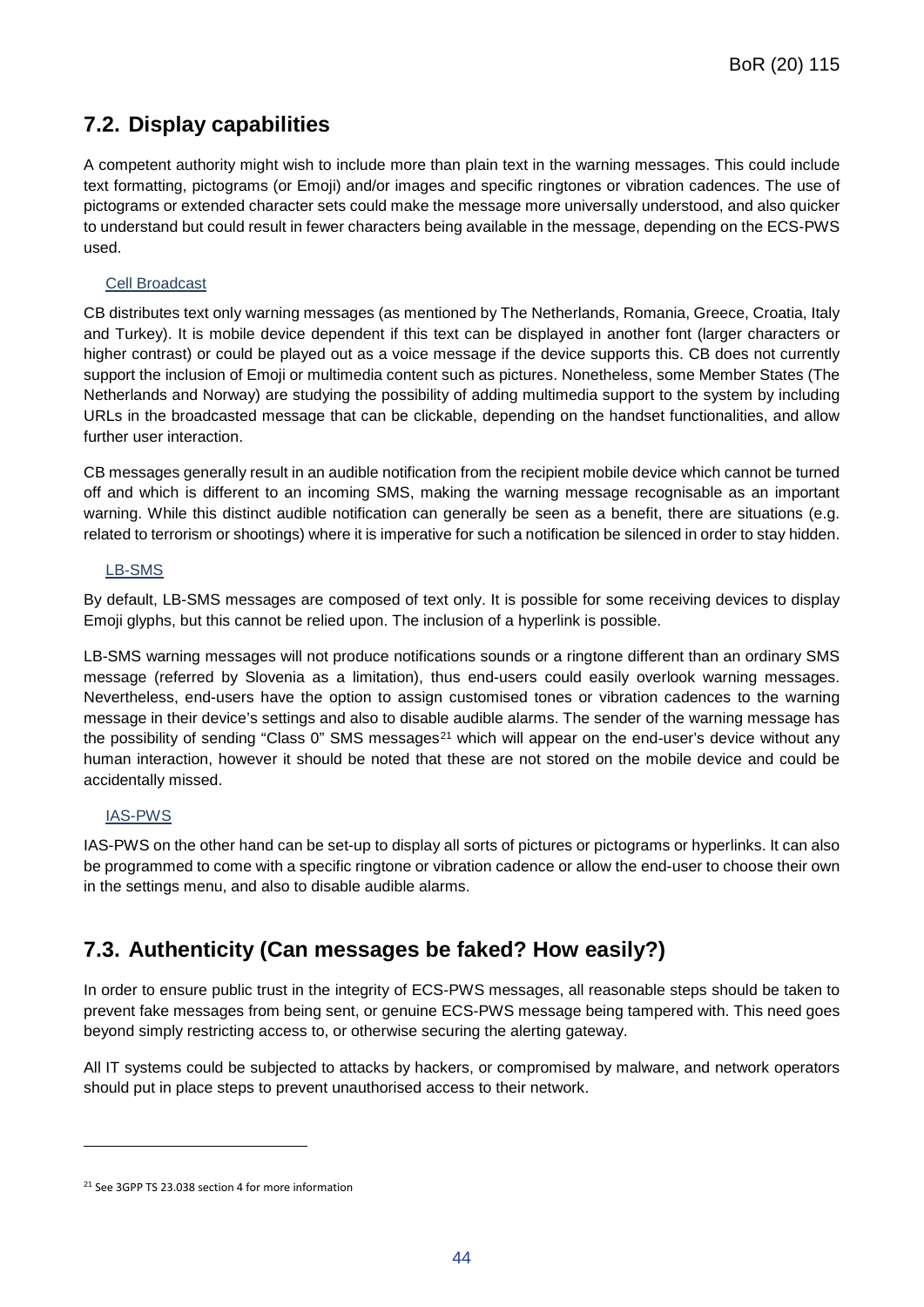Beyond the normal IT security questions, the underlying ECS-PWS delivery mechanism should be considered. In general, delivery mechanisms based only on the control plane (SMS, CB) use more obscure protocols, are considered to be 'deeper' in the network, and therefore protected by more layers of security; whereas delivery mechanisms which are based on the user plane (e.g. IAS services) are more easily reached from the internet, based on commonly used protocols and therefore more difficult to secure.

In addition, the possibility of advanced attackers using specialist equipment to emulate a network cell thereby acting as a man-in-the-middle, should also be considered.

The above are only general statements, and given the importance and complexity of this functionality, BEREC recommends a specialist security review to support the assessment of this functionality.

#### Cell Broadcast

Regarding the authenticity of CB warning messages, the following additional information should be considered: Only authorized and authenticated warning message originators should have access to the alerting gateway or CBC and both need to be sufficiently protected against hacking attempts.

It should be noted that there have been some reports of vulnerabilities in the LTE/4G signalling protocols which could allow a determined attacker to create a fake eNodeB which could be used to send fake warning messages to end-users within the limited range that device. In this context the number of end-users within range of the attacker's fake eNB would be relatively small thereby limiting the number of victims. MNOs should assess the scale of this risk and consider mitigation strategies if appropriate.

#### LB-SMS

Regarding the authenticity of LB-SMS messages the following additional information should be noted: Given the wide availability of commercial SMS gateways on the internet which allow the user to set an arbitrary source Mobile Subscriber ISDN Number (MSISDN), it would be straightforward for an unauthorised 3rd party to create SMS messages which appear to come from a LB-SMS PWS. These messages will appear to come from a different "service centre" if the receiving device displays this information<sup>[22](#page-45-0)</sup>, although the average user is unlikely to check this.

It's also the case that the underlying SS7 protocols used to deliver SMS messages into other networks have some weaknesses which could enable a skilled hacker to generate fake warning messages which would be indistinguishable from genuine warning messages on the device.

The above risks can be mitigated by MNOs that install security devices (e.g. an "SMS Firewall") at their interconnection signalling links, to inspect incoming traffic and reject malformed or messages with an inauthentic service centre address etc.

In the responses to the BEREC survey Poland made particular reference to the threat of inauthentic LB-SMS based alerts being sent to end-users.

#### IAS-PWS

-

In order to ensure the authenticity of warning messages in an IAS-PWS implementation, since the competent authority is in control of both the client and server side, it would be possible to implement a secure message authentication facility via the use of cryptographic signatures and/or TLS based encryption/authentication.

<span id="page-45-0"></span> $^{22}$  In age of the smartphone, the originating service centre information is not available as it was in the pre-smartphone era. iOS devices, for example provide no visibility of this information.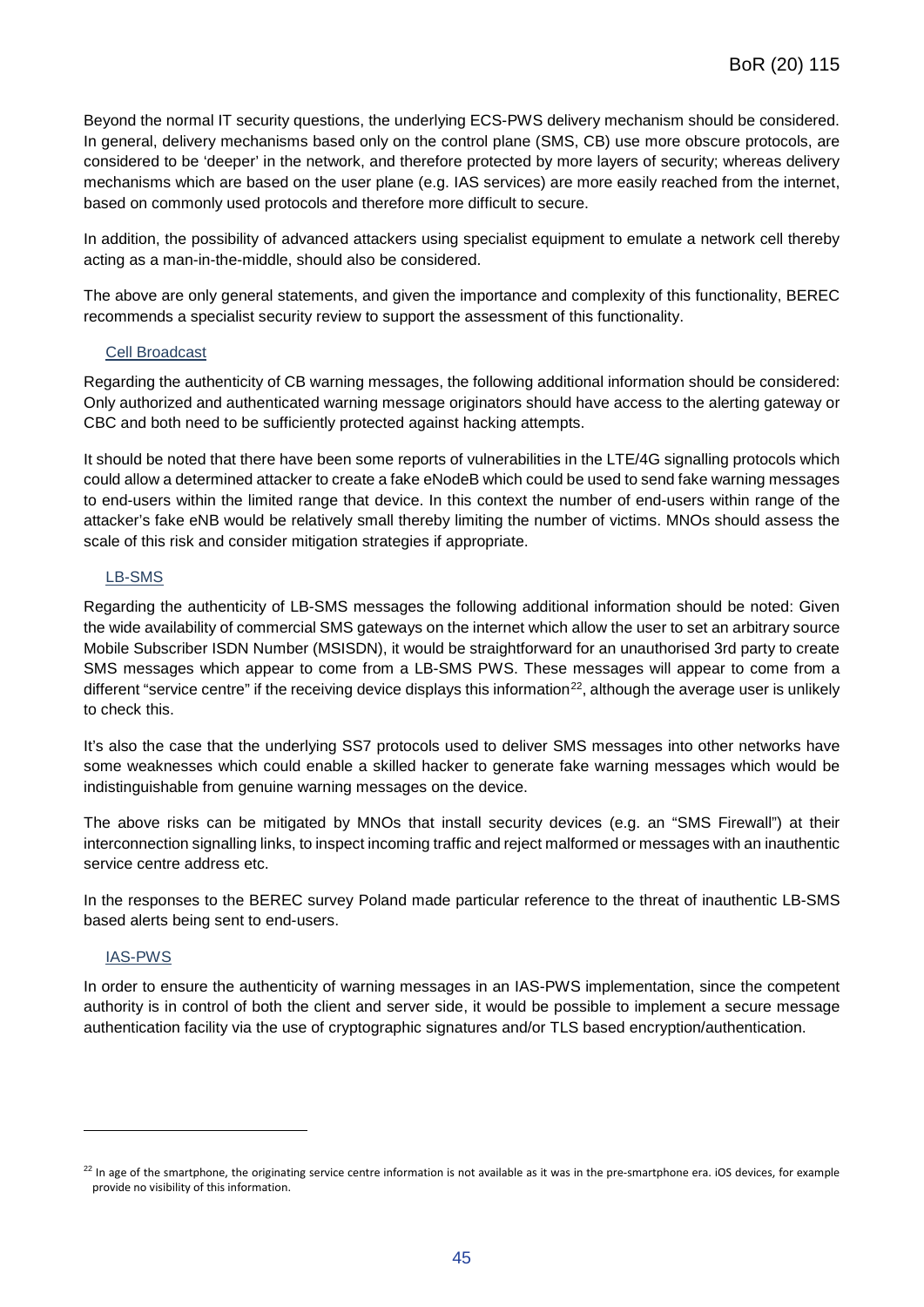# <span id="page-46-0"></span>**7.4. Support of absent residents or users subscribing to an area of interest**

This functionality can be considered as having two parts  $-$  (1) support for absent residents and (2) support for users subscribing to an area of interest. In this scenario, the ECS-PWS would send warning messages to users that are (temporarily or otherwise) *outside* the area pertaining to a warning message.

#### Absent residents

An example of such use case would be an individual wishing to receive warnings related to their home area, while they are at their place of work.

#### Residents subscribing to an area of interest

An example for this case would be a parent wishing to receive warnings relating to their child's school.

In the event that a competent authority opts to include these two features, consideration should be given for how these messages will look (e.g. how will the recipient know that the message does not apply to their current location? Or will a given warning message need to be written for two audiences, the end-users both within and outside the area of concern?), and how to facilitate registration of users to enable them to 'subscribe' to receiving warning messages for a given area irrespective of their location.

#### Cell Broadcast

Absent residents, or residents subscribing to an area of interest are not supported as the CB message is only sent to recipients in the relevant area (confirmed by Netherlands & Romania).

#### LB-SMS

The same applies to LB-SMS (confirmed by Poland and Sweden). Austria, Belgium, Denmark and Romania have supplemented their LB-SMS PWS with an opt-in functionality to receive an alerting SMS even if outside of the area. Gedicom explains that people can register several addresses in the online subscription form, which permit subscribers to receive the alert when they are outside a regional warning area (concerning their family for example). This is however not a standard for LB-SMS.

#### IAS-PWS

For IAS-PWS this is a common feature, as warnings for predefined locations can be received from anywhere as long as there is an internet connection (e.g. Austria, Denmark, Germany and Poland).

# <span id="page-46-1"></span>**7.5. Delivery rate tracking for sent messages/Reporting numbers of endusers located in a warning area**

This functionality summarises several related functionalities that are based on the end-users device giving back some kind of report to the competent authority. One functionality is sending an acknowledgment of a successful receipt of the warning message thus also giving the competent authority an estimation of the number of end-users concerned. Secondly, competent authorities could use aggregated and anonymised location data from end-user devices to track their movement in the relevant area and react with fine-tuned measures.

#### Cell broadcast

CB uses broadcasting technology and thus the end-users device does not send a feedback to the competent authority. Therefore, CB supports none of the functionalities mentioned above.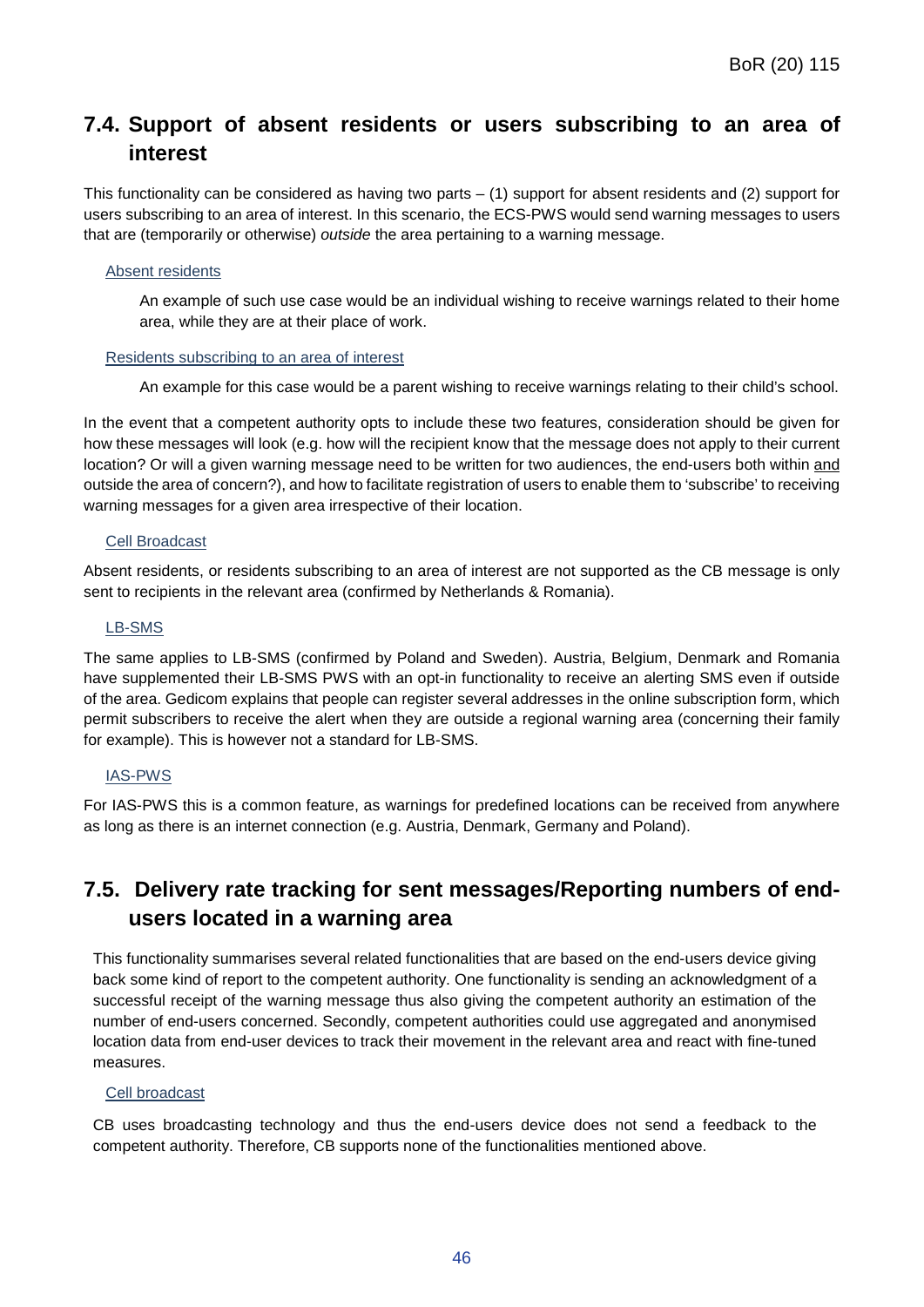#### LB-SMS

According to several stakeholders (Nokia, Everbridge and 112 Iceland) LB-SMS can be upgraded with these functionalities, thus enabling competent authorities to react with tailored measures to critical situations. However, functionalities such as the movement tracking come at the cost of having a possible impact on end-users privacy (in particular if there were data protection breaches or other unintended uses of the data) and a negative impact on network load.

#### IAS-PWS

Similarly to LB-SMS, IAS-PWS could provide feedback-features which might be even more effective when it comes to location tracking as this would be provided based on location services. However, it would also come at the cost of end-user privacy issues privacy (in particular if there were data protection breaches or other unintended uses of the data) and additional network load. This is why in the case of the German IAS-PWS these functionalities were not implemented.

# <span id="page-47-0"></span>**7.6. All-clear messages**

Another useful feature, although strictly speaking not a warning message, would be sending all-clear messages once the situation that made issuing the warning message necessary has been resolved. Such a feature would also need to address people who were present in the relevant area when the warning was issued but left the area during the alert (e.g. during an evacuation order). Thus, they would receive a message that it is safe to come back which is of particular importance e.g. when defusing unexploded ordnance.

#### Cell broadcast

CB does not track end-users that have received a warning. Thus, the all-clear message would not reach end-users that have left the area.

#### LB-SMS

If combined with the "feedback-functionality" LB-SMS could be upgraded with a feature that keeps track of the devices that have received a warning message and send an all-clear message to them, even if they have left the relevant area.

#### IAS-PWS

One option to configure IAS-PWS is to broadcast alerts nationwide and then the IAS-PWS checks whether it is in the relevant area and only then displays the warning message (Option 1 in Table 2). This feature could also be used to enable on tracking on the device of whether a warning message has been displayed and if so also display subsequent all-clear messages. Such a feature wouldn't even have to use the feedback-functionality and thus have no impact on privacy.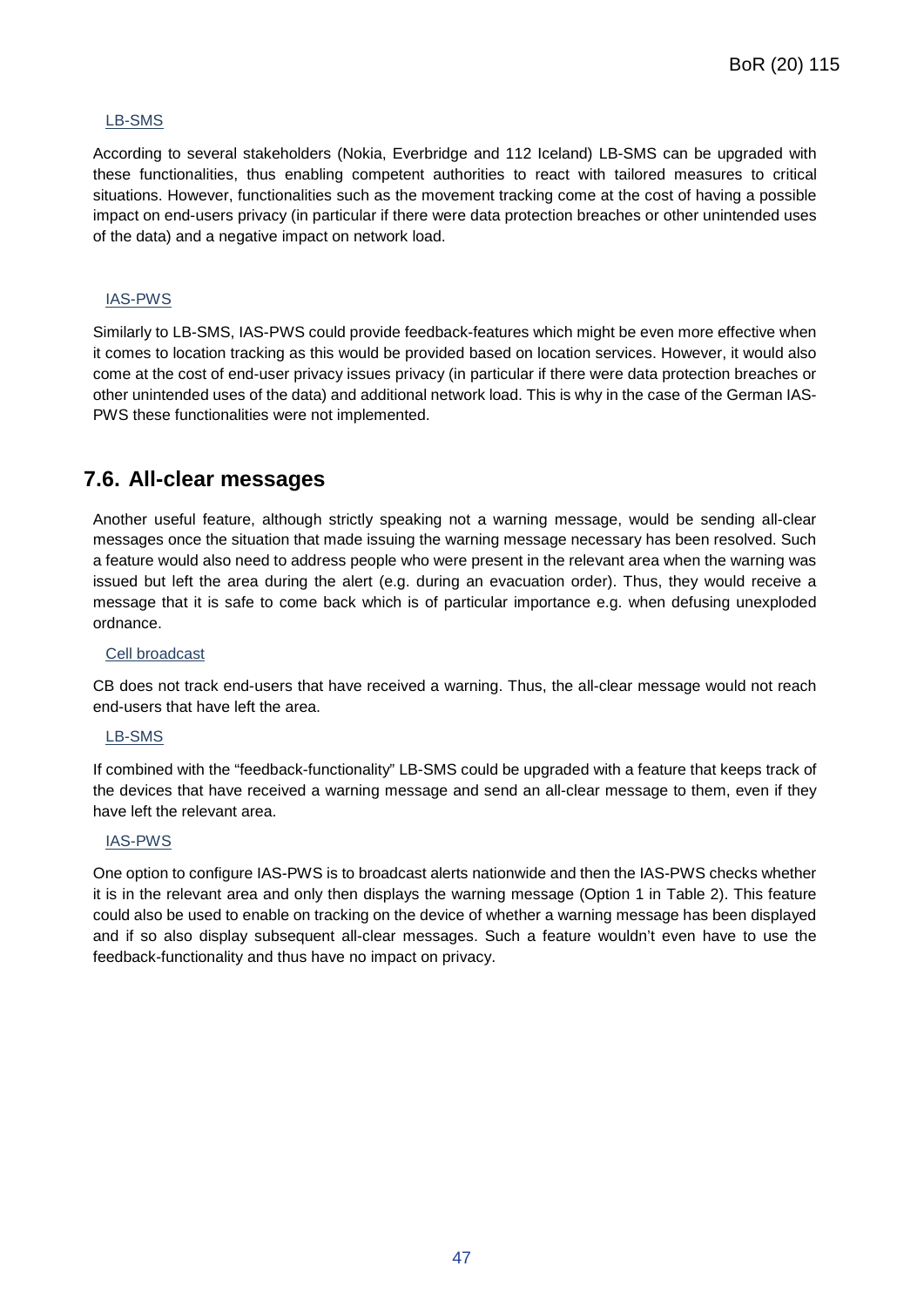# <span id="page-48-0"></span>**Annex 1**

### **1. Report on the data basis used for the Guidelines**

#### **a. Questionnaires to NRAs**

On 11<sup>th</sup> February 2019, BEREC issued a general questionnaire requesting relevant input by 1<sup>st</sup> March 2019 from the authorities competent for ECS-PWS in the Member States. The answers to this general questionnaire provide an important insight into the situation and future plans from each Member State which responded. Totally BEREC received a total of 28 replies, of which 25 were from EU Member States (Austria, Belgium, Bulgaria, Cyprus, Czechia, Germany, Denmark, Estonia, Spain (replies from 10 different institutions), Finland, France, Greece, Croatia, Hungary, Ireland, Italy, Latvia, Malta, Netherlands, Poland, Portugal, Romania, Sweden, Slovenia, and Slovakia) and three from non-EU Members States (Norway, Serbia, and Turkey).

At the same time BEREC issued a detailed questionnaire requesting in depth input by 18 April, 2019 from the competent authorities in the Member States to be used for drafting these Guidelines. To this detailed questionnaire BEREC received 24 replies, of which 22 from EU Members States (Austria, Belgium, Bulgaria, Cyprus, Czechia, Germany, Denmark, Spain (replies from 4 different institutions), Finland, Greece, Croatia, Hungary, Ireland, Italy, Malta, Netherlands, Poland, Portugal, Romania, Sweden, Slovenia, and Slovakia) and two were from non-EU Members States (Norway and Turkey).

#### **b. Call for input**

In order to collect stakeholders' input on the design and capabilities of existing public warning systems on the market, BEREC WNE WG on 19th June 2019 launched an early general call for inputs asking stakeholders to describe the capabilities of existing systems. This call was aiming to get feedback from all competent authorities with regard to ECS-PWS'. In total BEREC received 15 contributions (ETSI SC EMTEL, RO - ALERT, BE ALERT, KATWARN, SOS ALARM, Ericsson AB & Mobilaris NS AB, General Directorate of Fire Rescue Service of the Czech Republic, Directorate "National 112 system"- Ministry of Interior of Bulgaria, , Ministry of Justice and Security of the Netherlands, Directorate-general of Police and Safety Regions (MoJS NL), The Special Telecommunications Service Romania, GEDICOM, Google LLC, Apple, UMS, and PSC Europe) representing different aspects and types of ECS-PWS solutions:

- Cell broadcast based solutions (ETSI SC EMTEL, RO–ALERT, The Special Telecommunications Service Romania, and Apple); and
- SMS based solutions (BE ALERT, KATWARN, SOS ALARM, Ericsson AB & Mobilaris NS AB, General Directorate of Fire Rescue Service of the Czech Republic, Directorate "National 112 system"- Ministry of Interior of Bulgaria, GEDICOM, Google LLC, UMS, and PSC Europe).

For example, Ericsson provides mobile positioning system using Mobilaris products (application server with CIWS: Civil Information Warning System). GEDICOM has described a platform for public warnings similar to the alerting gateway as described in section [2.2.3.](#page-11-0)

### **2. General overview of ECS-PWS status quo in EU MS**

With regard to the answers to the general questionnaire the following conclusions can be drawn:

Nearly all respondents have implemented some sort of legacy-PWS in their Member State.

Out of the 24 respondents nine have already rolled-out an ECS-PWS covering the whole country. Out of those, two Member State uses stand-alone 110(1)-PWS' (The Netherlands using CB and Belgium using LB-SMS), two Member States use stand-alone 110(2)-PWS' (Germany and Finland using IAS-PWS) and six Member States have rolled out a combination of 110(1) and 110(2)-PWS' (Austria, Denmark, Poland and Portugal are using IAS-PWS and LB-SMS, Romania is using CB and IAS-PWS, but Sweden is using LB-SMS, AVC and IAS-PWS). For the latter cases these Member States often use their IAS-PWS' to supplement their existing 110(1)-PWS', e.g. to receive national warning messages even when abroad (Poland) or to relay important public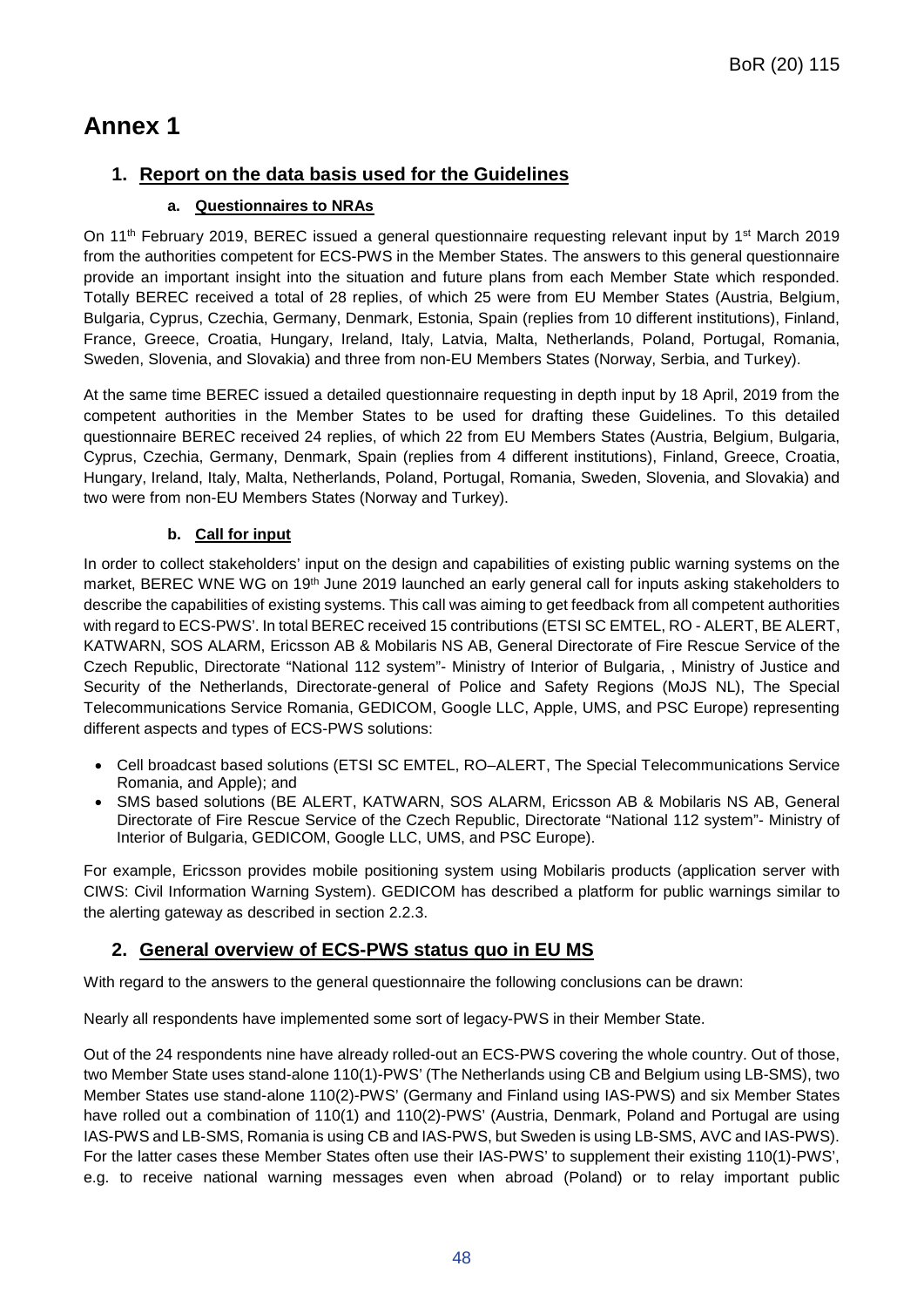announcements (Sweden). Denmark on the other hand uses its SMS-based 110(1)-PWS to supplement its IAS-PWS.

The use cases for which the systems which are already rolled out are deployed differ greatly among Member States. E.g. in Denmark their SMS-based System is limited to messages from the national police to hearingimpaired subscribers. The IAS-PWS in Germany and Denmark on the other hand can be downloaded by anyone and deliver warning messages for multiple purposes.

In of Spain the functions of this system include sending of automated voice messages. For instance, automated voice calls are sent to citizens in need of specific assistance that have previously registered for the service.

In Bulgaria early warning and voice dialling are intended for the executive authorities and the constituent parts of the United Rescue System and does not constitute a system for early warning of the population within the meaning of Directive (EU) 2018/1972, as well as that no early warning system using LB-SMS is established in Bulgaria.

Seven respondents (Cyprus, France, Ireland, Serbia, Slovakia, Slovenia, Norway) have not yet finished their assessment on what kind of system to roll out, with the remaining respondents currently preparing their own deployments. Five Member States (Czechia, Estonia, Croatia, Greece, and Malta) are planning to introduce a 110(1)-PWS and one is preparing the roll-out of a 110(2)-PWS (Cyprus). Turkey plans to roll out several systems in parallel (110(1) & 110(2)-PWS') and in Spain each region has its own plan regarding the implementation of an ECS-PWS.

The respondents provided a wide range of answers to the question about their expectation of the cases in which the future ECS-PWS should be used, in their opinion. The most common scenarios were natural disasters, terrorist attacks, accidents in industrial complexes with hazardous emissions and war. These could be categorized as threats for health, life or property of citizens.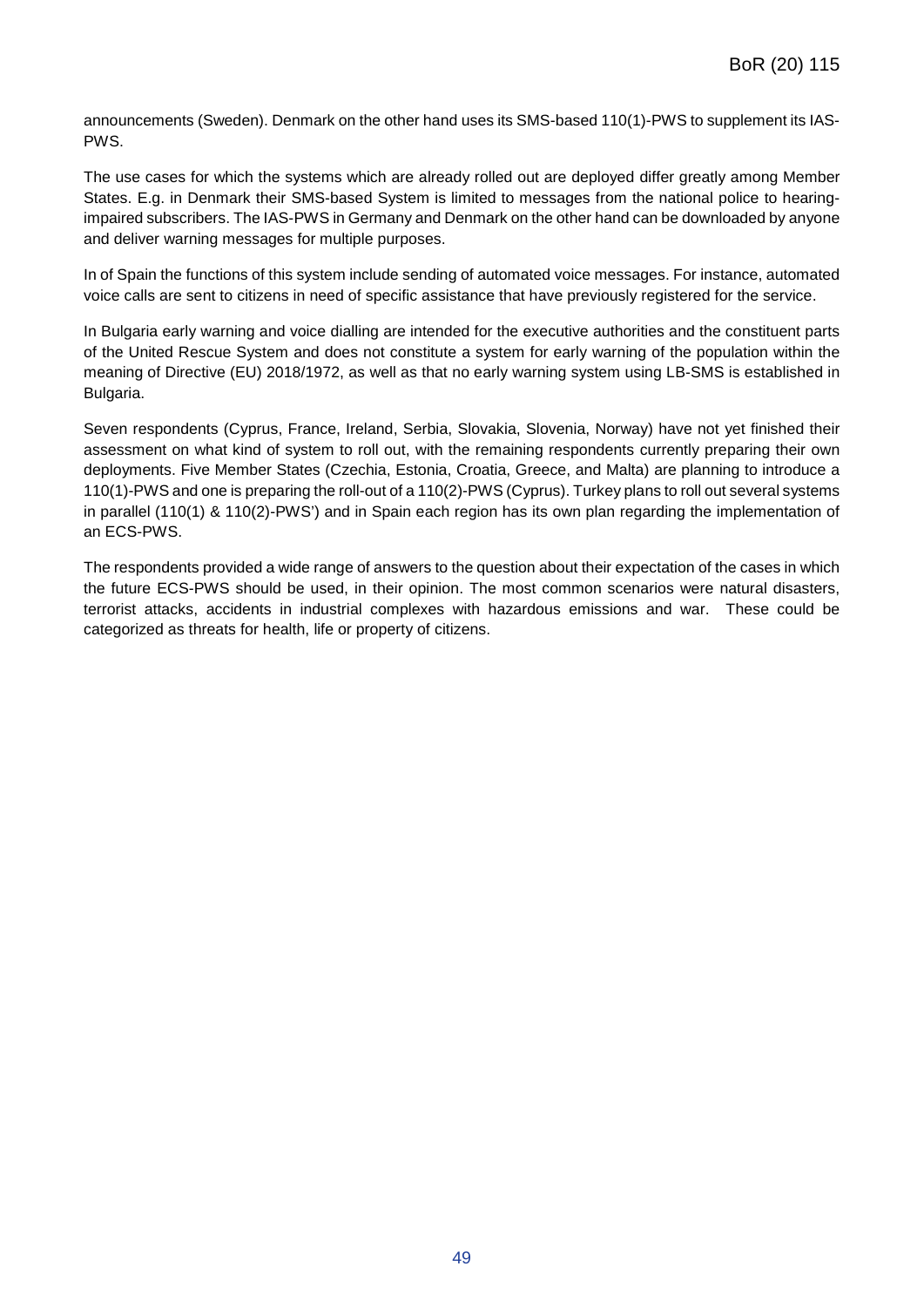# <span id="page-50-0"></span>**Annex 2**

# **List of Acronyms**

| Acronym        | <b>Definition</b>                                             |
|----------------|---------------------------------------------------------------|
| 3GPP           | 3rd Generation Partnership Project                            |
| <b>AVC</b>     | <b>Automatic Voice Calling</b>                                |
| <b>BEREC</b>   | The Body of European Regulators for Electronic Communications |
| <b>BTS</b>     | <b>Base Transceiver Station</b>                               |
| CB             | Cell Broadcast                                                |
| <b>CBC</b>     | <b>Cell Broadcast Centre</b>                                  |
| <b>CIWS</b>    | Civil Information Warning System                              |
| <b>CMAS</b>    | <b>Commercial Mobile Alert System</b>                         |
| DB             | Database                                                      |
| <b>DBGF</b>    | Device Based Geo-Fencing                                      |
| <b>ECS</b>     | <b>Electronic Communication Services</b>                      |
| <b>EECC</b>    | European Electronic Communications Code                       |
| <b>EENA</b>    | European Emergency Number Association                         |
| <b>EMTEL</b>   | <b>Emergency Communications</b>                               |
| <b>ETSI</b>    | European Telecommunications Standards Institute               |
| EU             | European Union                                                |
| <b>FCC</b>     | <b>Federal Communications Commission</b>                      |
| <b>GALILEO</b> | Global Navigation Satellite System of the European Union      |
| <b>GNSS</b>    | Global Navigation Satellite System                            |
| <b>GPS</b>     | <b>Global Positioning System</b>                              |
| <b>GSM</b>     | Global System for Mobile communications                       |
| <b>HPLMN</b>   | Home Public Land Mobile Network                               |
| <b>IAS</b>     | <b>Internet Access Service</b>                                |
| iOS            | iPhone Operational System                                     |
| IP             | Internet Protocol                                             |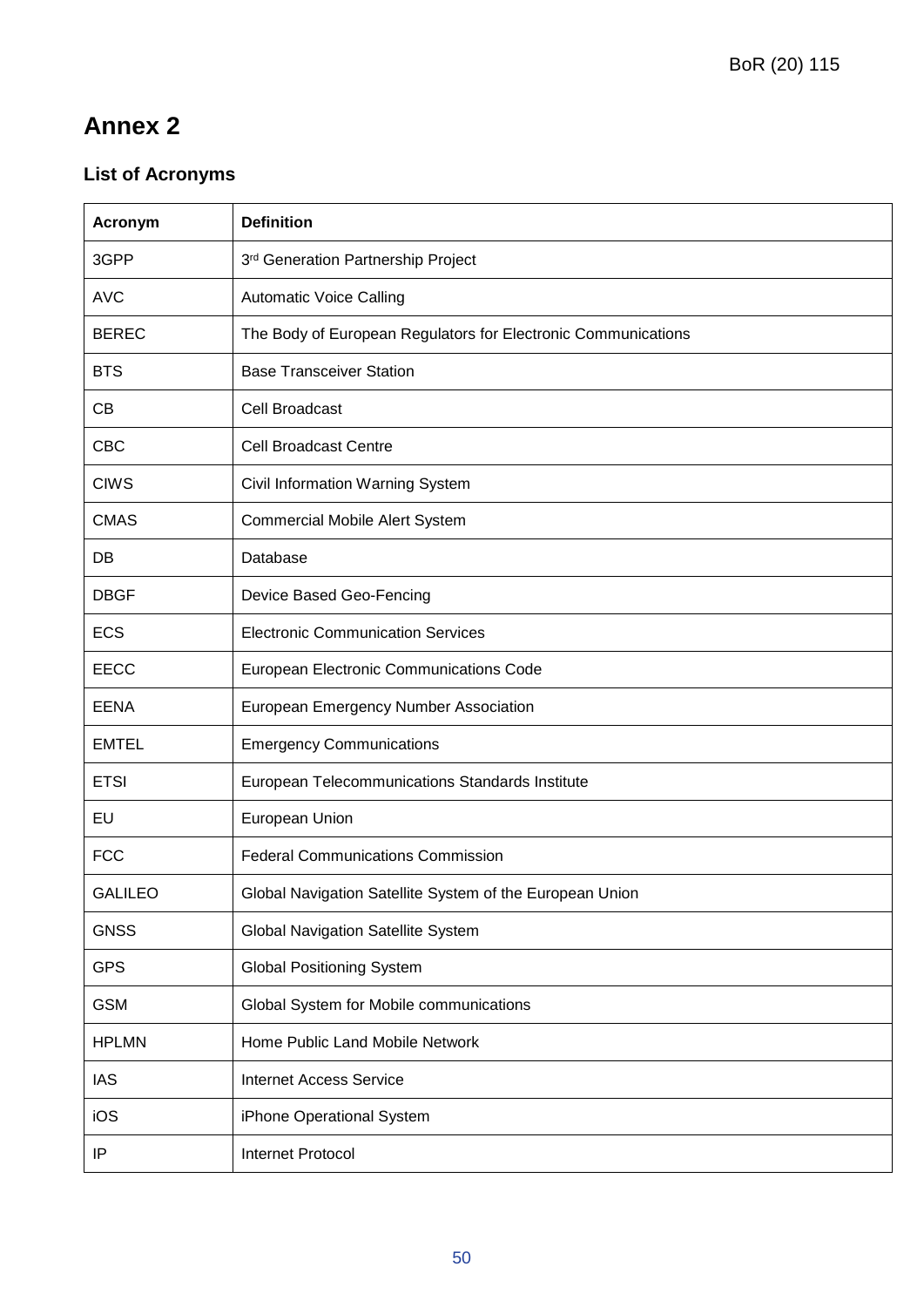| Acronym       | <b>Definition</b>                                                                                  |
|---------------|----------------------------------------------------------------------------------------------------|
| <b>ISDN</b>   | <b>Integrated Services Digital Network</b>                                                         |
| <b>IVR</b>    | Interactive Voice Response                                                                         |
| LB-SMS        | <b>Location based SMS</b>                                                                          |
| <b>MCC</b>    | Mobile Country Code                                                                                |
| <b>MLC</b>    | <b>Mobile Location Centre</b>                                                                      |
| MMI           | Man Machine Interface                                                                              |
| <b>MNO</b>    | Mobile Network operator                                                                            |
| <b>MS</b>     | <b>Member State</b>                                                                                |
| <b>MSISDN</b> | Mobile Subscriber ISDN Number                                                                      |
| <b>NBICS</b>  | Number Based Interpersonal Communications Service                                                  |
| <b>NRA</b>    | National Regulatory Authority                                                                      |
| <b>OTT</b>    | Over The Top                                                                                       |
| <b>PSAP</b>   | <b>Public Safety Answering Point</b>                                                               |
| <b>PWS</b>    | <b>Public Warning System</b>                                                                       |
| <b>SMS</b>    | <b>Short Messaging Service</b>                                                                     |
| <b>SMSC</b>   | <b>Short Messaging Service Centre</b>                                                              |
| <b>TBD</b>    | To Be Decided                                                                                      |
| <b>TLS</b>    | <b>Transport Layer Security</b>                                                                    |
| <b>VPLMN</b>  | Visitor Public Land Mobile Network                                                                 |
| <b>WEA</b>    | <b>Wireless Emergency Alert</b>                                                                    |
| WG            | <b>Working Group</b>                                                                               |
| <b>WIFI</b>   | Family of radio technologies commonly used for wireless local area networking (WLAN) of<br>devices |
| <b>WNE</b>    | <b>Wireless Network Evolution</b>                                                                  |